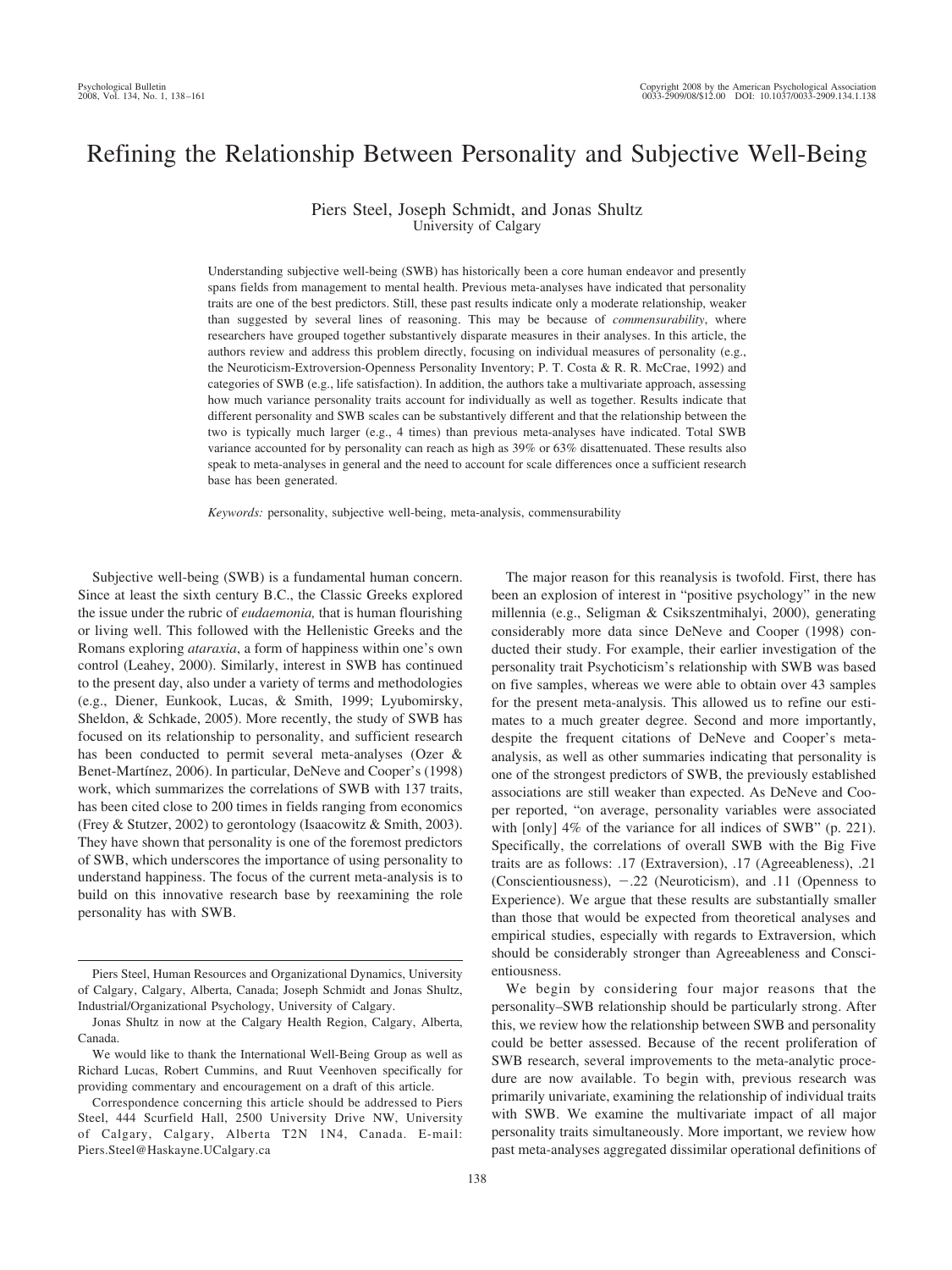personality and SWB constructs, likely affecting the summary estimates. We argue that a multivariate analytic approach that controls for measurement differences should yield the most appropriate and accurate meta-analytic effect sizes.

# Why the SWB–Personality Relationship Is Likely Underestimated

In the following sections, we review four arguments that suggest a far greater connection between SWB and personality than what is presently found. We first note that there are strong theoretical linkages between personality and SWB. Second, at a definitional or conceptual level, there are impressive similarities between specific personality traits and SWB components. Third, we examine research regarding genetic determinants of SWB. This literature indicates that long-term SWB is largely determined by personality traits. Fourth, we note that the situational strength does not affect the results as would be expected. In particular, life satisfaction should be more closely connected to SWB than job satisfaction; however, the opposite effect has been observed.

# *Theoretical Linkages*

There are a wide variety of theoretical linkages between personality traits and SWB, prompting Diener and Lucas (1999) to conclude, "it appears a substantial portion of stable SWB is due to personality" (p. 214). To briefly review, we focus on the major direct and indirect paths, also known as the temperamental, internal or top-down, and instrumental, external or bottom-up perspectives (Diener & Emmons, 1984; McCrae & Costa, 1991). At a direct level, we can determine whether SWB and personality are related by showing that they involve common biological mechanisms or neural substrates. At the indirect level, we can determine whether behaviors indicative of personality traits are also seen to create SWB.

Though there are several theories that indicate personality has biological components (e.g., Cloninger, Svrakic, & Przbeck, 1993; H. J. Eysenck, 1967), Gray's (1987) reinforcement sensitivity theory is particularly relevant. It indicates that two systems, a behavioral activation system (BAS) and a behavioral inhibition system (BIS), are connected to both personality and SWB (Elliot & Thrash, 2002). The BAS is linked to *Extraversion* and regulates approach behavior by signaling the presence of rewards through the promotion of *positive affect*. The BIS is linked to *Neuroticism* and regulates avoidance behavior by signaling the presence of punishers through the promotion of *negative affect*. Consequently, extraverts are more likely to attend to rewards and find them more positive, whereas neurotic individuals are more likely to attend to punishers and find them more negative.

Though there is evidence to support Gray's (1987) theory, much of it has been relatively circumstantial and not entirely definitive. For example, there is some evidence to suggest that personality traits are related to mood induction and that extraverts attend more to rewards (Carver, 2004; Matthews & Gilliland, 1999; Smits & Boeck, 2006). However, in recent years, considerable advances have been made in the psychobiology of both SWB and personality. We can now make a much more direct argument demonstrating that the two constructs share common physical underpinnings.

Of particular note is a pair of meta-analyses, one which directly connects the neurotransmitter serotonin to the Neuroticism scale of the Neuroticism-Extroversion-Openness Personality Inventory (NEO; Costa & McCrae, 1992; Schnika, Busch, & Robichaux-Keene, 2004) and the other that connects it to depression and affective disorders (Lasky-Su, Faraone, Glatt, & Tsuang, 2005). Similarly, Depue and Collins (1999) reviewed considerable evidence that dopamine is involved in Extraversion, whereas Rolls (2000) reviewed how it facilitates the experience of rewards (see also Pickering & Gray, 2001). Additional parallels can be drawn using Davidson's (2005) recent review of neural substrates of well-being. Davidson proposed that the amygdala, the prefrontal cortex, the hippocampus, and the anterior cingulated cortex can explain well-being and affective style, and others have used these same mechanisms to explain personality, in particular Extraversion (Cloninger, 2000; Depue & Collins, 1999). All in all, the overlap is considerable (Zuckerman, 2005).

Moving to indirect mechanisms, personality may help create life events that influence SWB. The most replicated finding in this area is the link between Sociability, a facet of Extraversion, and positive affect (Eid, Riemann, Angleitner, & Borkenau, 2003). This link can operate in two fashions. First, people tend to be happier in social situations (Pavot, Diener, & Fujita, 1990), and because extraverts spend more time socially (Watson, Clark, McIntyre, & Hamaker, 1992), they should be happier. Second, Extraversion generally has a positive impact on peer, family, and romantic relationships, whereas Neuroticism is often a negative predictor (C. Anderson, John, Keltner, & Kring, 2001; Belsky, Jaffee, Caspi, Moffit, & Silva, 2003; Donnellan, Larsen-Rife, & Conger, 2005; Watson, Hubbard, & Wiese, 2000a). Consequently, it has been suggested that extraverts have more fulfilling social interactions, which also leads to greater levels of happiness (Argyle & Lu, 1990a; Hills, Argyle, & Reeves, 2000).

Other research has gone beyond personal relationships. In particular, the personality trait of Impulsiveness/Conscientiousness is related to delay of gratification, with impulsive people choosing the smaller short-term gain only to suffer the larger long-term pain. Consequently, it is associated with a host of harms, ranging from procrastination (Steel, 2007) to poor health (Bogg & Roberts, 2004) to financial debt (Angeletos, Laibson, Repetto, Tobacman, & Weinberg, 2001; Versplanken & Herabadi, 2001). Similarly, Extraversion predisposes people to experience more positive life events, whereas Neuroticism predisposes people to experience more negative life events (Headey & Wearing, 1989; Magnus, Diener, Fujita, & Pavot, 1993). Finally, Ozer and Benet-Martínez (2006) noted that personality predicts a wide variety of other SWB-relevant behaviors and outcomes, including occupational choice, achievement, and community involvement.

# *Construct Similarities*

One basic reason why the relationship between personality and SWB should be much stronger is that the two constructs are very similar. In particular, Neuroticism and Extraversion are nearly identical to two elements of SWB, negative and positive affect, respectively. Neurotic individuals tend to be anxious, easily upset, and moody or depressed, whereas extraverts tend to be sociable, optimistic, outgoing, energetic, expressive, active, assertive, and exciting. As Yik and Russell (2001) noted, many of these very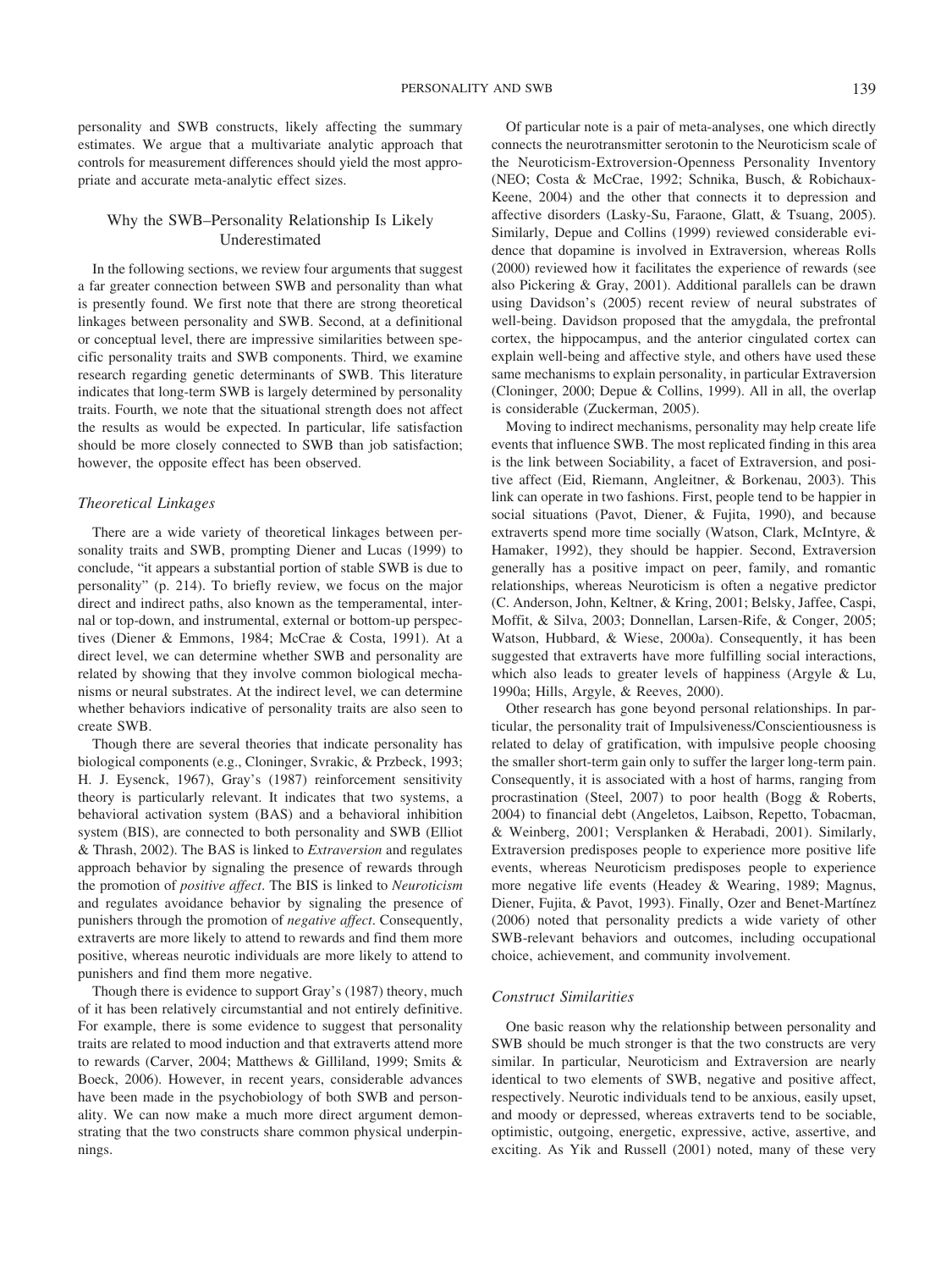terms used to describe Neuroticism and Extraversion appear in measures of negative and positive affect, and "even when the terms are not exactly the same, similar ideas are found on both the personality and affect scales" (p. 251).

Further underscoring their similarity, Watson and Clark (1992) found that negative affect facets load onto the same factor as Neuroticism and, as their later work has indicated, that positive affect is at the center of the broad trait of Extraversion (Watson & Clark, 1997). Other empirical studies support that the constructs overlap considerably (e.g., Lucas & Fujita, 2000; Suh, Diener, & Fujita, 1996). For example, Burger and Caldwell (2000) noted that "the results from several investigations indicate that the PANAS [Positive and Negative Affect Schedule] trait positive affect scale and the NEO Extraversion appear to be measure highly overlapping, if not the same, constructs" (p. 54). It is not surprising, then, that Tellegen and Waller (1992) have gone so far as to suggest that Neuroticism should be relabeled negative affect, whereas Extraversion should be relabeled positive affect.

Given this extreme conceptual overlap, we would expect correlations much higher than what is presently reported (John & Srivastava, 1999). For example, the NEO has six facet scales for Extraversion. If just one facet, Positive Emotions, is basically identical to SWB and correlates with it at .70, it alone should cause the entire Extraversion scale to correlate with SWB at .45, accounting for 20% of the variance. DeNeve and Cooper (1998) actually did test for the effects of conceptual overlap by specifically examining affective variables that "can be considered as types of SWB" (p. 216). Given the past exposition, we expect that these SWB/affective personality variables would show higher correlations with other measures of SWB. What is surprising is that DeNeve and Cooper reported the opposite, "that the affectivity variables obtained a significantly weaker association with SWB" (p. 216). These results are strongly counterintuitive and further suggest that this topic could benefit from further meta-analytic reexamination.

Finally, it must be stressed that conceptual overlap between SWB and personality traits should not be dismissed as simple criterion contamination. Criterion contamination is a form of common method variance where the predictor and criterion both share a few very similar items, making at least some relationship between them certain (e.g., Pincus & Callahan, 1993). However, some overlap is inevitable because the five-factor model is based on the statistical technique of factor analysis. By design, this profoundly atheoretical procedure will draw any individual difference that shows strong correlations with other personality variables into the factor dimensions (Block, 2001). Thus, conceptual overlap does not so much create correlations with personality traits as reflect legitimate relationships. For example, we suggest that the Positive Emotion facet from the NEO Extraversion scale likely reflects SWB, possibly generating sizeable SWB correlations purely because of criterion contamination. However, factor analysis ensures that Positive Emotions correlates well with the other Extraversion facets (e.g., Activity, Gregariousness, Assertiveness). Necessarily then, the non-SWB Extraversion facets must correlate well with SWB because SWB is akin to Positive Emotions (i.e., transitive property). We can assess this using the facet intercorrelations provided in the *NEO Professional Manual* (Costa & Mc-Crae, 1992). If we predicted Positive Emotion from just these other non-SWB Extraversion facets, essentially eliminating the issue of criterion contamination, the regression equation would account for 42% of the variance. Notably, this figure is much larger than the 20% of the variance that construct overlap alone would suggest.

Consequently, the strength and nature of personality's relationship with SWB are relevant. A strong association supports hypothesized direct and indirect relationships, such as common biological sources (e.g., dopamine) or tight causal relationships between trait behaviors or attitudes (e.g., gregariousness) and SWB. Also, a strong personality relationship with SWB reinforces that SWB is also largely stable, which itself is significant. This issue of SWB stability is addressed more directly in the next section.

### *Stability and Heritability of SWB*

As Lyubomirsky et al. (2005) have reviewed, there appears to be a happiness "set point," that is, SWB over the long-term tends to be stable. Adoption and twin research studies by Lykken and Tellegen (1996) and more recently by Nes, Røysamb, Tambs, Harris, and Reichborn-Kjennerud (2006) have indicated that genes account for about 80% of this stability. Environmental influences are still important, but they primarily affect only present mood, having little lasting impact in the long term. After excluding other individual characteristics, such as demographics, the predominant conclusion is that "it appears a substantial portion of stable SWB is due to personality" (Diener & Lucas, 1999, p. 214). Similarly, Lyubomirsky et al. (2005) noted "the set point probably reflects relatively immutable intrapersonal, temperamental, and affective personality traits, such as extraversion, arousability, and negative affectivity, that are rooted in neurobiology" (p. 117). Also, Nes et al. (2006) indicated that the long-term stability of SWB may "reflect stable and heritable personality traits, such as neuroticism and extraversion" (pp. 1038–1039). Finally, Eid et al. (2003), on the basis of their own twin research study, concluded "that it is reasonable to consider sociability, energy, and positive affect as different facets of one multidimensional personality trait called extraversion or positive emotionality" (p. 338).

Given that genes appear to account for 80% of the variance in long-term SWB and that these genes appear to be primarily expressed in terms of personality traits, the expected correlation between traits and SWB should be much higher than DeNeve and Cooper (1998) reported. Consider Ilies and Judge's (2003) research, which estimates up to 45% of genetic influences on job satisfaction, an element of overall SWB, are expressed through personality traits. As the subsequent section on situational strength indicates, we would expect that traits mediate even more of the relationship between genes and long-term SWB than it does for genes and job satisfaction. Still, if about half of the genetic sources of long-term SWB can also be attributed to major personality traits, we then we would expect to see individual correlations approaching at least .50.

#### *Situational Strength and SWB*

Though long-term SWB is largely determined by genetic influences, the environment may at times mediate the relationship. Also described as "nature via nurture," this instrumental perspective suggests an indirect link between traits and SWB in which individuals who possess high levels of Extraversion or low levels of Neuroticism are more likely to position themselves in positive life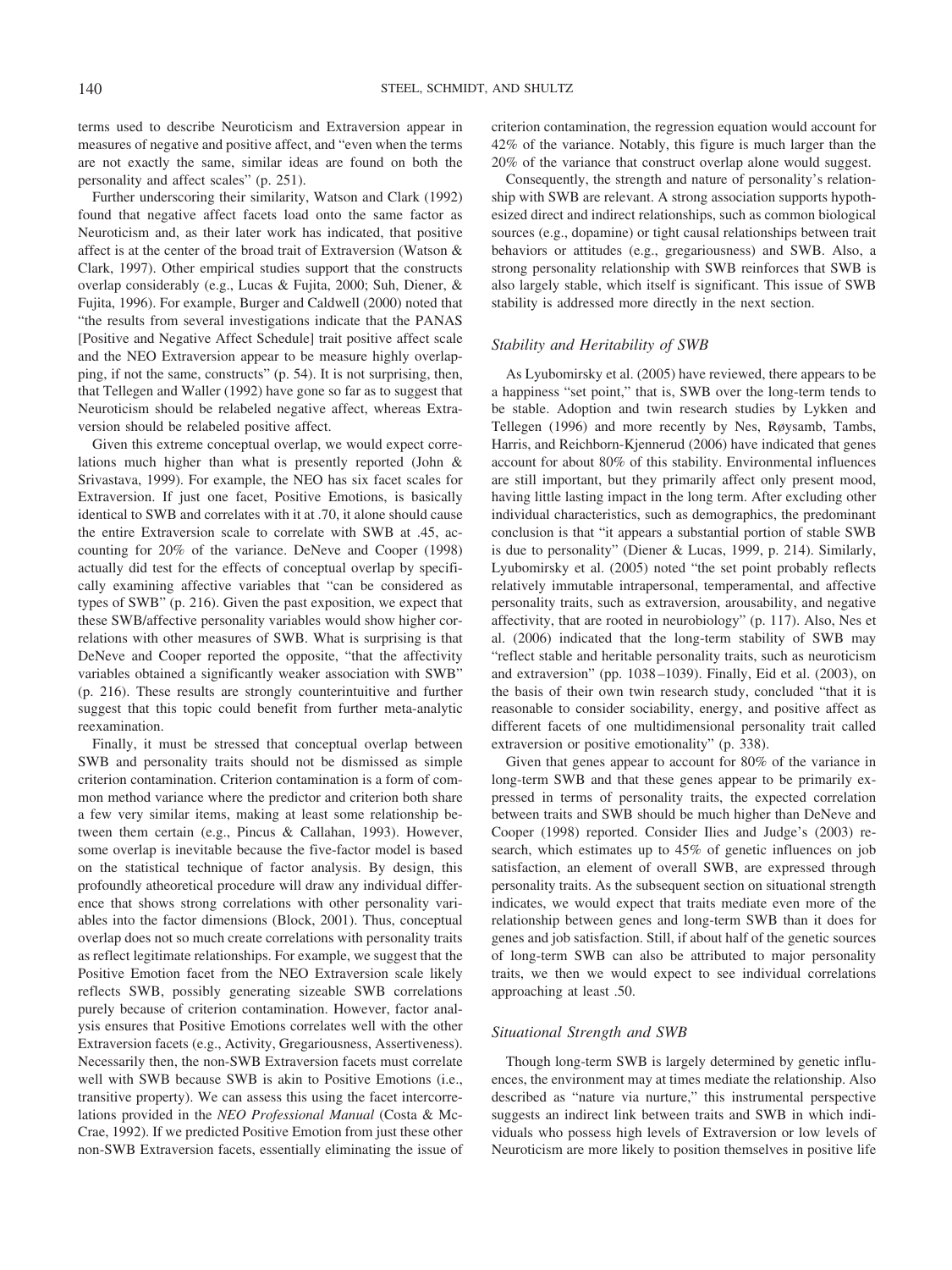situations (McCrae & Costa, 1991). For example, extraverts are genetically disposed to have more energy, which in turn may help them engage in recreational activities that produce pleasure. Consequently, constrained environments that preclude or reduce situational choice should diminish the personality–SWB relationship. More generally, the phenomenon is known as *situational strength*, which indicates the degree that the environment, rather than dispositions, influences a person's attitudes and behaviors (Mischel, 1977; Withey, Gellatly, & Annett, 2005).

Given the concept of situational strength, previous meta-analytic SWB research results are counterintuitive. It has indicated that job satisfaction (Judge, Heller, & Mount, 2002) is better predicted by personality traits than general levels of SWB (DeNeve & Cooper, 1998). For the Big Five personality traits, all except for Openness to Experience correlate more strongly with job satisfaction than overall SWB. We would expect the opposite. As Staw and Cohen-Charash (2005) have reviewed, organizations often represent strong situations, especially in the common circumstance "where the organization controls key outcomes for the individual, such as incomes, status, and social identification" (p. 63). Though the degree of situational strength will vary among organizations, situations within the work context should typically be more powerful relative to most life domains. For example, job satisfaction is more environmentally determined than life or marital satisfaction (Ilies & Judge, 2003; Spotts et al., 2005; Stubbe, Posthuma, Boomsma, & De Geus, 2005). Consequently, situational strength should mitigate the personality–job satisfaction association to a greater degree than personality–SWB relationships.

Other research also indicates that situations should strongly affect job satisfaction. Heller, Watson, and Ilies (2004) conducted research that examined the associations between personality traits and a number of satisfaction domains. The authors initially performed a meta-analysis that investigated the relationship between the Big Five personality constructs and life, health, marital, and social satisfaction. On the basis of their analyses and the previous meta-analysis conducted by Judge, Heller, and Mount (2002), the authors suggested that life satisfaction is more proximally related to personality constructs than other satisfaction domains. Furthermore, Schjoedt, Balkin, and Baron (2005) examined the role of dispositional and situational variables in predicting job satisfaction. Their results have demonstrated that situational variables account for more variance than dispositional variables in job satisfaction.

As such, it appears that job satisfaction is more specific to the situation than other forms of SWB, and previous meta-analytic findings could better portray the relative relationship between personality and job and life satisfaction domains. We should expect that general indices of SWB are more closely linked to personality than what is presently summarized.

## Improving Estimation: The Issue of Commensurability

Given that the SWB–personality relationship appears to be underestimated, we are presently in a position to address this issue. Simply, many more studies are now available. A larger sample will improve the precision of any estimate, but it will also enable other meta-analytic techniques. For example, previous meta-analytic research primarily collected and provided only univariate correlations between SWB and personality traits. By collecting the intercorrelations among personality elements as well, we can conduct multivariate analyses and determine how much total variance can be accounted for by personality. However, the major benefit of significantly more data is the ability to tackle the *commensurability* or "apples and oranges" problem (e.g., Sharpe, 1997).

Commensurability is a classic difficulty in meta-analysis, reflecting that we often must merge dissimilar studies together to achieve a sufficient sample. This practice creates method variance (Kenny & Zautra, 2001), as inevitably no two studies are truly identical (e.g., even if you limit yourself to "apples" alone, they themselves come in a wide variety ranging from Fuji to Macintosh). Though a strong case can be made for aggregating slightly different studies, at some point the differences no longer remain trivial and become substantive. There is no definite point at which this happens, but when we start grouping extremely diverse studies together, H. J. Eysenck's (1978) criticism of meta-analysis as "mega-silliness" (p. 517) becomes understandable. Indeed, the effects of commensurability are typically large (Cortina, 2003). For example, meta-analytic research by Doty and Glick (1998) found that 32% of variance in scores was attributed to methods of measurement. Also, as Hunter and Schmidt (1990) concluded, it can create meta-analyses that "are difficult or impossible to interpret" (p. 481).

In exploring this issue, we consider construct variation with personality and SWB separately. For both personality and SWB, we first establish that there is considerable variability regarding how they are measured and that these differences are substantive. Following this, we discuss how past research has only partially dealt with the problems of construct variation.

#### *Construct Variation in Personality*

There are a variety of different perspectives in the field of personality, including psychoanalytic and cognitive interpretations. However, the most commonly used and accepted is the five-factor descriptive model. Consistent with previous reviews (e.g., DeNeve & Cooper, 1998; Judge, Bono, Ilies, & Gerhardt, 2002; Judge, Heller, & Mount, 2002), its popularity provides a sufficient research base to permit meta-analytic study. Because the five-factor model is primarily descriptive rather than explanatory, it should not be taken as the definitive lens with which to examine personality. On the other hand, as Funder (2001) stressed, being descriptive should not be taken as a pejorative. Similarly, Mischel (1999) argued that descriptive and explanatory personality perspectives, despite being "increasingly separated and warring" (p. 56) should be viewed as complementary efforts.

Initially, the issue of commensurability does not appear to be a pressing issue when we consider just the five-factor model. For over 20 years, it has been commonly accepted (L. R. Goldberg, 1990; Lee & Ashton, 2004). Even earlier models, such as the three-factor structure seen in the Eysenck Personality Questionnaire (EPQ; H. J. Eysenck & Eysenck, 1975) can be largely understood in terms of five factors. For example, the Psychoticism factor of H. J. Eysenck and Eysenck's (1975) inventory consists of low levels of Conscientiousness and Agreeableness (Brand, 1997; John, 1990; McCrae & Costa, 1985). Despite these commonalities, many scales possess unique properties, and there are compelling reasons to believe they should only be cautiously aggregated.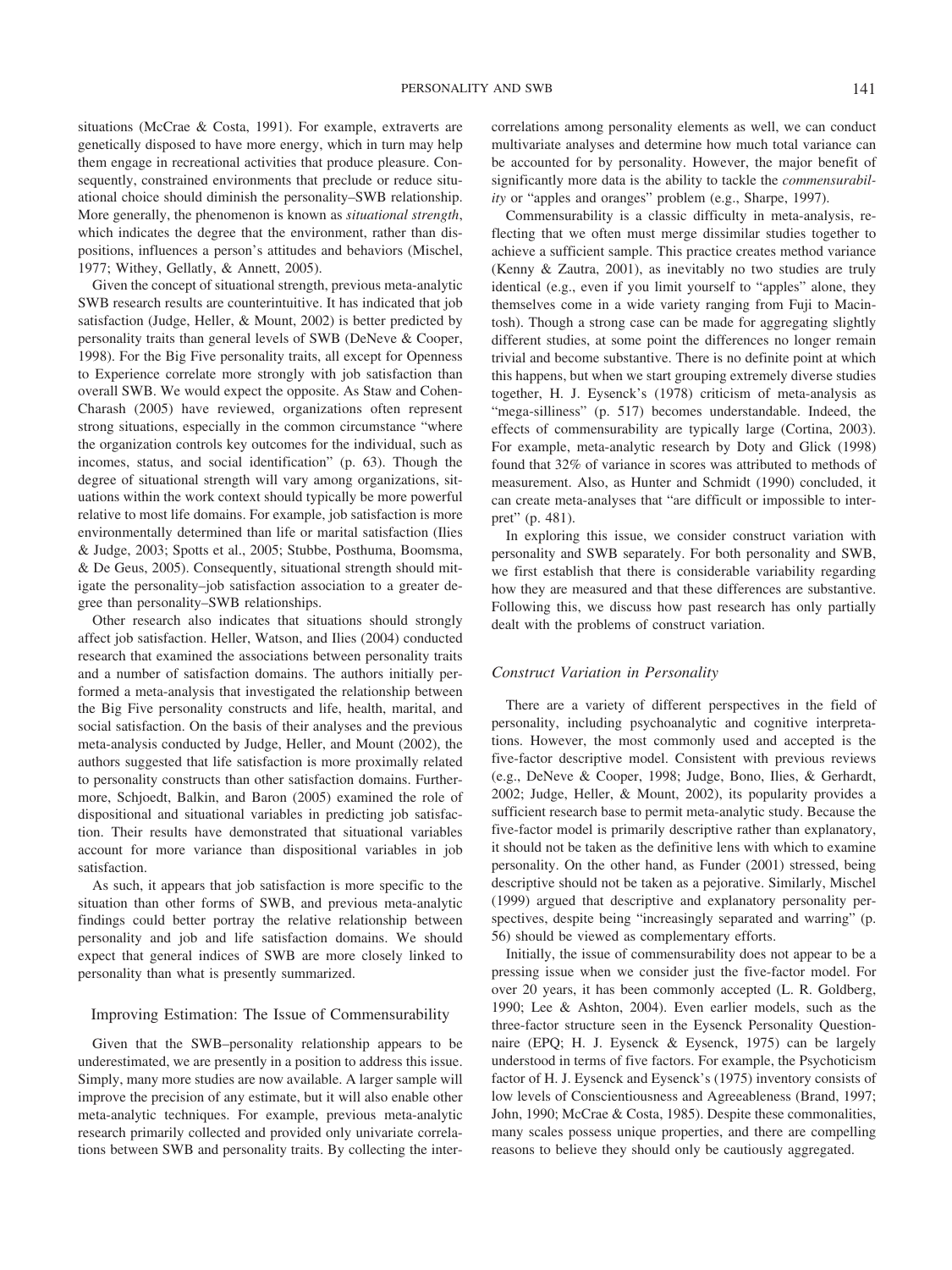Even among personality scales with similar or identical nomenclature, there are substantive differences. For example, the NEO Openness scale correlates with the comparable Hogan Personality Inventory Intellectance scale at .67, whereas the same Hogan Personality Inventory scale correlates with the Interpersonal Adjective Scales–Big 5 Openness scale only at .44 (Widiger & Trull, 1997). Especially problematic, however, to SWB research is the Impulsivity facet and its "wandering" nature (Revelle, 1997). Impulsivity has been nested under Extraversion for the Eysenck Personality Inventory (EPI; H. J. Eysenck & Eysenck, 1964), under Psychoticism for the EPQ, and under Neuroticism for the Neuroticism-Extroversion-Openness Personality Inventory— Revised (NEO-PI-R; Costa & McCrae, 1992). Aluja, García, and García (2004) factor analyzed several personality inventories, including the NEO-PI-R and the Eysenck Personality Questionnaire—Revised (EPQ-R), short form (EPQ-RS). Interestingly, the results suggest that that the Impulsiveness scale, a facet of NEO's Neuroticism dimension, actually had the strongest loadings with the Conscientiousness and Psychoticism dimensions from both the NEO and EPQ inventories respectively. Also, they and others found that the specific measure of impulsivity and the nationality of the sample will strongly influence whether it loads on Neuroticism, Extraversion, or Conscientiousness (Konstabel, Realo, & Kallasmaa, 2002; Whiteside & Lynam, 2001). The concern is that Impulsiveness should be relevant in the prediction of SWB (Emmons & Diener, 1986) and is positively associated with negative affect. Depending on where it is placed then, it has the capacity to affect correlations, such as diminishing the Extraversion relationship with SWB. Consequently, the combination of diverse personality measures has the potential to underestimate correlations in SWB meta-analytic research.

#### *Past Practices and Research Implications*

Hogan, Hogan, and Roberts (1996) suggested that combining nonequivalent scales is a major problem that all personality researchers face when conducting meta-analyses. Other researchers agree. Post hoc classification threatens the construct validity of Big Five personality dimensions, simply because there are an extremely large number of traits, many of which do not fit cleanly into the Big Five framework (Hurtz & Donovan, 2000; Salgado, 1997), a framework that itself can be debated (Block, 2001). Consequently, it is very easy to make dubious or mistaken classifications. For example, consider the meta-analysis of the Big Five and job performance conducted by Barrick and Mount (1991), two extremely capable and experienced researchers whose methodology is likely one of the "best case" scenarios. As Hogan et al. (1996) noted, they made a few misclassification errors, and Hurtz and Donovan (2000) raised concerns regarding their rater agreement, as it reached "only 83% or better rater agreement on 68% of the classifications" (p. 872).

Given the challenge in sorting a diverse array of personality measures with no clear guidelines for equivalency, researchers have suggested that the best approach to control for variation in construct validity, and reduce the level of subjective judgments, is to examine evidence associated with a single scale (e.g., Hogan et al., 1996; Hunter & Schmidt, 1990). By doing so, interrater agreement will not be sacrificed, and more importantly, there will be no comparison made between noncommensurate measures. This methodology was adopted by Lucas and Fujita (2000), who addressed commensurability in a focused SWB meta-analysis, examining the univariate relationship of Extraversion with pleasant affect. They limited their meta-analysis to three popular scales: the NEO (Costa & McCrae, 1992), the EPQ (H. J. Eysenck & Eysenck, 1975), and the EPI (H. J. Eysenck & Eysenck, 1964).

# *Construct Variation in SWB*

SWB is far from a unitary concept, and its definition and measurement can vary greatly across research studies. Diener and Lucas (1999) defined SWB as people's evaluation of their lives. These evaluations include "both cognitive judgments of ones' life satisfaction in addition to affective evaluations of mood and emotions" (p. 213). Facets within SWB differ through varying levels of affective, temporal, and cognitive dimensions (Okun, Stock, & Covey, 1982), suggesting that these SWB categories are not entirely equivalent. In particular, several researchers have found significant differences between affect and happiness or satisfaction (Diener & Diener, 1996; Steel & Ones, 2002; Veenhoven, 1994; H. M. Weiss, 2002), and within affect itself there are substantive differences between its positive and negative form (e.g., Arthaud-Day, Rode, Mooney, & Near, 2005; Connolly & Viswesvaran, 2000).

Though the field has yet to come to a consensus regarding the domains of SWB (e.g., happiness is considered at times to represent either affect or satisfaction), a few prominent divisions reoccur with regularity: life satisfaction, happiness, affect (overall, positive and negative), and quality of life. As Kim-Prieto, Diener, Tamir, Scollon, and Diener (2005) have reviewed, none of these conceptions of SWB should be considered definitive, each potentially providing unique and important information. The differences among these four categories will now be discussed.

First, life satisfaction has been defined as the "global evaluation by the person of his or her life" (Pavot, Diener, Colvin, & Sandvik, 1991, p. 150). Consequently, this includes studies that incorporate scales assessing participants' cognitive appraisal of overall life circumstances. Second, happiness normally refers to a consistent, optimistic mood state that "is itself the highest good, the *summon bonum* of classical theory" (Averill & More, 1993, p. 617). Third, positive and negative affect are measures that gauge the propensity for an individual to assess life events in either a positive or a negative manner, respectively. Overall affect or hedonic balance examines the equilibrium between positive and negative affect, often operationalized as the difference score between the positive and negative affect scales. Of note, life satisfaction and happiness typically assess SWB over considerable duration, such as a lifetime. Affect, on the other hand, can be assessed at either a state or a trait level. State affect involves emotional experience over a short period in time (e.g., today, this week, this month), whereas trait affect spans across a long duration of time (e.g., years). The fourth SWB category is quality of life. Though there is little consensus regarding the exact meaning of quality of life or how it should be measured, it follows a predictable methodology (K. L. Anderson & Burckhardt, 1999; Felce & Perry, 1995). It is a global measure based on an aggregation of well-being across several life domains (e.g., recreational, social activities, finances), usually assessed using a combination of objective and subjective indicators.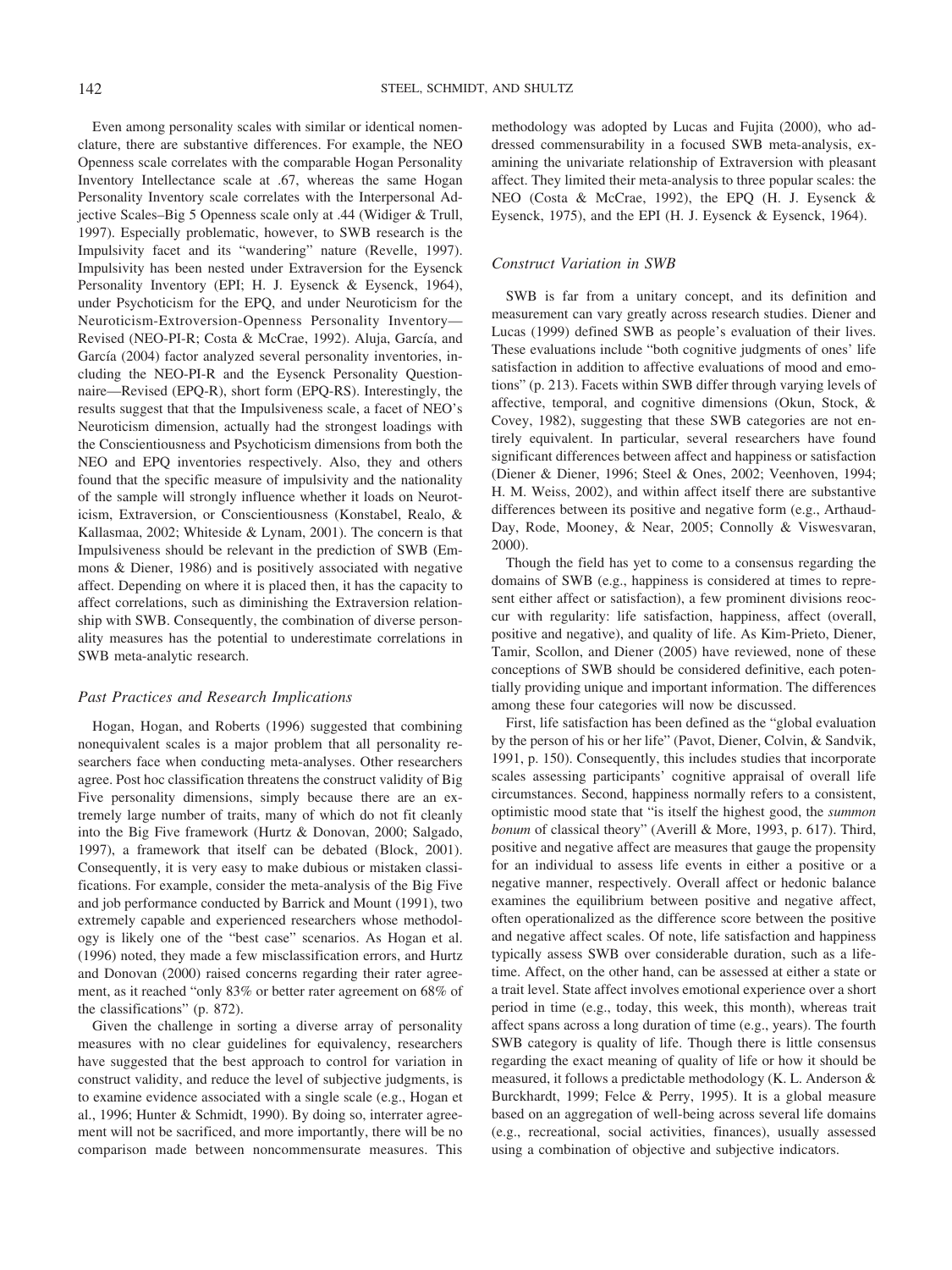#### *Past Practices and Research Implications*

For the most part, researchers have been fairly rigorous in separating different categories of SWB during analysis. DeNeve and Cooper (1998) sorted their measures into four groups: life satisfaction, happiness, positive affect, and negative affect. Similarly, Lucas, Diener, and Suh (1996) categorized SWB measures into four dimensions, which include life satisfaction, optimism, self-esteem, and affect. Thoresen, Kaplan, Barsky, Warren, and de Chermont (2003) focused on affect alone. Finally, Connolly and Viswesvaran (2000) considered both positive and negative affect but evaluated the overall affective disposition as well. However, two problematic issues arise with the classification of SWB.

To begin with, affect is a *bridge* concept, as it can be considered both a personality trait (a predictor) and a measure of SWB (a criterion) simultaneously. This generates a situation in which the focus of many studies is to use affect, one measure of SWB, to predict another (e.g., Connolly & Viswesvaran, 2000; Thoresen et al., 2003). DeNeve and Cooper (1998) dealt with this confusion by considering only state affect as representing SWB. This choice, though, is at odds with life satisfaction, which deals with judgments regarding one's entire life. This means that though we have long-term measures of cognitive SWB, we asymmetrically have no corresponding affective ones. If SWB is our criterion of interest, we should examine both long- and short-term affect using moderator analyses to assess whether personality is differentially related to the two levels.

The second issue directly pertains to commensurability. Researchers have appeared to be fairly inclusive in regards to what is considered SWB. Connolly and Viswesvaran (2000) as well as Thoresen et al. (2003) used a wide variety of measures to describe affect: from anxiety (e.g., State-Trait Anxiety Inventory; Spielberger, Gorsuch, & Lushene, 1970) and optimism (e.g., Life Orientation Test; Scheier & Carver, 1985) to Extraversion and Neuroticism (e.g., the EPQ). Similarly, H. M. Weiss (2002) concluded that the job satisfaction literature has not been careful in differentiating between cognitive and affective forms of SWB, meaning that it can be very difficult to determine whether to group different measures together.

#### The Present Meta-Analysis

To better examine personality's relationship with SWB, we controlled scale differences during our meta-analysis. For the personality measures, we independently derived an identical approach to commensurability as Lucas and Fujita (2000), focusing our meta-analysis also on the NEO, the EPQ, and the EPI. They are popular enough to provide sufficient sample for summary and reflect what Hogan et al. (1996) described as "good personality measures" (p. 470). They provide scores that are temporally stable and relate to meaningful nontest behaviors (e.g., Kirkhart, Morgan, & Sincavage, 1991; Murray, Rawlings, Allen, & Trinder, 2003). Furthermore, the measures have favorable psychometric properties. For instance, internal-consistency reliabilities for the scales are typically around .80 (e.g., Costa & McCrae, 1992; S. B. G. Eysenck, Eysenck, & Barrett, 1985; John, Donahue, & Kentle, 1991).

Also, we included the Defensiveness scale of the EPQ in our meta-analysis. Also known as Social Desirability or the Lie scale, the intent of this scale is to detect faking of respondents when completing the EPQ. Findings suggest that the Defensiveness scale is related to real individual differences, including Neuroticism and Conscientiousness (Ones, Viswesvaran, & Reiss, 1996), and arguments have been made to include social desirability as a measure of personality (see Furnham, 1986; McCrae & Costa, 1983).

For the SWB measures, the same degree of consensus was not available. Consequently, we could not focus on single measures as we did for personality. Instead, we attempted to reduce commensurability problems by broadening the number of SWB categories as compared with previous research. We considered life satisfaction, happiness, affect (overall, positive and negative), and quality of life. Furthermore, as we discuss in the following Method section, we excluded SWB measures that were not unanimously sorted into the same category by the coders.

Analyzing this data, we formally tested our central hypothesis, that our findings are statistically stronger than DeNeve and Cooper's (1998) findings. After this, we examined the consistency of these results by examining demographic variables (i.e., age, gender), confirming that they have minor moderating effects at best (Ozer  $&$  Benet-Martínez, 2006). To assess the commensurability among our measures, we tested between as well as within differences. For between, we determined whether the NEO, EPQ, and EPI all had the same relationship with SWB. For within, we determined whether there were detectable differences among versions of the same personality scales as well as state versus trait effects for affect. Finally, we assessed common method variance, that is the extent to which our results can be attributed to methodology rather than relationships among the underlying constructs.

#### Method

## *Literature Search*

Our literature search procedure was designed to include all relevant articles on the topic, including foreign language and unpublished works. The first strategy was to conduct searches in the PsycInfo, Medline, and Proquest (unpublished dissertations) databases using keywords for articles that included both SWB and personality measures. Searches combined 36 keywords related to happiness, life satisfaction, affect, or quality of life *with* 15 keywords related to either the EPI or the NEO. The personality keywords included NEO Personality Inventory, NEO personality, NEO Five-Factor Inventory, NEO-FFI, NEO-PI, NEO-PI-R, Eysenck Personality Inventory, Eysenck Personality Questionnaire, EPI, EPQ, EPQ-J, EPQ-R-S, and EPQ-R-X. Second, the Social Sciences Citation Index (i.e., Web of Science) was searched for all publications that cited articles providing various measures of the above listed keywords. Meta-analyses (e.g., DeNeve & Cooper, 1998; Judge, Heller, and Mount, 2002; Steel & Ones, 2002) and websites (e.g., World Database of Happiness) were examined to identify many of the major measures. In total, the citations of more than 80 articles were searched. Third, authors who published more than one study within our initial search were contacted to secure any unpublished research in attempt to address the "file drawer" problem. In total, 1,177 published articles, master's and doctoral dissertations, book chapters, and conference proceedings have been identified in various languages. We included six different revised NEO measures, in part to accommo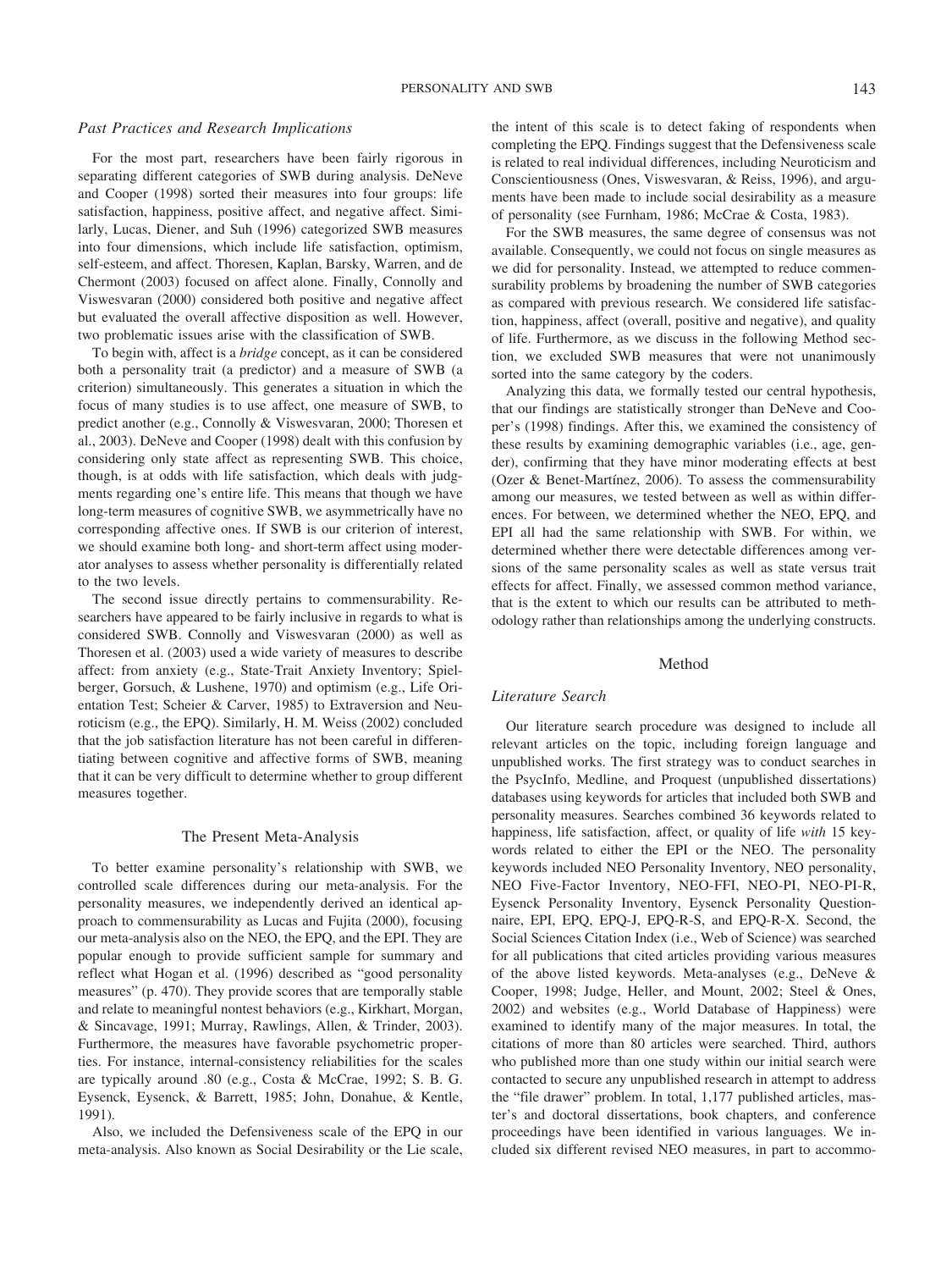date language translations between 1985 and 1992. There were ten different EPQ scales, mostly from translations into various languages. Lastly, there were four EPI measures.

#### *Eligibility Criteria and Data Coding Procedures*

Of the 1,177 identified articles, 249 contained potentially usable data. Usable data included effect sizes expressed as a correlation, *t* score, *d* score, or *F* score. All articles were double coded by two authors (Piers Steel, Joseph Schmidt, or Jonas Shultz), and all entered correlations were compared to identify and correct any data entry errors. The interrater reliability of the coding was 96.4%. Any inconsistencies were resolved by reexamining the articles. SWB scales were sorted on the basis of the input of all three authors (Piers Steel, Joseph Schmidt, and Jonas Shultz), excluding anywhere clear consensus could not be achieved. Affect was considered to be measured at a state level if the time period was 1 month or less. Table 1 depicts the major scales associated with each category. However, between 14 and 19 scales were identified measuring each construct of SWB.

Outliers were defined as individual correlations that were four standard deviations above or below the mean of the correlations in the sample (as per Huffcutt & Arthur, 1995). The existence of outliers was addressed by further examining the original article to ensure that data entry errors did not occur. If the outlier did not result from an entry error, we reduced its impact (as per Tabachnick & Fidell, 1989). The sample size of the outlying correlation was reduced until it was not significant (i.e., below four standard

Table 1

*Top Three Scales Measuring Each Category of Subjective Well-Being*

| Category          | Scale name                                                                                                                                                                                  |
|-------------------|---------------------------------------------------------------------------------------------------------------------------------------------------------------------------------------------|
| Happiness         | 1. Oxford Happiness Inventory (Argyle et al., 1989)<br>2. Self-Description Inventory (Fordyce, 1977)<br>3. Memorial University of Newfoundland Scale of<br>Happiness (Kozma & Stones, 1980) |
| Life satisfaction | 1. Satisfaction With Life Scale (Diener et al., 1985).<br>2. Life 3 Scale (Andrews & Withey, 1976)<br>3. Life satisfaction item of the Index of Well-Being<br>(Campbell et al., 1976)       |
| Positive affect   | 1. PANAS (Watson et al., 1988)<br>2. Bradburn Balanced Affect Scale (Bradburn, 1969)<br>3. Profile of Mood States—Vigor/Activity (McNair<br>et al., 1971)                                   |
| Negative affect   | 1. PANAS (Watson et al., 1988)<br>2. Bradburn Balanced Affect Scale (Bradburn, 1969)<br>3. Adjective List (Emmons & Diener, 1985)                                                           |
| Overall affect    | 1. Bradburn Balanced Affect Scale (Bradburn, 1969)<br>2. PANAS (Watson et al., 1988)<br>3. Affectometer 2 (Kammann & Flett, 1983)                                                           |
| Quality of life   | 1. Scales of Psychological Well-Being (Ryff, 1989)<br>2. Perceived Quality of Life Scale (Andrews &<br>Withey, 1976)<br>3. Lancashire Quality of Life Profile (Oliver et al.,<br>1996)      |

*Note.* PANAS = Positive and Negative Affect Schedule.

deviations from the mean). If the sample had to be reduced to 300, smaller than the average sample size, it was removed from the analysis. Any other discrepancies were resolved via a consultation process that included all three authors (Piers Steel, Joseph Schmidt, and Jonas Shultz).

Interestingly enough, the issues of commensurability still extends to our specific personality scales, which come in several varieties as the literature search indicates. For example, there is the NEO (180 items), the NEO-PI-R (240 items), and the NEO Five-Factor Inventory (NEO-FFI; Costa & McCrae, 1992; 60 items). Also, the EPQ comes in the EPQ (90 items), the EPQ-R (100 items), and the EPQ-R-S (48 items). Fortunately, the issue of commensurability at this level of detail was minimal. We kept the analysis at the domain or factor level, which Costa and McCrae (1992) reported is largely equivalent among these versions. The correlations between the NEO-PI-R and the NEO are around .94, and between the NEO-PI-R and the NEO-FFI are .90 or above, with the exception of Agreeableness and Conscientiousness. For the EPQ, the results almost completely parallel that of the NEO. The EPQ-R is almost identical to the original EPQ, except with regards to Psychoticism, the Agreeableness/Conscientiousness construct (Caruso, Witkiewitz, Belcourt-Dittloff, & Gottlieb, 2001). The long versus short form of the EPQ-R correlated together at above .92, with the exception of Psychoticism (Barrett & Eysenck, 1992). During our moderator analyses, we explored whether any of these versions provided different results, and we failed to find any significant effects.

# *Statistical Analysis*

We employed the meta-analysis procedures proposed by Hunter and Schmidt (1990) to conduct this research. Correlations were weighted according to sample size and then corrected for unreliability and sampling error in the measures at the aggregate level. Other corrections, specifically for dichotomizing a continuous variable, uneven splits, range restriction, and standard deviation splits, were conducted at the individual sample level. Consistent with the procedures of Judge, Heller, and Mount (2002), we inserted the internal consistency reliability figure as averaged within each SWB facet in the analysis when the alpha was not reported. Correlations were deemed significant if the confidence interval did not include zero. When multiple measures were used within one facet of SWB (i.e., two measures of affect) in a primary study, they were averaged to avoid overweighting these studies.

Moderator analysis used weighted least squares regression, as per Steel and Kammeyer-Mueller (2002). The information used for the moderator variables was explicitly labeled in the individual studies; consequently, the analysis consisted of coding the requisite information and separately analyzing the correlations for each moderator variable. Moderator variables that were examined included the following: gender, average age of the sample, and selfversus other-ratings of personality.

# Results

In total 2,142 correlation coefficients were examined to determine the relationship among SWB and personality, as measured by the NEO, EPQ, and EPI personality inventories. The coefficients were derived from 347 samples. The total number of participants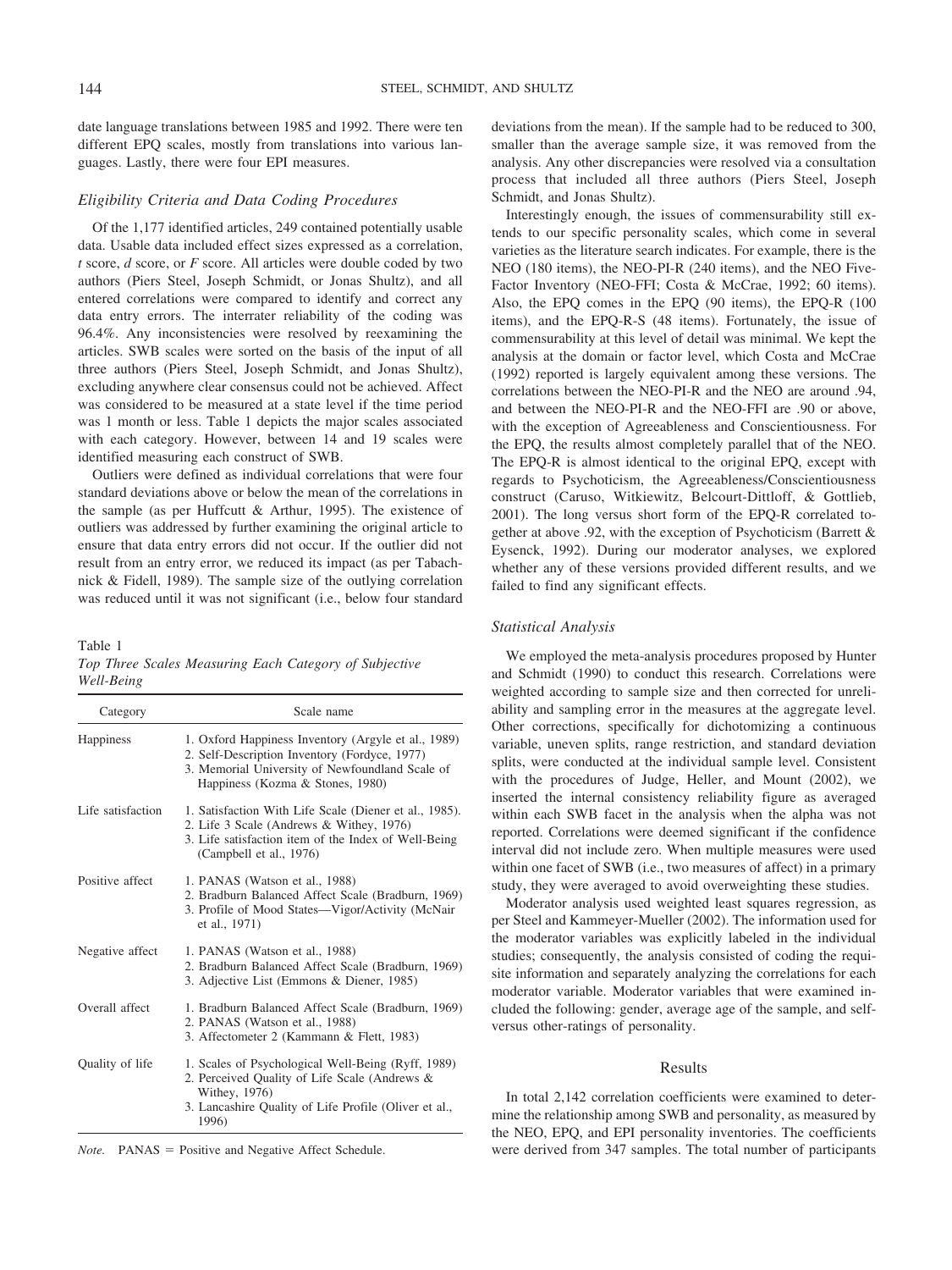across all studies was 122,588, with a median of 179 and a mean of 354 participants per sample. The mean age of the samples was 37.24 years  $(SD = 7.64)$ , 45% of which were men. The research methodology was almost exclusively self-report, with 3% using other-report. The majority of the samples were from North America ( $k = 167$ ), followed by the United Kingdom ( $k = 45$ ), whereas the remaining of the studies originated from various countries in Europe, Asia, Australia, or unknown. Most of the research was conducted in field samples, which incorporated conveniencesampling techniques.

To examine the relationship between personality and SWB, we calculated the weighted correlation for each facet of SWB with each dimension of personality. The number of independent samples included in each analysis ranged from 1 to 73. Statistical significance is reached only when the 95% confidence interval does not include zero. However, the results are deemed practically significant when the 95% credibility range does not include zero. As expected, many of the relationships were both statistically and practically significant.

Analyses specific to the NEO inventories are reported in Table 2. The findings suggest that Neuroticism, Extraversion, Agreeableness, and Conscientiousness are significantly related to all SWB facets. Openness to Experience was significantly related to happiness, positive affect, and quality of life, but it was not significantly related to life satisfaction, negative affect, and overall affect. Neuroticism is clearly the strongest predictor of SWB, particularly for negative affect ( $\rho = .64$ ,  $k = 73$ ), happiness ( $\rho = -.51$ ,  $k =$ 6), overall affect ( $\rho = -.59$ ,  $k = 15$ ), and quality of life ( $\rho = -.72$ ,  $k = 5$ ). Similarly, Extraversion is a strong predictor of positive affect ( $\rho = .54$ ,  $k = 53$ ), happiness ( $\rho = .57$ ,  $k = 6$ ), overall affect  $(\rho = .44, k = 11)$ , and quality of life  $(\rho = .54, k = 4)$ . Conscientiousness is a strong predictor of quality of life ( $\rho = .51, k = 4$ ).

Analyses specific to the EPQ are reported in Table 3. Neuroticism and Extraversion are significantly related to all SWB measures. Psychoticism is also related to all SWB measures except quality of life. Defensiveness is significantly related to happiness and life satisfaction, but not positive affect, negative affect, and overall affect. There was only one study investigating the relationship between Defensiveness and quality of life precluding any meta-analytic significance testing (i.e., a single study cannot be meta-analyzed). Consistent with the findings from the NEO inventories, Neuroticism is the best predictor evident by numerous strong relationships, including negative affect ( $\rho = .69$ ,  $k = 33$ ), overall affect ( $\rho = -.63$ ,  $k = 12$ ), quality of life ( $\rho = -.64$ ,  $k =$ 

Table 2

*Meta-Analytic Subjective Well-Being Results for the Neuroticism-Extroversion-Openness Inventory*

|                        |                |                  |                | $\bar{r}$ 95% interval |              |               |        |              | $\rho$ 95% interval |                |
|------------------------|----------------|------------------|----------------|------------------------|--------------|---------------|--------|--------------|---------------------|----------------|
| Construct              | K              | $\boldsymbol{n}$ | $\overline{r}$ | Confidence             | Credibility  | $O$ statistic | $\rho$ | Confidence   | Credibility         | $O$ statistic  |
| Neuroticism            |                |                  |                |                        |              |               |        |              |                     |                |
| <b>Happiness</b>       | 6              | 621              | $-.46$         | $-.40, -.51$           | $-.46, -.46$ | $p = .4145$   | $-.51$ | $-.44, -.57$ | $-.51, -.51$        | $p = .4029$    |
| Life satisfaction      | 36             | 9,277            | $-.38$         | $-.35, -.42$           | $-.21, -.55$ | p < .0001     | $-.45$ | $-.41, -.49$ | $-.25, -.66$        | p < .0001      |
| Positive affect        | 57             | 11,788           | $-.30$         | $-.27, -.33$           | $-.13, -.47$ | p < .0001     | $-.35$ | $-.32, -.39$ | $-.16, -.55$        | p < .0001      |
| Negative affect        | 73             | 16.764           | .54            | .51, .57               | .32, .77     | p < .0001     | .64    | .60, .67     | .37, .91            | p < .0001      |
| Overall affect         | 15             | 3.859            | $-.50$         | $-.46, -.54$           | $-.37, -.63$ | p < .0001     | $-.59$ | $-.55, -.64$ | $-.38, -.80$        | p < .0001      |
| Quality of life        | 5              | 967              | $-.53$         | $-.49, -.56$           | $-.53, -.53$ | $p = .4634$   | $-.72$ | $-.67, -.77$ | $-.61, -.82$        | $p = .1033$    |
| Extraversion           |                |                  |                |                        |              |               |        |              |                     |                |
| Happiness              | 6              | 829              | .49            | .40, .58               | .31, .67     | $p = .0041$   | .57    | .47, .68     | .37, .78            | $p = .0048$    |
| Life satisfaction      | 35             | 10,528           | .28            | .24, .31               | .11, .44     | p < .0001     | .35    | .30, .39     | .14, .55            | p < .0001      |
| Positive affect        | 53             | 12,898           | .44            | .41, .47               | .24, .65     | p < .0001     | .54    | .50, .58     | .28, .80            | p < .0001      |
| Negative affect        | 49             | 11,569           | $-.18$         | $-.16, -.21$           | $-.04, -.33$ | p < .0001     | $-.23$ | $-.19, -.26$ | $-.05, -.40$        | p < .0001      |
| Overall affect         | 11             | 2.410            | .34            | .27, .40               | .17, .51     | $p = .0002$   | .44    | .36, .53     | .21, .68            | p < .0001      |
| Quality of life        | $\overline{4}$ | 767              | .40            | .35, .45               | .40, .40     | $p = .3834$   | .54    | .47, .61     | .54, .54            | $p = .5175$    |
| Openness to Experience |                |                  |                |                        |              |               |        |              |                     |                |
| Happiness              | 5              | 779              | .13            | .03, .23               | $-.04, .29$  | $p = .0267$   | .14    | .03, .26     | $-.05, .33$         | $p = .0258$    |
| Life satisfaction      | 26             | 9,075            | .03            | .01, .06               | $-.03, .10$  | $p = .0629$   | .04    | .01, .07     | $-.04, .12$         | $p = .0778$    |
| Positive affect        | 27             | 7,340            | .20            | .16, .24               | .04, .36     | p < .0001     | .26    | .21, .31     | .06, .46            | p < .0001      |
| Negative affect        | 26             | 8,008            | $-.02$         | $-.06, .01$            | $-.17, .13$  | p < .0001     | $-.03$ | $-.08, .02$  | $-.23, .16$         | p < .0001      |
| Overall affect         | 7              | 1,373            | .04            | $-.10, .18$            | $-.08, .18$  | $p = .0257$   | .07    | $-.05, .16$  | $-.13, .26$         | $p = .0370$    |
| Quality of life        | 6              | 1,305            | .16            | .07, .25               | $-.02, .34$  | $p = .0027$   | .23    | .09, .35     | .03, .43            | $p = .0178$    |
| Agreeableness          |                |                  |                |                        |              |               |        |              |                     |                |
| Happiness              | $\overline{4}$ | 441              | .30            | .22, .38               | .31, .31     | $p = .2736$   | .36    | .26, .47     | .36, .36            | $p = .2737$    |
| Life satisfaction      | 22             | 7.459            | .14            | .11, .17               | .06, .23     | $p = .0188$   | .19    | .15, .22     | .10, .28            | .0712<br>$p =$ |
| Positive affect        | 23             | 6.040            | .12            | .09, .16               | .02, .23     | $p = .0087$   | .15    | .11, .19     | .02, .28            | $p = .0061$    |
| Negative affect        | 27             | 7,306            | $-.20$         | $-.17, -.23$           | $-.11, -.29$ | $p = .0187$   | $-.26$ | $-.22, -.29$ | $-.18, -.34$        | $p = .1095$    |
| Overall affect         | 6              | 1,035            | .14            | .09, .19               | .14, .14     | $p = .5818$   | .20    | .13, .26     | .20, .20            | $p = .5632$    |
| Quality of life        | $\overline{4}$ | 767              | .23            | .15, .30               | .17, .29     | $p = .1908$   | .31    | .21, .40     | .22, .39            | $p = .1873$    |
| Conscientiousness      |                |                  |                |                        |              |               |        |              |                     |                |
| Happiness              | $\overline{4}$ | 441              | .25            | .17, .33               | .25, .25     | $p = .3804$   | .27    | .19, .36     | .28, .28            | $p = .3804$    |
| Life satisfaction      | 25             | 6,685            | .22            | .18, .25               | .10, .33     | $p = .0018$   | .27    | .23, .32     | .14, .40            | $p = .0042$    |
| Positive affect        | 24             | 5,976            | .27            | .22, .31               | .08, .46     | p < .0001     | .31    | .27, .37     | .10, .54            | p < .0001      |
| Negative affect        | 28             | 7,749            | $-.20$         | $-.17, -.24$           | $-.03, -.38$ | p < .0001     | $-.26$ | $-.20, -.30$ | $-.06, -.45$        | p < .0001      |
| Overall affect         | 5              | 829              | .22            | .12, .32               | .04, .39     | $p = .014$    | .29    | .15, .42     | $-.06, .52$         | $p = .0139$    |
| Quality of life        | $\overline{4}$ | 767              | .40            | .33, .46               | .37, .42     | $p = .2482$   | .51    | .43, .59     | .48, .54            | $p = .2468$    |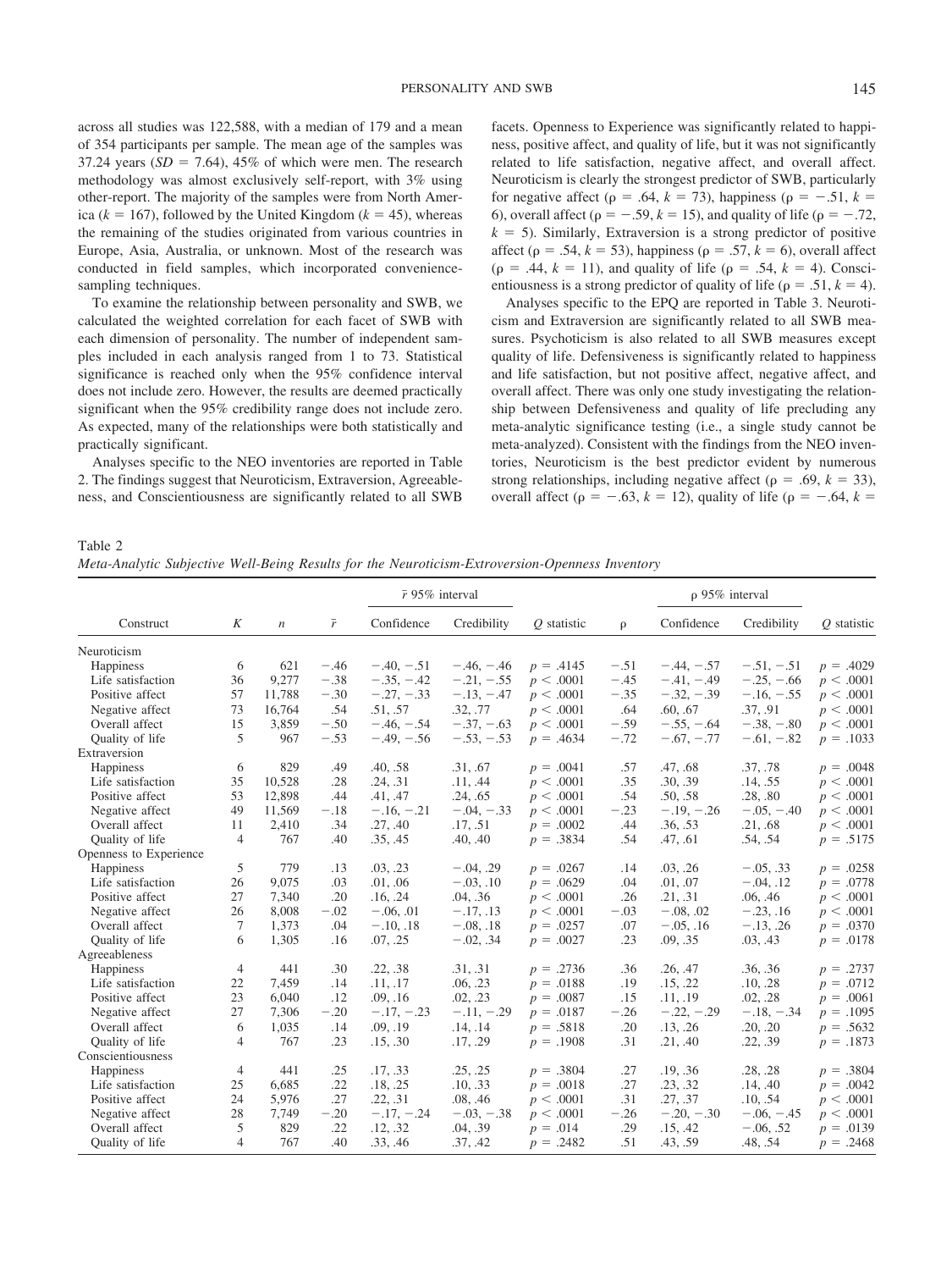| Table 3                                                                               |  |  |  |
|---------------------------------------------------------------------------------------|--|--|--|
| Meta-Analytic Subjective Well-Being Results for the Eysenck Personality Questionnaire |  |  |  |

|                   |    |                  |                | $\bar{r}$ 95% interval |              |               |        | $\rho$ 95% interval |              |                |
|-------------------|----|------------------|----------------|------------------------|--------------|---------------|--------|---------------------|--------------|----------------|
| Construct         | K  | $\boldsymbol{n}$ | $\overline{r}$ | Confidence             | Credibility  | $Q$ statistic | $\rho$ | Confidence          | Credibility  | $Q$ statistic  |
| Neuroticism       |    |                  |                |                        |              |               |        |                     |              |                |
| Happiness         | 32 | 8,298            | $-.44$         | $-.41, -.47$           | $-.31, -.57$ | p < .0001     | $-.52$ | $-.49, -.56$        | $-.36, -.68$ | p < .0001      |
| Life satisfaction | 23 | 6.043            | $-.41$         | $-.38, -.45$           | $-.29, -.54$ | p < .0001     | $-.49$ | $-.45, -.53$        | $-.34, -.64$ | p < .0001      |
| Positive affect   | 33 | 7,902            | $-.27$         | $-.24, -.30$           | $-.15, -.38$ | $p = .0007$   | $-.33$ | $-.30, -.37$        | $-.19, -.47$ | $p = .0006$    |
| Negative affect   | 33 | 14,066           | .56            | .54, .59               | .43, .69     | p < .0001     | .69    | .66, .72            | .56, .82     | p < .0001      |
| Overall affect    | 12 | 2,198            | $-.50$         | $-.46, -.53$           | $-.46, -.53$ | $p = .1519$   | $-.63$ | $-.58, -.68$        | $-.63, -.63$ | $p = .4536$    |
| Quality of life   | 10 | 3,864            | $-.55$         | $-.51, -.59$           | $-.41, -.68$ | p < .0001     | $-.64$ | $-.59, -.71$        | $-.49, -.80$ | p < .0001      |
| Extraversion      |    |                  |                |                        |              |               |        |                     |              |                |
| Happiness         | 37 | 9,289            | .41            | .39, .44               | .30, .53     | p < .0001     | .48    | .45, .51            | .34, .61     | p < .0001      |
| Life satisfaction | 25 | 6.443            | .20            | .17, .24               | .09, .32     | $p = .0023$   | .25    | .21, .29            | .11, .38     | $p = .003$     |
| Positive affect   | 40 | 15.260           | .35            | .32, .37               | .22, .47     | p < .0001     | .43    | .40, .46            | .29, .57     | p < .0001      |
| Negative affect   | 35 | 14,528           | $-.15$         | $-.11, -.17$           | $-.05, -.24$ | $p = .0003$   | $-.18$ | $-.15, -.20$        | $-.07, -.29$ | $p = .0004$    |
| Overall affect    | 7  | 894              | .32            | .26, .39               | .24, .41     | $p = .0903$   | .45    | .36, .55            | .28, .63     | $p = .1732$    |
| Quality of life   | 5  | 868              | .35            | .30, .40               | .35, .35     | $p = .511$    | .39    | .34, .44            | .39, .39     | $p = .511$     |
| Psychoticism      |    |                  |                |                        |              |               |        |                     |              |                |
| Happiness         | 23 | 5,499            | $-.10$         | $-.05, -.14$           | $.06, -.26$  | p < .0001     | $-.14$ | $-.08, -.20$        | $.09 - .37$  | p < .0001      |
| Life satisfaction | 12 | 1.964            | $-.24$         | $-.18, -.29$           | $-.10, -.37$ | $p = .0237$   | $-.35$ | $-.26, -.44$        | $-.15, -.55$ | $p = .0244$    |
| Positive affect   | 11 | 8.929            | .00            | $.02, -.03$            | $.04, -.04$  | $p = .1434$   | .00    | $.03, -.04$         | $.06, -.06$  | $p = .1433$    |
| Negative affect   | 10 | 8,867            | .03            | .00, .06               | $-.04, .10$  | $p = .0144$   | .04    | .00, .09            | $-.06, .14$  | $p = .0151$    |
| Overall affect    | 4  | 408              | $-.11$         | $-.07, -.15$           | $-.11, -.11$ | $p = .8538$   | $-.20$ | $-.12, -.26$        | $-.20, -.20$ | $p = .9223$    |
| Quality of life   | 4  | 585              | $-.02$         | $.20, -.24$            | $.39, -.43$  | p < .0001     | $-.02$ | $.30, -.35$         | $.58, -.63$  | p < .0001      |
| Defensiveness     |    |                  |                |                        |              |               |        |                     |              |                |
| Happiness         | 19 | 4,625            | .12            | .09, .16               | .03, .21     | $p = .0432$   | .16    | .11, .20            | .04, .27     | $p = .0506$    |
| Life satisfaction | 11 | 1,080            | .12            | .09, .16               | .12, .12     | $p = .9596$   | .16    | .11, .20            | .16, .16     | $p = .9592$    |
| Positive affect   | 7  | 1,081            | $-.04$         | $.01, -.10$            | $-.04, -.04$ | $p = .4604$   | $-.07$ | $.02, -.16$         | $-.07, -.07$ | $p = .4513$    |
| Negative affect   | 7  | 1,438            | $-.05$         | $.02, -.12$            | $.08, -.18$  | $p = .0376$   | $-.09$ | $.03, -.20$         | $.13, -.30$  | .1497<br>$p =$ |
| Overall affect    | 4  | 408              | .07            | $-.03, .17$            | .07, .07     | $p = .9718$   | .11    | $-.05, .27$         | .11, .11     | $p = .9877$    |
| Quality of life   | 2  | 185              | $-.06$         | $.13, -.25$            | $.11, -.23$  | $p = .0646$   | $-.07$ | $.15, -.29$         | $.13, -.27$  | $p = .0646$    |

10), and happiness ( $\rho = -.52$ ,  $k = 32$ ). SWB measures that are best predicted by Extraversion include happiness ( $\rho = .48$ ,  $k =$ 37), positive affect ( $\rho = .43, k = 40$ ), overall affect ( $\rho = .45, k = 40$ ) 7), and quality of life ( $\rho = .39$ ,  $k = 5$ ).

Analyses specific to the EPI are reported in Table 4. Neuroticism and Extraversion are significantly related to all SWB measures. However, meta-analytic significance testing of the relationship between Neuroticism and quality of life was not possible because there was only one study reporting this relationship. Neuroticism best predicts negative affect ( $\rho = .54$ ,  $k = 23$ ), life satisfaction ( $\rho = -.42$ ,  $k = 12$ ), overall affect ( $\rho = -.51, k = 7$ ), and happiness ( $\rho = -.40, k = 5$ ). Extraversion best predicts positive affect ( $\rho = .31$ ,  $k = 24$ ) and life satisfaction ( $\rho = .29$ ,  $k = 7$ ).

Independent sample *t* tests were conducted to compare the findings of the present investigation with previous meta-analytic findings. Undoubtedly, some of the samples included in our anal-

Table 4 *Meta-Analytic Subjective Well-Being Results for the Eysenck Personality Inventory*

|                   |    |                  |           | $\bar{r}$ 95% interval |              |             |        |              | $\rho$ 95% interval |                          |
|-------------------|----|------------------|-----------|------------------------|--------------|-------------|--------|--------------|---------------------|--------------------------|
| Construct         | K  | $\boldsymbol{n}$ | $\bar{r}$ | Confidence             | Credibility  | Q statistic | $\rho$ | Confidence   | Credibility         | $\overline{O}$ statistic |
| Neuroticism       |    |                  |           |                        |              |             |        |              |                     |                          |
| Happiness         | 5. | 1,157            | $-.34$    | $-.26, -.43$           | $-.20, -.49$ | $p = .0095$ | $-.40$ | $-.30, -.49$ | $-.24, -.56$        | $p = .0111$              |
| Life satisfaction | 12 | 2,414            | $-.33$    | $-.27, -.39$           | $-.17, -.50$ | $p = .0003$ | $-.42$ | $-.35, -.50$ | $-.22, -.63$        | $p = .0005$              |
| Positive affect   | 22 | 4,332            | $-.15$    | $-.10, -.19$           | $-.01, -.29$ | $p = .001$  | $-.19$ | $-.13, -.23$ | $-.03, -.34$        | $p = .007$               |
| Negative affect   | 23 | 4.686            | .46       | .40, .48               | .28, .61     | p < .0001   | .54    | .49, .59     | .37, .71            | p < .0001                |
| Overall affect    | 7  | 1.176            | $-.44$    | $-.33, -.55$           | $-.18, -.70$ | p < .0001   | $-.51$ | $-.38, -.63$ | $-.21, -.80$        | p < .0001                |
| Quality of life   |    | 246              | $-.26$    |                        |              |             | $-.40$ |              |                     |                          |
| Extraversion      |    |                  |           |                        |              |             |        |              |                     |                          |
| Happiness         | 4  | 1,242            | .18       | .06, .30               | $-.04, .39$  | $p = .0001$ | .21    | .07, .36     | $-.04, .47$         | $p = .0001$              |
| Life satisfaction |    | 2,545            | .20       | .16, .23               | .20, .20     | $p = .4826$ | .29    | .24, .34     | .29. .29            | $p = .4602$              |
| Positive affect   | 24 | 5.014            | .25       | .20, .30               | .05, .46     | p < .0001   | .31    | .25, .37     | .08, .54            | p < .0001                |
| Negative affect   | 20 | 4.576            | $-.09$    | $-.05, -.13$           | $.03, -.22$  | $p = .0031$ | $-.11$ | $-.06, -.16$ | $.04, -.27$         | $p = .003$               |
| Overall affect    | 6  | 1.864            | .17       | .11, .24               | .05, .29     | $p = .021$  | .20    | .12, .28     | .06, .34            | $p = .0214$              |
| Quality of life   | 2  | 364              | .21       | .11, .31               | .20, .22     | $p = .1559$ | .32    | .16, .46     | .32, .32            | $p = .2128$              |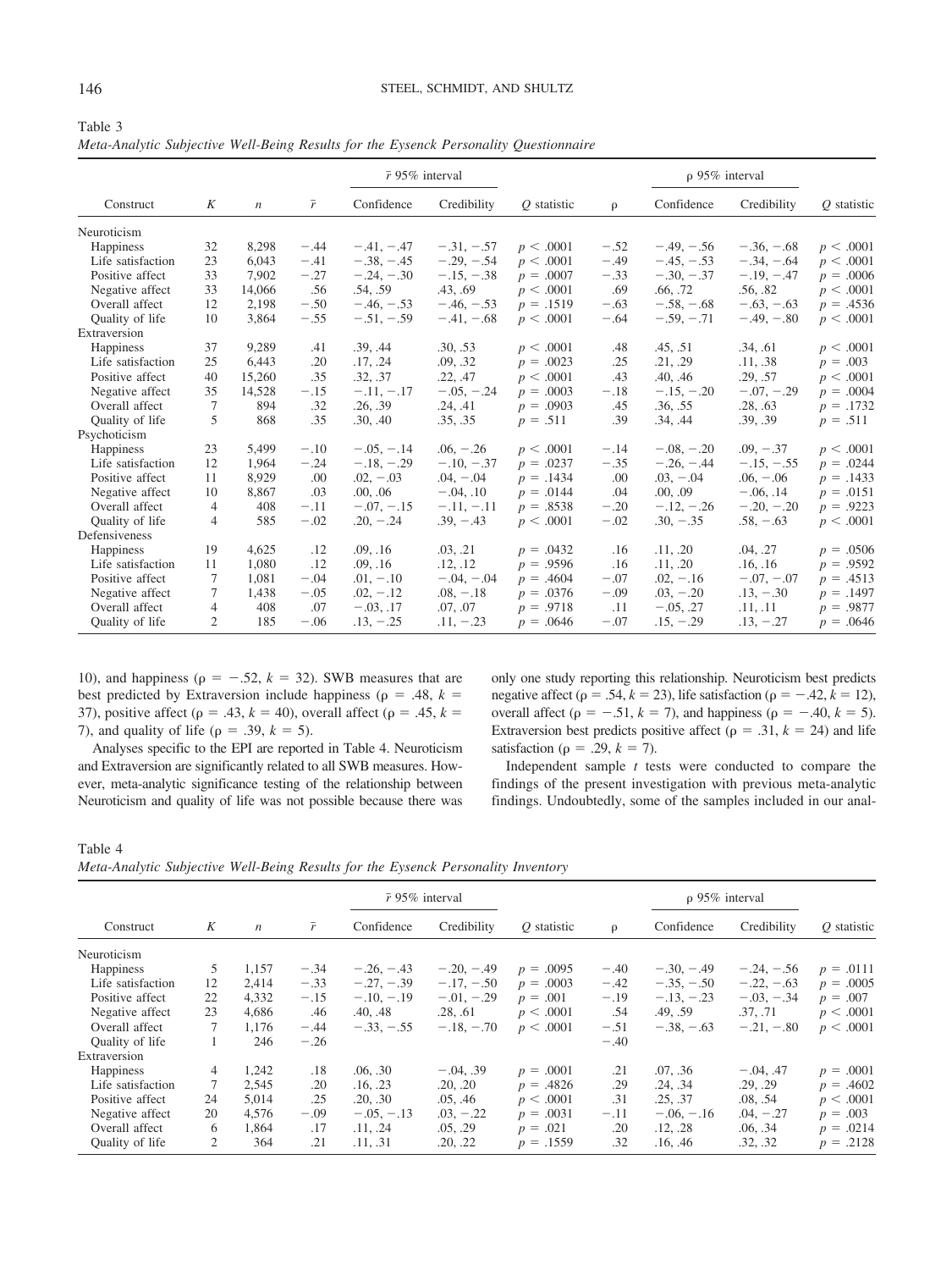ysis were also included in the previous meta-analyses; however, independent sample tests were conducted for two reasons. First, most of the samples did not overlap between analyses. Second, using independent rather than dependent sample *t* tests results in more conservative findings. Specifically, the happiness, life satisfaction, positive affect, and negative affect uncorrected correlations were compared with those produced by DeNeve and Cooper (1998), estimating 285 participants per study (i.e., on the basis of their total sample size of 42,171 and 148 studies). All comparative analyses are reported in Table 5. In short, 26 out of the possible 36 comparisons with DeNeve and Cooper's findings were significantly greater in magnitude, 3 were smaller, and 7 were essentially equivalent.

The intercorrelations between the personality dimensions are reported in Table 6, which are needed to conduct the multiple regression analyses (i.e., Tables 7, 8, and 9). Correlations are below the diagonal, whereas the number of studies per estimate is above in parentheses. On average, the sample size is 472 participants per study. Internal consistency reliability is along the diagonal. Most of the substantive intercorrelations were between the NEO and the EPQ. The EPI appears to be overshadowed by the development of the EPQ, in which researchers, understandably given the choice, have preferred to use the newer EPQ exclusively. Consistent with Saucier's (2002) research, these findings suggest that the dimensions are not completely orthogonal for the NEO, EPQ, or EPI inventories.

We conducted multivariate analyses using LISREL 8.54 to determine the combined and incremental contribution of the personality traits to the prediction of SWB. Tables 7, 8, and 9 provide the results of the multiple regression analyses for the NEO, EPQ, and EPI, respectively. Beta weights for each personality dimension are reported as well as total variance accounted for, both attenuated (i.e.,  $\mathbb{R}^2$ ) and disattenuated (i.e.,  $\rho^2$ ). Results range from  $\mathbb{R}^2 = .39$ ( $\rho^2 = .63$ ) for the NEO and quality of life to  $R^2 = .10$  ( $\rho^2 = .10$ ) for the EPI and quality of life.

# *Consistency Analysis*

Moderator searches were conducted to determine the consistency of the results between personality and SWB conceptualiza-

tions. The observed residual variance (i.e., the variance after taking into account sampling error) among the meta-analytic correlations should be largely resistant to demographic differences among the studies. To this end, age and sex were available for analysis. To ensure adequate sample size and enough statistical power, we conducted analyses across all personality scales. Consequently, moderator searches focused on Extraversion and Neuroticism, which were common across all scales, and these traits represented the two strongest correlates. All analyses were weighted by sample size, and we controlled for differences among personality scales (e.g., the NEO vs. the EPQ) by dummy coding and entering them into the regression analyses first. The moderators specific to each SWB conceptualization are reported next. As expected, different SWB constructs typically appear to be only marginally susceptible to moderator effects.

To begin with, age may affect the Neuroticism and positive affect relationship. Slightly stronger correlations may exist when participants are younger in age ( $\Delta R^2 = .05$ ,  $p < .05$ ). Sex showed similar weak effects. For life satisfaction, the relationship increased for women relative to men for both Extraversion ( $\Delta R^2$  = .09,  $p < .05$ ) and Neuroticism ( $\Delta R^2 = .07$ ,  $p < .05$ ). Also, the findings suggest that stronger correlations between Neuroticism and negative affect are reported for men compared with women  $(\Delta R^2 = .05, p = .01).$ 

# *Commensurability Analyses*

We assessed commensurability in two ways. To confirm that there are significant difference among the NEO, EPQ, and EPI, we compared the amount of variance that the different personality models account for in SWB. If these models are equivalent, they should account for the same amount of variance in SWB. Second, to confirm that we are operating at the correct level of commensurability, we used a moderator search to determine whether differences among versions of the measures significantly impacted the results.

When examining the amount of variance that the personality dimensions account for among the SWB constructs (see Tables 7, 8, and 9), we found important differences. Quality of life typically had the most variance accounted for, with an  $R^2$  of .39 for the NEO

Table 5

*Significance Testing of Our Findings in Comparison to Previous Meta-Analyses*

|                   | Happiness            |                  |                      | Life satisfaction |                       | Positive affect  | Negative affect   |           |
|-------------------|----------------------|------------------|----------------------|-------------------|-----------------------|------------------|-------------------|-----------|
| Construct         | $\mathcal{Z}$        | $\boldsymbol{p}$ | $\mathcal{Z}$        | $\boldsymbol{p}$  | Z.                    | $\boldsymbol{p}$ | Z.                | $p_{\rm}$ |
| <b>NEO</b>        |                      |                  |                      |                   |                       |                  |                   |           |
| Neuroticism       | 5.68 <sup>a</sup>    | .00              | 11.34 <sup>a</sup>   | .00               | $12.66^{\rm a}$       | .00              | $-28.14^{\rm a}$  | .00       |
| Extraversion      | $-6.82$ <sup>a</sup> | .00              | $-9.17$ <sup>a</sup> | .00               | $-20.82$ <sup>a</sup> | .00              | 7.99 <sup>a</sup> | .00       |
| <b>Openness</b>   | $-1.81$              | .07              | 7.16 <sup>b</sup>    | .00               | $-2.90^{\rm a}$       | .00              | 3.09 <sup>a</sup> | .00       |
| Agreeableness     | $-2.33^{\rm a}$      | .02              | 1.43                 | .15               | 2.79 <sup>b</sup>     | .01              | 3.82 <sup>a</sup> | .00       |
| Conscientiousness | $-1.87$              | .06              | 0.00                 | 1.00              | $-7.68$ <sup>a</sup>  | .00              | 5.59 <sup>a</sup> | .00       |
| <b>EPQ</b>        |                      |                  |                      |                   |                       |                  |                   |           |
| Neuroticism       | $12.20^{\rm a}$      | .00              | $12.20^{\rm a}$      | .00               | 9.19 <sup>a</sup>     | .00              | $-29.36^{\rm a}$  | .00       |
| Extraversion      | $-8.59$ <sup>a</sup> | .00              | $-2.10^{\rm a}$      | .04               | $-13.05^{\rm a}$      | .00              | 6.06 <sup>a</sup> | .00       |
| EPI               |                      |                  |                      |                   |                       |                  |                   |           |
| Neuroticism       | 3.03 <sup>a</sup>    | .00.             | 4.41 <sup>a</sup>    | .00               | 0.57                  | .57              | $-14.56^{\rm a}$  | .00       |
| Extraversion      | 2.94 <sup>b</sup>    | .00              | $-1.45$              | .15               | $-3.09^{\rm a}$       | .00              | 1.11              | .27       |

*Note.* NEO = Neuroticism-Extroversion-Openness Inventory; EPQ = Eysenck Personality Questionnaire; EPI = Eysenck Personality Inventory.<br><sup>a</sup> Our correlation is significantly greater in magnitude. <sup>b</sup> Our correlation is si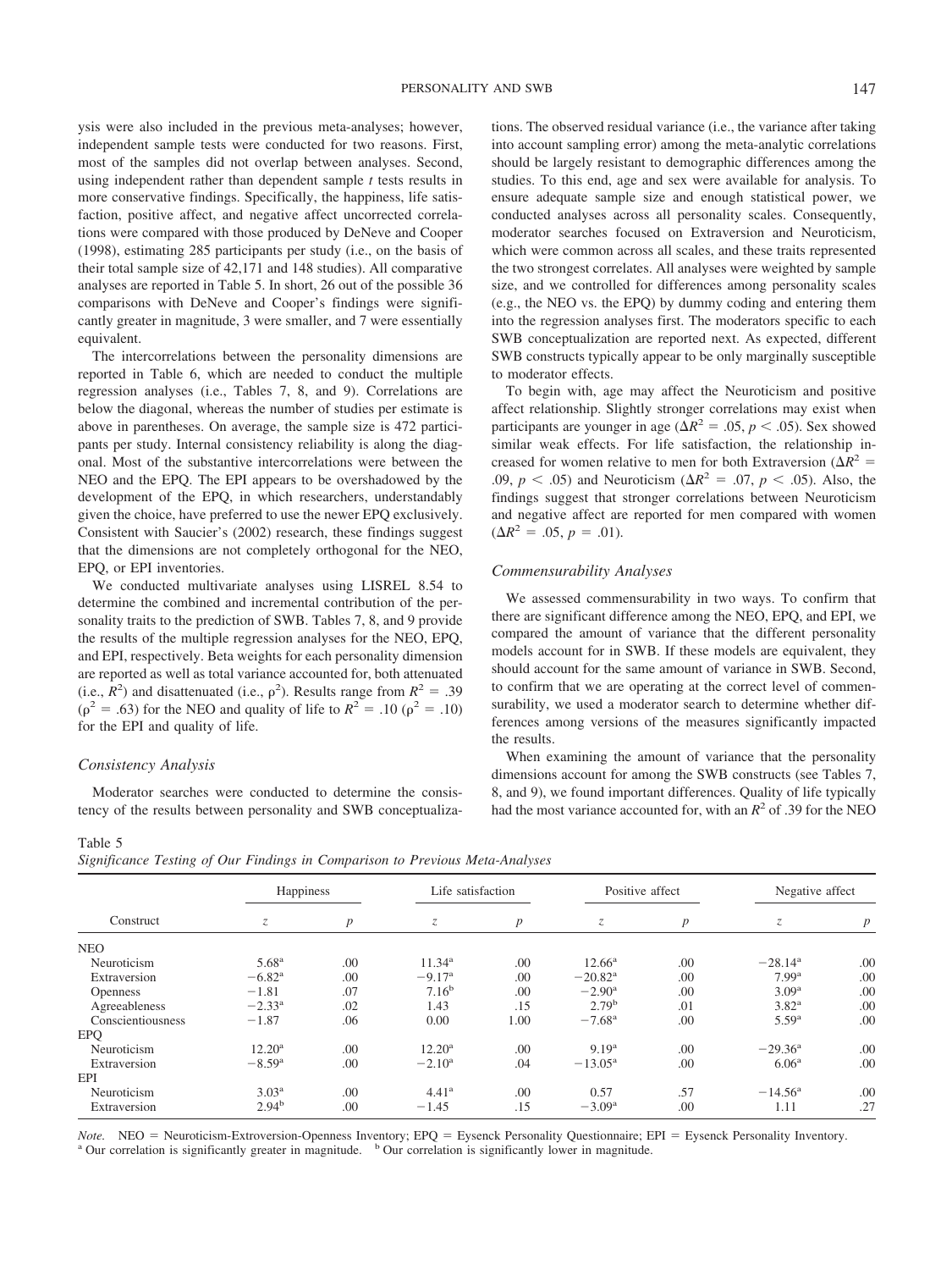|                   |        |        | NEO traits |        |               |        |        | EPQ traits |      | EPI traits  |      |
|-------------------|--------|--------|------------|--------|---------------|--------|--------|------------|------|-------------|------|
| Construct         | N      | E      | $\Omega$   | A      | $\mathcal{C}$ | N      | E      | P          | D    | $\mathbf N$ | E    |
| <b>NEO</b>        |        |        |            |        |               |        |        |            |      |             |      |
| Neuroticism       | .83    | (57)   | (33)       | (34)   | (37)          | (11)   | (9)    | (7)        | (5)  | (2)         | (2)  |
| Extraversion      | $-.33$ | .77    | (28)       | (28)   | (31)          | (9)    | (11)   | (6)        | (5)  | (2)         | (2)  |
| <b>Openness</b>   | $-.09$ | .24    | .73        | (28)   | (28)          | (7)    | (8)    | (8)        | (4)  |             |      |
| Agreeableness     | $-.23$ | .19    | .10        | .71    | (27)          | (7)    | (3)    | (6)        | (5)  |             |      |
| Conscientiousness | $-.33$ | .28    | .01        | .18    | .79           | (7)    | (6)    | (4)        | (4)  |             |      |
| <b>EPQ</b>        |        |        |            |        |               |        |        |            |      |             |      |
| Neuroticism       | .72    | $-.19$ | .00        | $-.16$ | $-.12$        | .82    | (41)   | (18)       | (15) |             |      |
| Extraversion      | $-.23$ | .71    | .25        | .16    | .05           | $-.25$ | .84    | (20)       | (14) |             |      |
| Psychoticism      | .11    | $-.06$ | .07        | $-.29$ | $-.21$        | .08    | .07    | .64        | (13) |             |      |
| Defensiveness     | $-.13$ | $-.10$ | $-.21$     | .16    | .37           | $-.12$ | $-.10$ | $-.22$     | .70  |             |      |
| <b>EPI</b>        |        |        |            |        |               |        |        |            |      |             |      |
| Neuroticism       | .81    | $-.24$ |            |        |               |        |        |            |      | .84         | (16) |
| Extraversion      | $-.19$ | .65    |            |        |               |        |        |            |      | $-.14$      | .79  |

| Table 6                                         |  |  |  |  |
|-------------------------------------------------|--|--|--|--|
| Correlations Among NEO, EPO, and EPI Dimensions |  |  |  |  |

*Note.* Correlations are reported below the diagonal, whereas the number of studies used in the analyses is reported in the parentheses above the diagonal. Reliability is reported in italics along the diagonal. NEO = Neuroticism-Extroversion-Openness Inventory; EPQ = Eysenck Personality Questionnaire; EPI = Eysenck Personality Inventory; N = Neuroticism; E = Extraversion; O = Openness; A = Agreeableness; C = Conscientiousness; P =  $Psychoticism; D = Defensiveness.$ 

and an  $R^2$  of .36 for the EPQ. On the other hand, life satisfaction typically had the least amount accounted for, ranging from an *R*<sup>2</sup> of .13 for the EPI to an  $R^2$  of .23 for the EPQ. Consequently, the different measures of SWB are not interchangeable.

Furthermore, the amount of variance accounted for differs according to which personality scale is used. The EPI, on average, predicts about 14% of the variance, whereas both the NEO and the EPQ predict about double that or 28%. It is clear that the choice of which scale is used will substantively affect the overall results. Still, there are consistencies. Neuroticism always presents the largest beta weights except for positive affect, in which Extraversion is the largest, and for happiness, in which the results are mixed.

We can also examine the variance accounted for to assess commensurability from another direction. If the measures are functionally equivalent, they should not account for incremental variance above one another. To evaluate this, we focus on practical significance, not statistical, given that the large sample sizes associated with meta-analysis make almost any increase statistically

significant (e.g.,  $\Delta R^2 = .02$  is typically significant here at well below  $p < .001$ ). As per Table 6, all the intercorrelations between the EPQ and the NEO are estimated, allowing a full comparison between both models. Hierarchical regression reveals that, on average, the EPQ incrementally predicts above the NEO by 7%, ranging from 3% for positive affect to 14% for quality of life. Alternatively, the NEO incrementally predicts above the EPQ by 9% on average, ranging from 3% for life satisfaction to 17% for quality of life. For the EPI, the only cross-correlations are with the NEO, and then only for Neuroticism and Extraversion. Limiting ourselves to this subset, on average the EPI predicts above the NEO by 2%, ranging from 0% for negative and overall affect to 8% for quality of life. Conversely, the NEO typically predicts above the EPI by 15%, ranging from 4% for life satisfaction to 32% for quality of life. Clearly, the measures are not wholly interchangeable.

Finally, we used moderator analysis to determine the commensurability within the different forms of SWB categories and per-

Table 7

|  |  |  |  |  |  |  |  | Results of the Multiple Regression Analysis With the NEO Personality Dimensions |
|--|--|--|--|--|--|--|--|---------------------------------------------------------------------------------|
|--|--|--|--|--|--|--|--|---------------------------------------------------------------------------------|

|                   | Beta weights   |                      |                    |                    |                   |                    |  |  |  |  |
|-------------------|----------------|----------------------|--------------------|--------------------|-------------------|--------------------|--|--|--|--|
| NEO variable      | Happiness      | Life<br>satisfaction | Positive<br>affect | Negative<br>affect | Overall<br>affect | Quality<br>of life |  |  |  |  |
| Neuroticism       | $-.30^{\circ}$ | $-.30^{\circ}$       | $-.14^*$           | $.52^{\circ}$      | $-.43'$           | $-.38*$            |  |  |  |  |
| Extraversion      | $.35^{\circ}$  | .17                  | .33                | .00                | $.20^\circ$       | $.19*$             |  |  |  |  |
| <b>Openness</b>   | .01            | $-.04^{\circ}$       | .11                | .03                | $-.05^{\circ}$    | $.07*$             |  |  |  |  |
| Agreeableness     | .13'           | .03                  | $-.01$             | $-.08$             | $-.04$            | $.06*$             |  |  |  |  |
| Conscientiousness | .03            | .07                  | $.13*$             | $-.02$             | .02               | $.21*$             |  |  |  |  |
| Error variance    | .64            | .82                  | $.76^*$            | $.70^{\circ}$      | .71               | $.62*$             |  |  |  |  |
| $R^2$             | $.36^*$        | $.18^{*}$            | $.24^{\circ}$      | .30 <sup>°</sup>   | $.29*$            | $.39*$             |  |  |  |  |
|                   | $.43^*$        | $.24$ <sup>2</sup>   | $.34*$             | .42                | $.40^\circ$       | $.63*$             |  |  |  |  |

*Note.* NEO = Neuroticism-Extroversion-Openness Inventory.  $p < .05$ .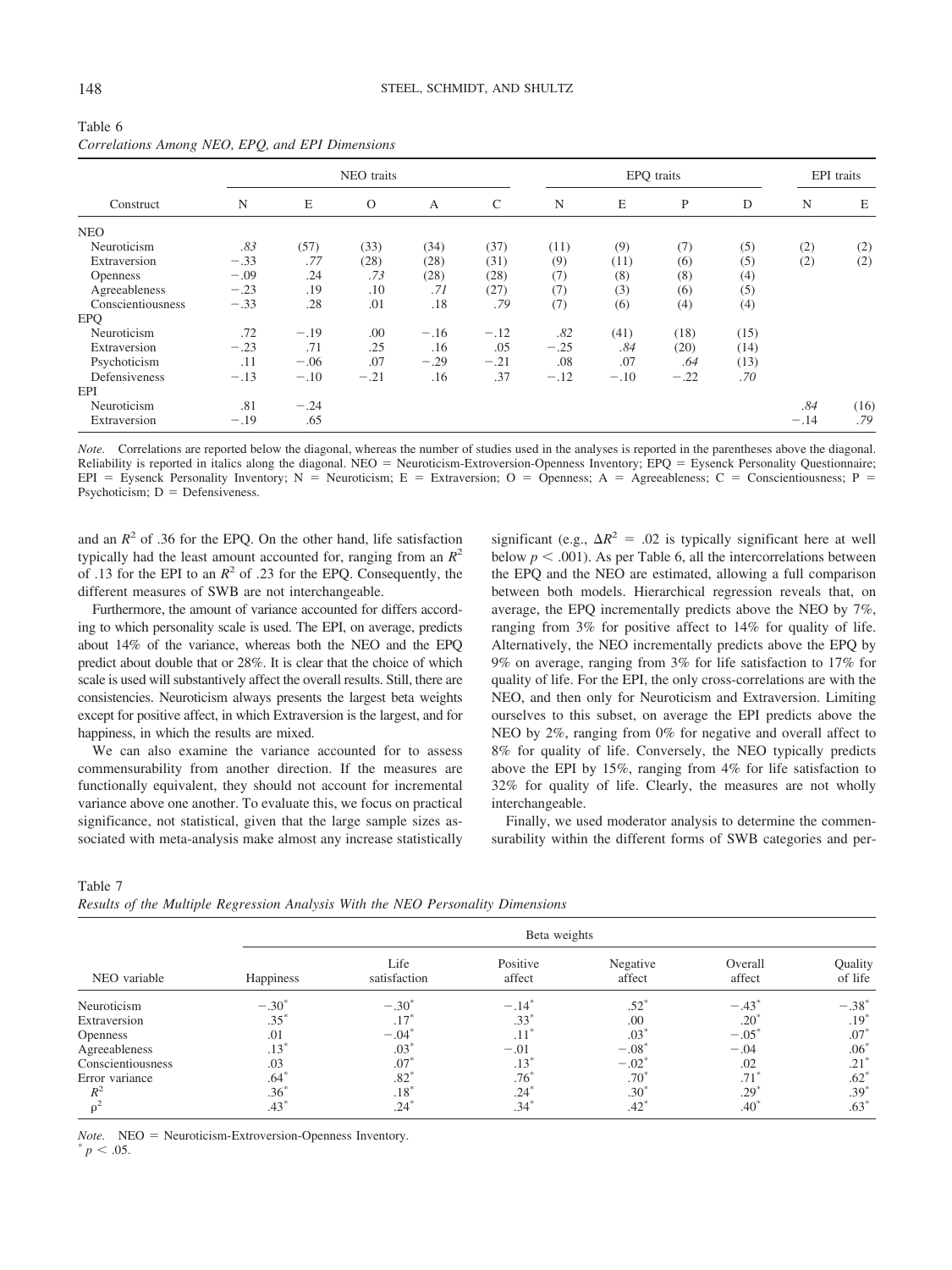|                | Beta weights        |                      |                     |                    |                     |                    |  |  |  |  |
|----------------|---------------------|----------------------|---------------------|--------------------|---------------------|--------------------|--|--|--|--|
| EPQ variable   | Happiness           | Life<br>satisfaction | Positive<br>affect  | Negative<br>affect | Overall<br>affect   | Quality<br>of life |  |  |  |  |
| Neuroticism    | $-.34$ <sup>'</sup> | $-.36$               | $-.20^{\circ}$      | $.56^\circ$        | $-.44$ <sup>'</sup> | $-.51$             |  |  |  |  |
| Extraversion   | .34                 | .13                  | $.30^{\degree}$     | $-.01$             | .22                 | $.21^{\circ}$      |  |  |  |  |
| Psychoticism   | $-.08^{\circ}$      | $-.21$               | $-.01$              | $-.01$             | $-.09'$             | $-.02$             |  |  |  |  |
| Defensiveness  | .10 <sup>°</sup>    | .04                  | $-.04$ <sup>*</sup> | .01                | .02                 | $-.10^{\circ}$     |  |  |  |  |
| Error variance | $.69^{\circ}$       | .77                  | .84                 | $.69^{\circ}$      | .70                 | $.64^{\circ}$      |  |  |  |  |
| $R^2$          | .31                 | .23'                 | .16 <sup>°</sup>    | .31                | .30                 | $.36*$             |  |  |  |  |
|                | $.42^{\degree}$     | $.35^{\circ}$        | .23                 | $.48^{\circ}$      | .50                 | $.47*$             |  |  |  |  |

Table 8 *Results of the Multiple Regression Analysis With the EPQ Personality Dimensions*

*Note.* EPQ = Eysenck Personality Questionnaire.  $p < .05$ .

sonality measures. To determine whether we should display state and trait affect measures separately, we ran a stepwise WLS multivariate regression. In the first step, we entered variables pertaining to the type of measure (e.g., NEO vs. EPQ) and type of affect (i.e., positive vs. negative). For the second step, we entered whether it was a state or a trait. The second step added no incremental variance,  $F(1, 660) = 0.935$ , *ns*, and consequently the relationship of affect to personality appears to be functionally uniform at both a state and trait level. This finding is not entirely unexpected.1 It is consistent with two other meta-analyses: De-Neve and Cooper's (1998) results with positive affect as well as Lucas and Fujita's (2000) finding regarding the effects of sampling duration on daily or moment ratings of affect. In a similar manner, we examined the effects of long versus short forms as well as revised versions for the NEO, the EPQ, and the EPI. No significant effects were found, supporting that this meta-analysis is operating at the correct level of commensurability.

#### *Common Method Bias Analysis*

There is a possibility of a common method bias affecting our results, in which the relationship is due simply to the method of measurement rather than the underlying construct. We were able to assess this in three different ways. First, we examined the difference between self- versus other-reports. Second, we used the multi-trait multi-method approach to examine differences and commonalties among measures of personality and SWB constructs. Third, we examined Extraversion and Neuroticism as a facet level, controlling for areas of potential overlap.

To begin with, McCrae and Costa (1991) noted that self-report relationships may be criticized as "artifactual, attributable to shared method variance in self-reported personality scales and self-reported well-being" (p. 230). Three major studies that used our target measures examined this (Lucas & Fujita, 2000; McCrae & Costa, 1991; Watson, Hubbard, & Wiese, 2000b), testing other– other as well as self–other assessments. Other–other relationships, in which another assesses both your SWB and personality, actually generate much stronger correlations, on average .18 larger in magnitude. More directly relevant are self–other relationships, as their distinct source design largely eliminates the threat of shared error, though results can be hard to interpret as any drop in the magnitude of correlations can also be due to the difficulty individuals have in judging other people's traits (Funder & Colvin, 1997). Fortunately, in these cases interpretation was straightforward, as the results were typically unaffected by using dissimilar sources; the exception perhaps being Extraversion, where in two studies of approximately equal size, the magnitude of correlations decreased in one (McCrae & Costa, 1991) and was unaffected in the other (Lucas & Fujita, 2000). In all, it appears that the threat of common method bias is at most minimal, consistent with Watson, Hubbard, and Wiese's (2000b) conclusion that "most affective traits tend to show moderate to strong levels of self-other agreement" (p. 552).

Second, we used data from Tables 2, 3, 4, and 6 to apply the multi-trait multi-method approach for differentiating among constructs. Ideally, correlations among the same construct should show the strongest relationships even if assessed with different measures. Table 6 reveals that the average correlations among the different measures of Neuroticism and Extraversion are .77 and .68, respectively. Notably, these figures are approaching that of "alternative forms," as the average internal reliability is .83 for Neuroticism and .80 for Extraversion. We can contrast this with the average correlation with affect. For Neuroticism and negative affect, the correlation is .52, whereas the correlation between Extraversion and positive affect is .35. As can be seen, though factor models of personality may incorporate affective components, they are not equivalent to them. Neuroticism and Extraversion are broader constructs.

Finally, we directly assessed criterion contamination. As mentioned, there can be significant overlap between personality and SWB constructs. However, it was argued that this is inherently due to the nature of personality taxonomies generated with factor analysis. They would necessarily incorporate SWB elements if other facets of personality already had a strong relationship with them. To test this, we examined the key traits of Extraversion and

<sup>&</sup>lt;sup>1</sup> State versus trait is a continuous dimension, in which state can reflect how one feels right now or over the last week or several months. Although state measures were not significantly related to the results obtained here, we expect that state measures that exclusively focus on very recent feelings (e.g., "how do you feel today?" instead of "this week" or "month") should show a diminished correlation with personality traits, as per Steyer, Ferring, and Schmitt (1992).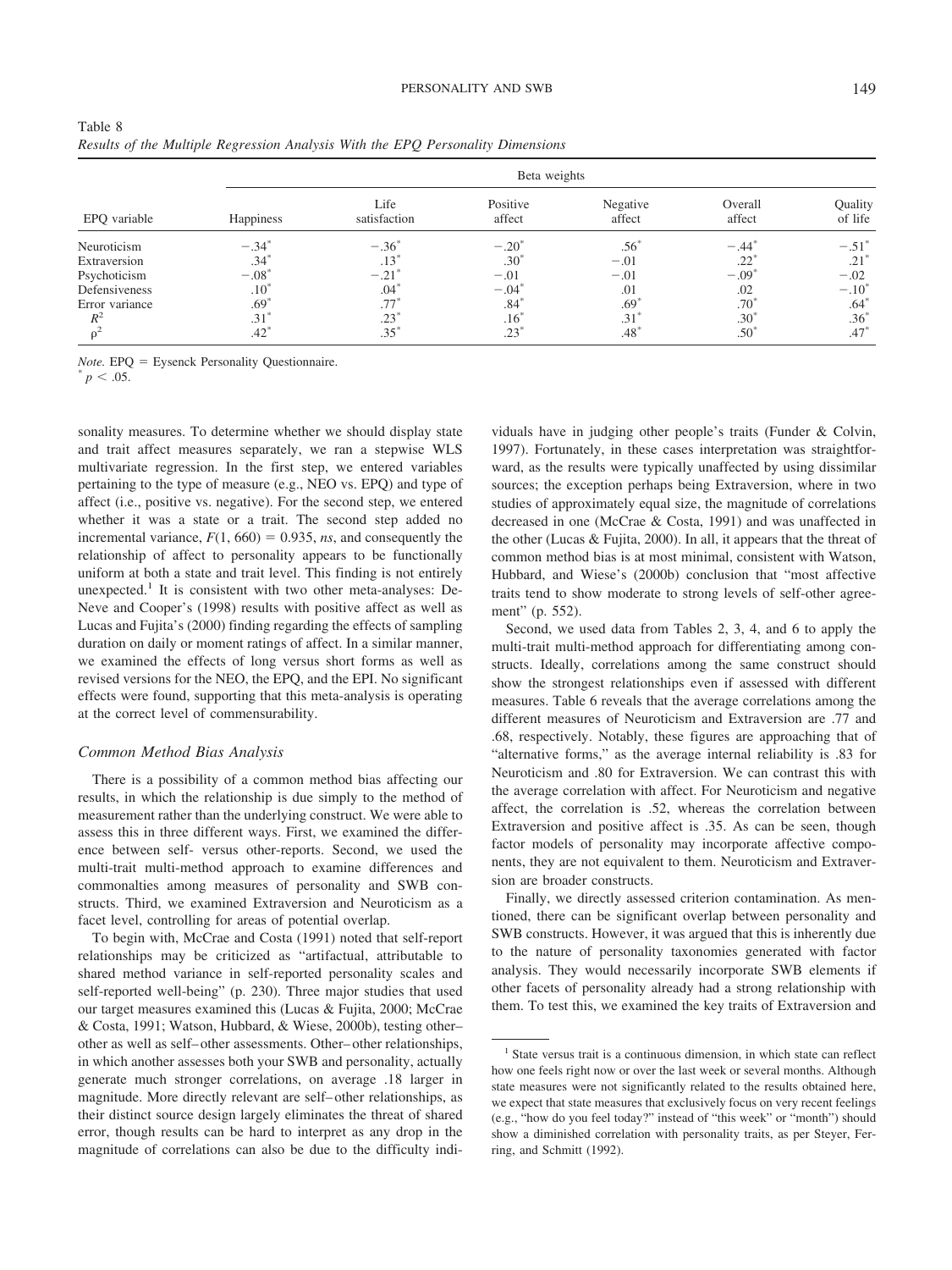|                                |                                | Beta weights      |                   |                  |                |                             |  |  |  |  |  |  |
|--------------------------------|--------------------------------|-------------------|-------------------|------------------|----------------|-----------------------------|--|--|--|--|--|--|
| EPI variable                   | Happiness                      | Life satisfaction | Positive affect   | Negative affect  | Overall affect | Quality of life             |  |  |  |  |  |  |
| Neuroticism                    | $-32$                          | $-.31$            | $-.12$            | .46              | $-.42$         | - 24                        |  |  |  |  |  |  |
| Extraversion<br>Error variance | .14 <sup>°</sup><br>.87<br>.13 | .16<br>.87        | .23<br>.92<br>.08 | $-.03$<br>.79    | .79            | .18<br>.90<br>$.10^{\circ}$ |  |  |  |  |  |  |
|                                | .18                            |                   |                   | $.29^{^{\circ}}$ |                | 23                          |  |  |  |  |  |  |

Table 9 *Results of the Multiple Regression Analysis With the EPI Personality Dimensions*

*Note.* EPI = Eysenck Personality Inventory.<br>  $p < .05$ .

Neuroticism at a facet level, controlling for any potential criterion contamination. If common method variance is not a problem, results should remain strong or at least drop minimally after eliminating any facets that possibly overlap with SWB.

Using the NEO, we show in Table 10 the correlations among the facets of Extraversion, Neuroticism, and SWB. On average, each SWB correlation was based on 256 participants, and each facet intercorrelation was based on 407 participants. There were three SWB constructs that had two or more samples with which to estimate: life satisfaction, positive affect, and negative affect. For each of these SWB constructs, we examined the percentage of variance explained with and without any potentially overlapping facets. That is, Extraversion is comprised of the following: Warmth, Gregariousness, Assertiveness, Activity, Excitement Seeking, and Positive Emotions. We controlled for Positive Emotions. Neuroticism is comprised of the following: Anxiety, Anger, Depression, Self Consciousness, Impulsiveness, and Vulnerability. We controlled for both Anxiety and Depression.

A multiple regression of Extraversion's facets on life satisfaction generated an improbably high  $R^2$  of .97, indicating that some correlates are likely not well estimated with just two samples. Still, if we drop Positive Emotions from equation, we generate an  $R^2$  of .20, which is considerably stronger than the  $R<sup>2</sup>$  of .08 seen between Extraversion and life satisfaction at the trait level (see Table 2). Similarly, a multiple regression of life satisfaction and Neuroticism's facets also generated an extremely strong  $R^2$  of .69, dropping to .24 when controlling for Anxiety and Depression. Again, at the trait level, the  $R^2$  between the two is just .14 (see Table 2).

Positive and negative affect had more samples with which to estimate and consequently proved to be better behaved. Positive affect's  $R^2$  with Extraversion's facets was .50, dropping to .44 after controlling for Positive Emotions. Its relationship with Neuroticism's facets was .26, dropping to .21 after controlling for Anxiety and Depression. For negative affect, Extraversion's  $R^2$  was .10, which was unaffected by dropping Positive Emotions. For Neu-

Table 10 *Correlations Among Facet Scales and SWB Dimensions*

| Variable               | Neuroticism |        |        |        |        | Extraversion |        |        |        |        | <b>SWB</b> |        |     |     |     |
|------------------------|-------------|--------|--------|--------|--------|--------------|--------|--------|--------|--------|------------|--------|-----|-----|-----|
|                        |             | 2      | 3      | 4      | 5      | 6            | 7      | 8      | 9      | 10     | 11         | 12     | 13  | 14  | 15  |
| Neuroticism            |             |        |        |        |        |              |        |        |        |        |            |        |     |     |     |
| 1. Anxiety             | .78         | (3)    | (3)    | (3)    | (3)    | (3)          | (2)    | (2)    | (2)    | (2)    | (2)        | (2)    | (2) | (3) | (4) |
| 2. Anger               | .58         | .75    | (3)    | (3)    | (3)    | (3)          | (2)    | (2)    | (2)    | (2)    | (2)        | (2)    | (2) | (3) | (3) |
| 3. Depression          | .80         | .66    | .81    | (3)    | (3)    | (3)          | (2)    | (2)    | (2)    | (2)    | (2)        | (2)    | (2) | (3) | (4) |
| 4. Self-consciousness  | .76         | .5     | .81    | .69    | (3)    | (3)          | (2)    | (2)    | (2)    | (2)    | (2)        | (2)    | (2) | (3) | (3) |
| 5. Impulsiveness       | .45         | .57    | .52    | .44    | .70    | (3)          | (2)    | (2)    | (2)    | (2)    | (2)        | (2)    | (2) | (4) | (3) |
| 6. Vulnerability       | .78         | .58    | .80    | .76    | .50    | .77          | (2)    | (2)    | (2)    | (2)    | (2)        | (2)    | (2) | (3) | (3) |
| Extraversion           |             |        |        |        |        |              |        |        |        |        |            |        |     |     |     |
| 7. Warmth              | $-.09$      | $-.34$ | $-.25$ | $-.29$ | .03    | $-.23$       | .74    | (3)    | (3)    | (3)    | (3)        | (3)    | (3) | (3) | (3) |
| 8. Gregariousness      | $-.08$      | $-.2$  | $-.24$ | $-.3$  | .07    | $-.12$       | .69    | .73    | (3)    | (3)    | (3)        | (3)    | (3) | (3) | (3) |
| 9. Assertiveness       | $-.32$      | $-.05$ | $-.39$ | $-.58$ | $-.04$ | $-.52$       | .42    | .34    | .77    | (3)    | (3)        | (3)    | (3) | (4) | (3) |
| 10. Activity           | $-.07$      | .12    | $-.18$ | $-.15$ | .09    | $-.31$       | .34    | .45    | .63    | .63    | (3)        | (3)    | (3) | (4) | (3) |
| 11. Excitement seeking | $\Omega$    | .16    | $-.01$ | $-.15$ | .38    | $-.09$       | .26    | .53    | .32    | .55    | .65        | (3)    | (3) | (4) | (3) |
| 12. Positive emotions  | $-.10$      | $-.16$ | $-.24$ | $-.16$ | .24    | $-.25$       | .73    | .48    | .32    | .63    | .51        | .74    | (3) | (4) | (3) |
| <b>SWB</b>             |             |        |        |        |        |              |        |        |        |        |            |        |     |     |     |
| 13. Life satisfaction  | $-.31$      | $-.35$ | $-.49$ | $-.43$ | $-.12$ | $-.39$       | .26    | .29    | .37    | .17    | .23        | .46    | .84 |     |     |
| 14. Positive affect    | $-.29$      | $-.09$ | $-.39$ | $-.33$ | $-.13$ | $-.42$       | .44    | .36    | .46    | .65    | .32        | .59    |     | .82 |     |
| 15. Negative affect    | .64         | .58    | .64    | .55    | .44    | .63          | $-.23$ | $-.10$ | $-.20$ | $-.23$ | $-.06$     | $-.27$ |     |     | .85 |

*Note.* Correlations are reported below the diagonal, whereas the number of studies used in the analyses is reported in parentheses above the diagonal. Reliability is reported in italics along the diagonal.  $SWB =$  subjective well-being.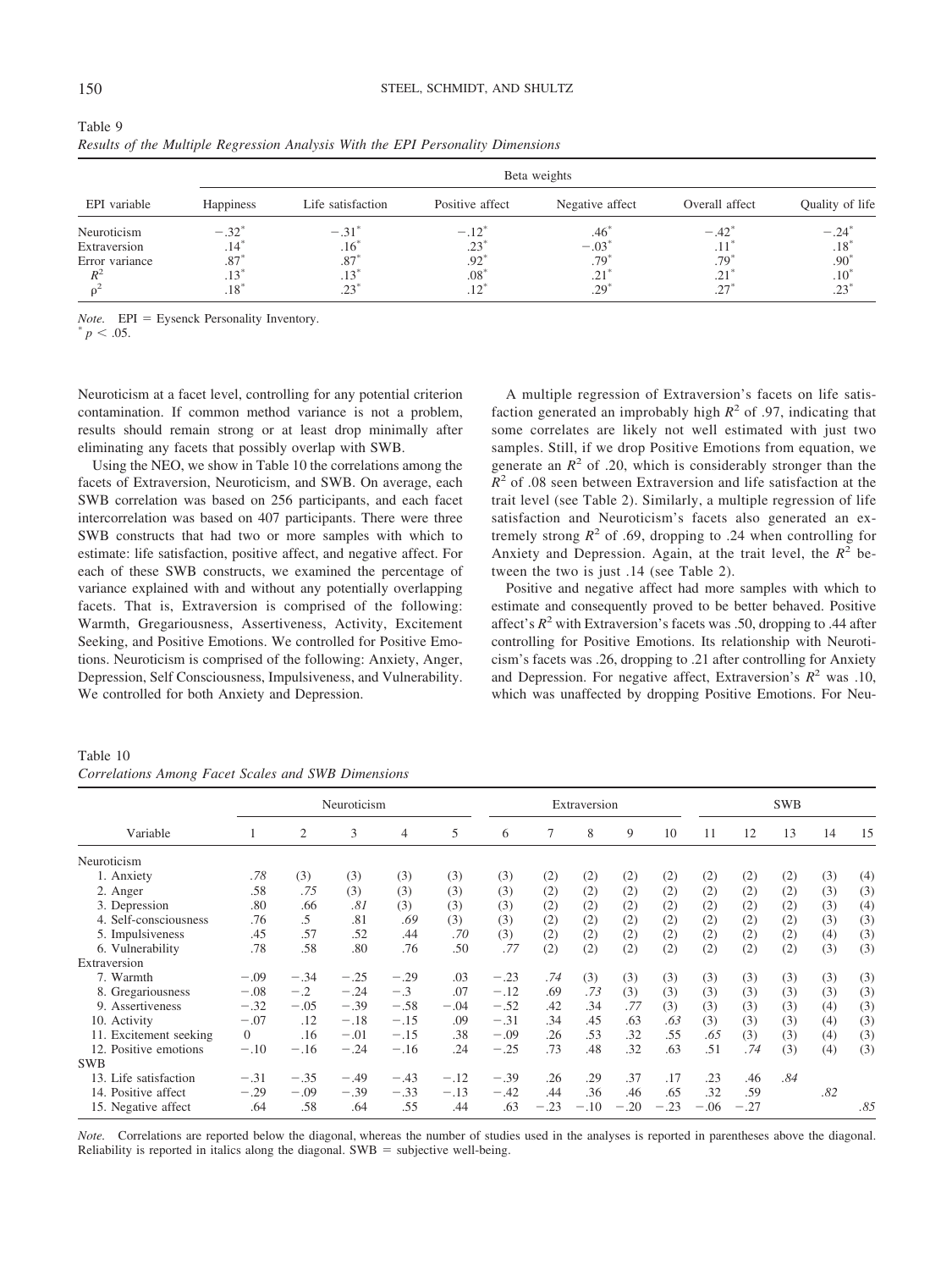roticism, negative affect's  $R^2$  was .50, dropping to .47 when controlling for criterion contamination.

These results strongly indicate that criterion contamination is not a significant issue. First, typically the decrease in the relationship was minor, with the exception of life satisfaction, which generated improbably large initial figures. Second, regardless of the SWB construct examined, the relationship remained strong after dropping potentially overlapping facets. In other words, the relationship between SWB and personality appears to be "genuine," with any enhancement due to common method bias being slight and nonsubstantive.

### Discussion

There are several lines of inquiry that indicates SWB and personality should be strongly related. To begin with, there is support for numerous strong direct and indirect relationships between SWB and personality, such as common biological mechanisms. Second, the two constructs are often operationalized similarly, and twin studies have indicated that a substantial portion of stable SWB is likely due to traits. Finally, theory indicates that personality should have stronger associations with SWB in less powerful situations; thus, job satisfaction, rather than life satisfaction, should demonstrate lower correlations with personality traits. Our findings are now consistent with each of these notions.

The results of the present investigation indicate that personality traits play a much greater role in determining an individual's general level of SWB than previously thought. Almost every comparable analysis produced correlations of a greater magnitude relative to DeNeve and Cooper's (1998) meta-analytic findings. The size of the difference is clearly evident when examining Extraversion and Neuroticism, in which the observed relationships often doubled, tripled, and even quadrupled. For example, DeNeve and Cooper found that Extraversion accounted for approximately 4% of the variance for positive affect, whereas the present analysis indicates it is as high as 19% (i.e., with the NEO) or 28% disattenuated. Similarly, the NEO Neuroticism scale accounted for 29% of the variance in negative affect, or 41% disattenuated, whereas previous findings suggested 5%. Furthermore, we have also considered the combined relationship of personality to SWB using multivariate meta-analytic regression. For this analysis, findings reached as high as 39% of the variance or 63% disattenuated, between the NEO and quality of life measures.

The primary reason for the difference in findings appears to be commensurability. Though there is a wide assortment of potential moderator effects, from demographics to research design, consistently one of the largest factors is scale differences. In other words, scales or measures that nominally appear identical may actually possess quite different properties. This appears to be especially true for personality. As shown here, the SWB relationships for the EPI and the EPQ, despite both being developed by Eysenck and the latter being based on the former, are substantially different. Unfortunately, though these findings indicate that aggregating various personality measures considerably reduces precision, testing the equivalence of scales is very sporadic (Cortina, 2003; Doty & Glick, 1998). Still, such "clumping" may be necessary for any early investigation, as there simply may not be enough studies to properly pursue the matter. As previously mentioned, DeNeve and Cooper's (1998) groundbreaking meta-analysis contained only five SWB studies examining Psychoticism, a fraction of what is presently available. Similarly, Lucas and Fujita (2000) found 17 samples to examine the relationship that the NEO Extraversion scale has with positive/pleasant affect, compared with the 52 samples in the present meta-analysis.

These results mean that personality is extremely important for understanding SWB. Notably, it helps explain *the happiness paradox*, that as countries or people become very wealthy, SWB fails to improve or even declines (e.g., Duncan, 2005; Easterlin, 2001). These findings are a particular challenge to economists, who equate wealth with increased options and consequently increased utility (i.e., satisfaction). However, it is consistent with the findings here regarding direct and indirect effects of personality on SWB. Specifically, wealth is going to have little effect on biological processes and may even adversely affect other SWB pathways, such as interpersonal relations (Baumeister & Leary, 1995; Güliz, 1997; Scitovsky, 1976). Consequently, there is much untapped potential in psychology for informing public policy, especially because personality appears to have a stronger relationship with SWB at a national level than individual (Lynn & Steel, 2006; Steel & Ones, 2002). Specifically, by taking into account the effects of personality, both direct and indirect, we could significantly increase societal well-being (Diener, 2000). If, for example, desirable personality traits are malleable during early developmental years (e.g., Schore, 2001), extended maternity/paternity leave could help parents take advantage of these critical periods. Alternatively, if impulsiveness (i.e., self-control) problems are at the root of unhappiness, many of them can be mitigated at a national level (Elster, 2000; Thaler & Sunstein, 2003), and indeed some presently are (i.e., retirement savings programs; DiCenzo, 2007).

On the other hand, that long-term happiness is largely contingent on internal characteristics does have sinister societal implications. As Frederick and Loewenstein (1999) discussed, one consequence of hedonic adaptation is that moral offense erodes over time. Though we may immediately rage against outrages to others, if they can be perpetuated for a few years, we typically will just adapt and habituate. Consequently, our humanity is more fragile and malleable than we might care to believe. For example, as Simone de Beauvoir noted—a passionate opponent of torture during France's war in Algeria—at first "the burns in the face, on the sexual organs, the nails torn out, the impalements, the shrieks, the convulsions, outraged me," but a few years later in 1961 "like many of my fellow man, I suffer from a kind of tetanus of the imagination . . . One gets used to it" (Talbott, 1980, p. 93).

To further our understanding of SWB, we now need to return to a more detailed examination of personality. The benefits of further SWB analysis with the five-factor model will invariably show diminishing returns. Also, as Diener (1996) discussed, it provides some but limited insight into etiology. Exactly how are personality traits related to SWB? As an intervening step toward explanatory research, it would be fruitful to consider more research between SWB and personality at a facet level. We located only a few studies investigating SWB at this level of precision, but the results are extremely promising. A facet level analysis accounted for approximately double the amount of variance than at a trait level. This is consistent with Schimmack, Oishi, Furr, and Funder's (2004) position. Mathematically, three events could occur at the facet level that would affect the total variance accounted for at an aggregated trait level. First, only a few variables may be related to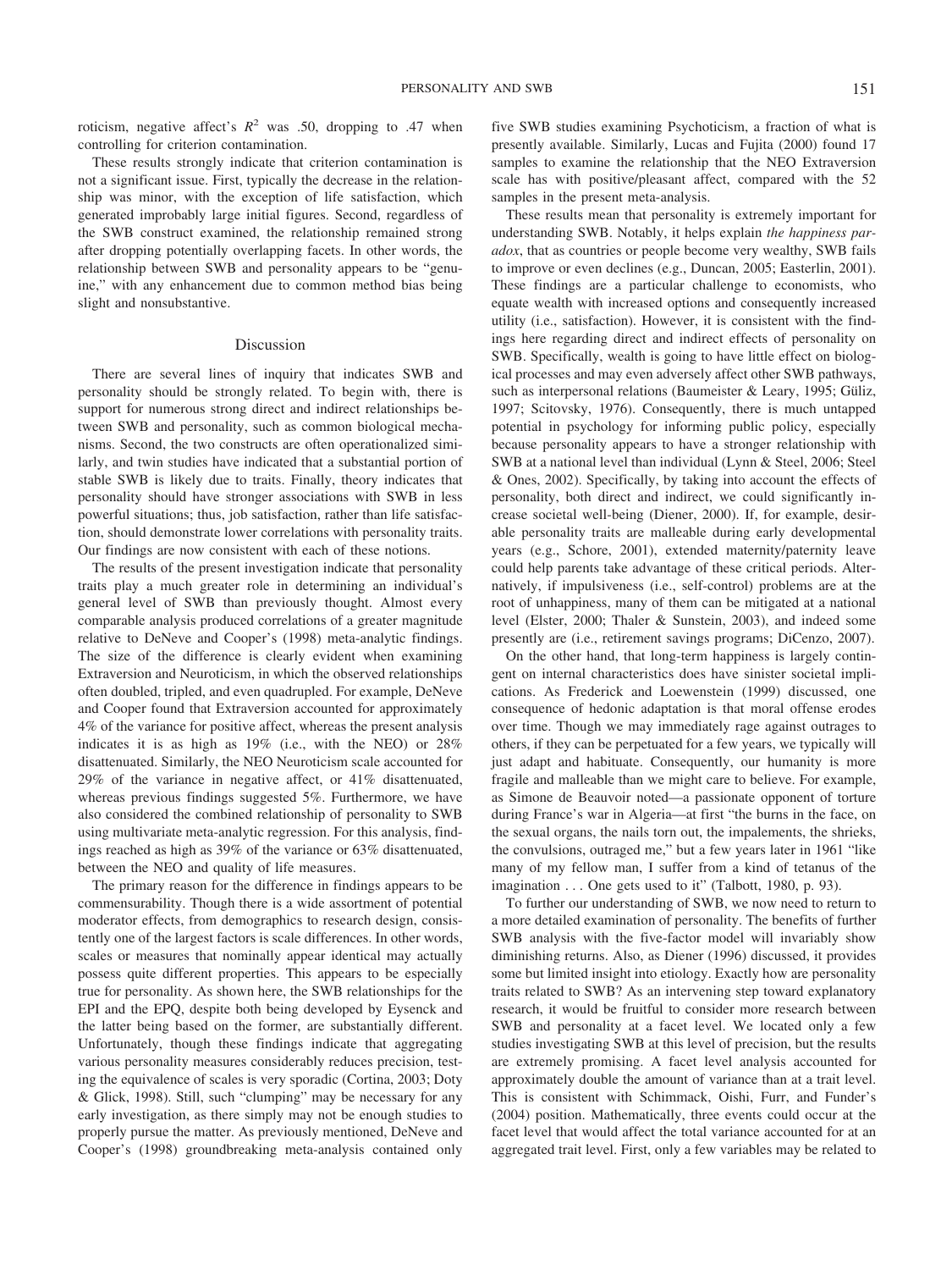SWB, meaning the other irrelevant facets are essentially adding "error" in this context. Second, even if all the facets were relevant, they are equally weighted, which is unlikely to be favorable. Studying SWB at a facet level with multiple regression gives optimal weights. Third, individual facets, though positively correlated with each other, may have correlations with SWB in the opposite direction (e.g., Tett, Steele, & Beauregard, 2003).

In addition, estimates could be further refined by exploring possible interaction effects. Though Extraversion and Neuroticism both have main effects upon SWB, it is possible that being both introverted and neurotic further decreases one's happiness (Hotard, McFatter, McWhirter, & Stegall, 1989; Pavot et al., 1990). More recently, Yik and Russell (2001) indicated that this interaction incrementally explains approximately 3% of the variance, whereas Lynn and Steel (2006) found it to be as high as 14%–19% using national-level data. As our research base expands, we should seek to meta-analytically summarize and incorporate this effect in our estimates.

Also, as our research base expands, we should attempt to control and test for scale and measurement differences whenever possible. Even in this study, in which commensurability was a focal issue, we collapsed scales into SWB categories using theoretically based dimensions. Because of the sheer number of scales used to measure SWB, and that none have dominated the literature, we cannot use the same highly focused strategy that was employed for personality. For this reason, we used many categories of SWB to keep the constructs as precise as possible while also keeping the sample size sufficient to obtain meaningful results. Moreover, careful judgments were used to both include and exclude particular measures. For example, certain measures—such as the General Health Questionnaire (D. Goldberg, 1978) and the Goldberg scales (D. Goldberg, Bridges, Duncan-Jones, & Grayson, 1988)—were excluded because they tap more into the clinical depression construct than to facets of SWB. The relationship between personality and depression or anxiety is interesting but beyond the scope of this investigation.

This indicates that there is still much to be done in determining whether there are more significant differences for SWB and other personality and attitudinal measures (e.g., self-esteem, optimism, and anxiety), though some work has already been conducted. If we consider SWB specifically, Lucas and Fujita (2000) found, consistent with our results, that EPI Extraversion produces lower correlations with pleasant affect than the NEO or EPQ scales as well as method of measurement effects (e.g., self- vs. other-ratings, daily diary vs. global). Thoresen et al. (2003) found that using Extraversion and Neuroticism as proxies for positive and negative affect generated significantly different results. Similarly, Connolly and Viswesvaran (2000) observed a significant difference among the job satisfaction measures, specifically for the Job Descriptive Index (Balzer et al., 1997) and the Minnesota Satisfaction Questionnaire (D. J. Weiss, Dawis, England, & Lofquist, 1967). Also, Judge, Heller, and Mount (2002) located several significant differences among the gamut of job satisfaction measures included in their analysis. Finally, the relationship of job facet scales to global job satisfaction is tenuous, even if all of the facets are used in the estimation (Ironson, Smith, Brannick, Gibson, & Paul, 1989; Jackson & Corr, 2002; H. M. Weiss, 2002).

In summary, the results of this review not only indicate that personality is substantially related to SWB but also that the relationship is typically much stronger than previously thought. Importantly, these results do not appear to be due to measurement error, such as using self-report data or criterion contamination. On the other hand, the findings do suggest that commensurability is indeed a potential problem that researchers need to acknowledge. Clearly, careful decisions need to be made with respect to the aggregation of measures to ensure meta-analysis does not degrade into H. J. Eysenck's (1978, p. 517) "mega-silliness."

#### References

References marked with an asterisk indicate studies included in the meta-analysis; those marked with a dagger indicate studies included in the Table 5 and Table 6 analyses.

- \* Affleck, G., Tennen, H., Urrows, S., & Higgins, P. (1992). Neuroticism and the pain mood relation in rheumatoid arthritis: Insights from a prospective daily study. *Journal of Consulting and Clinical Psychology, 60,* 119–126.
- \* Affleck, G., Tennen, H., Urrows, S., & Higgins, P. (1994). Person and contextual features of daily stress reactivity: Individual differences in relations of undesirable daily events with mood disturbance and chronic pain intensity. *Journal of Personality and Social Psychology, 66,* 329– 340.
- \*†Allik, J., & Realo, A. (1997). Emotional experience and its relation to the five-factor model in Estonian. *Journal of Personality, 65,* 625–647.
- Aluja, A., García, O., & García, L. F. (2004). Replicability of the three, four and five Zuckerman's personality super-factors: Exploratory and confirmatory factor analysis of the EPQ-RS, ZKPQ and NEO-PI-R. *Personality and Individual Differences, 36,* 1093–1108.
- Anderson, C., John, O. P., Keltner, D., & Kring, A. M. (2001). Who attains social status? Effects of personality and physical attractiveness in social groups. *Journal of Personality and Social Psychology, 81,* 116–132.
- Anderson, K. L., & Burckhardt, C. S. (1999). Conceptualization and measurement of quality of life as an outcome variable for health care intervention and research. *Journal of Advanced Nursing, 29,* 298–306.
- Andrews, F. M., & Withey, S. B. (1976). *Social indicators of well-being: Americans' perceptions of life quality.* New York: Platenum Press.
- Angeletos, G.-M., Laibson, D., Repetto, A., Tobacman, J., & Weinberg, S. (2001). The hyperbolic consumption model: Calibration, simulation, and empirical evaluation. *Journal of Economic Perspectives, 15,* 47–68.
- \* Argyle, M., & Lu, L. (1990a). The happiness of extraverts. *Personality and Individual Differences, 11,* 1011–1017.
- \* Argyle, M., & Lu, L. (1990b). Happiness and social skills. *Personality and Individual Differences, 11,* 1255–1261.
- Argyle, M., Martin, M., & Crossland, J. (1989). Happiness as a function of personality and social encounters. In J. P. Forgas & J. M. Innes (Eds.), *Recent advances in social psychology: An international perspective* (pp.189–203). North-Holland, the Netherlands: Elsevier.
- \* Arrindell, W. A., Meeuwesen, L., & Huyse, F. J. (1991). The Satisfaction With Life Scale (SWLS): Psychometric properties in a nonpsychiatric medical outpatients sample. *Personality and Individual Differences, 12,* 117–123.
- Arthaud-Day, M. L., Rode, J. C., Mooney, C. H., & Near, J. P. (2005). The subjective well-being construct: A test of its convergent, discriminant, and factorial validity. *Social Indicators Research, 74,* 445–476.
- Averill, J. R., & More, T. A. (1993). Happiness. In L. Michael & J. M. Haviland (Eds.), *Handbook of emotions* (pp. 617–629). New York: Guilford Press.
- \*†Avia, M. D., Sanz, J., Sanchezbernardos, M. L., Martinezarias, M. R., Silva, F., & Grana, J. L. (1995). Relations of the NEO-PI with other personality variables. *Personality and Individual Differences, 19,* 81–97.
- \*†Bachorowski, J. A., & Braaten, E. B. (1994). Emotional intensity: Measurement and theoretical implications. *Personality and Individual Differences, 17,* 191–199.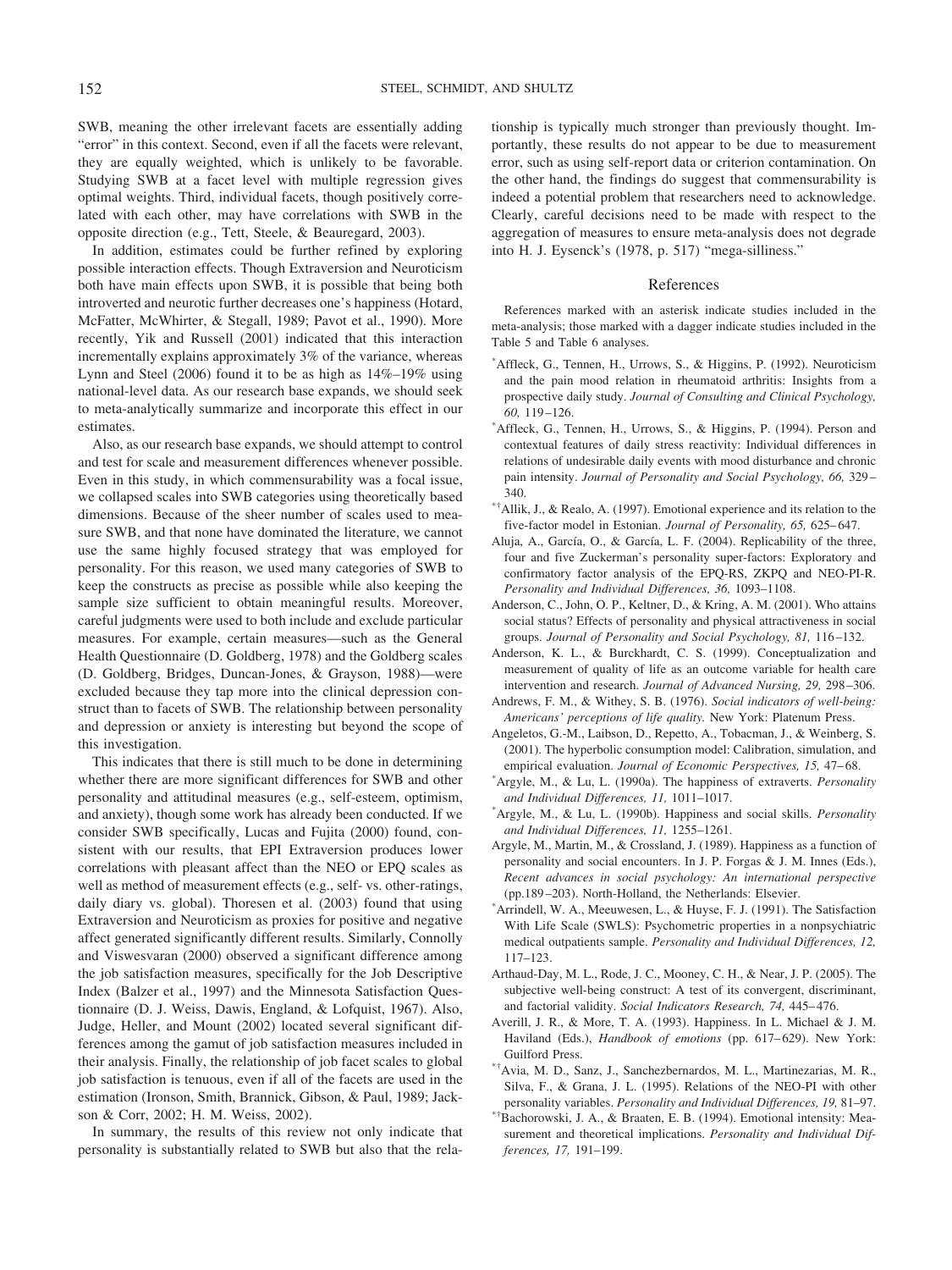- Balzer, W. K., Kihm, J. A., Smith, P. C., Irwin, J. L., Bachiochi, P. D., Robie, C., et al. (1997). *User's manual for the Job Descriptive Index and the Job in General scales*. Bowling Green, OH: Bowling Green State University.
- Barrett, P. T., & Eysenck, S. B. G. (1992). Predicting EPQR full scale scores from the short form version. *Personality and Individual Differences, 13,* 851–853.
- Barrick, M. R., & Mount, M. K. (1991). The Big Five personality dimensions and job performance: A meta-analysis. *Personnel Psychology, 44,*  $1-26$
- † Barton, J., Spelten, E., Totterdell, P., Smith, L., Folkard, S., & Costa, G. (1995). The Standard Shiftwork Index: A battery of questionnaires for assessing shiftwork-related problems. *Work and Stress, 9,* 4–30.
- Baumeister, R. F., & Leary, M. R. (1995). The need to belong: Desire for interpersonal attachments as a fundamental human motivation. *Psychological Bulletin, 117,* 497–529.
- Belsky, J., Jaffee, S. R., Caspi, A., Moffitt, T., & Silva, P. A. (2003). Intergenerational relationships in young adulthood and their life course, mental health, and personality correlates. *Journal of Family Psychology, 17,* 460–471.
- \* Bettencourt, B. A., & Dorr, N. (1997). Collective self-esteem as a mediator of the relationship between allocentrism and subjective well-being. *Personality and Social Psychology Bulletin, 23,* 955–964.
- \* Bianchi, G. N., & Fergusson, D. M. (1977). The effect of mental state on EPI scores. *British Journal of Psychiatry, 131,* 306–309.
- \*†Blatny, M. (2001). Personality determinants of self-esteem and life satisfaction: Gender differences. *Ceskoslovenska Psychologie, 45,* 385– 392.
- Block, J. (2001). Millennial contrarianism: The five-factor approach to personality description 5 years later. *Journal of Research in Personality, 35,* 98–107.
- Bogg, T., & Roberts, B. W. (2004). Conscientiousness and health-related behaviors: A meta-analysis of the leading behavioral contributors to mortality. *Psychological Bulletin, 130,* 887–919.
- \*†Boudreau, J. W., & Boswell, W. R. (2001). Effects of personality on executive career success in the United States and Europe. *Journal of Vocational Behavior, 58,* 53–81.
- † Boudreau, J. W., Boswell, W. R., Judge, T. A., & Bretz, R. D. (2001). Personality and cognitive ability as predictors of job search among employed managers. *Personnel Psychology, 54,* 25–50.
- \*†Brackett, M. A., & Mayer, J. D. (2003). Convergent, discriminant, and incremental validity of competing measures of emotional intelligence. *Personality and Social Psychology Bulletin, 29,* 1147–1158.
- Bradburn, N. M. (1969). *The structure of psychological well-being.* Chicago: Aldine.
- \*†Bradley, B. P., & Mogg, K. (1994). Mood and personality in recall of positive and negative information. *Behavior Research and Therapy, 32,* 137–141.
- Brand, C. R. (1997). Hans Eysenck's personality dimensions: Their number and nature. In H. Nyborg (Ed.), *The scientific study of human nature: Tribute to Hans J. Eysenck at Eighty* (pp. 17–35). Oxford, England: Pergamon/Elsevier Science.
- \* Brebner, J. (1998). Happiness and personality. *Personality and Individual Differences, 25,* 279–296.
- \* Brebner, J., Donaldson, J., Kirby, N., & Ward, L. (1995). Relationships between happiness and personality. *Personality and Individual Differences, 19,* 251–258.
- \*†Brebner, J., & Martin, M. (Eds.). (1995). *Testing for stress and happiness: The role of personality factors* (Vol. 15). Philadelphia: Taylor & Francis.
- \* Brown, K. W., & Moskowitz, D. S. (1997). Does unhappiness make you sick? The role of affect and neuroticism in the experience of common physical symptoms. *Journal of Personality and Social Psychology, 72,* 907–917.
- \* Burger, J. M., & Caldwell, D. F. (2000). Personality, social activities, job-search behavior and interview success: Distinguishing between PA-NAS trait positive affect and NEO extraversion. *Motivation and Emotion, 24,* 51–62.
- \* Burroughs, J. E., & Rindfleisch, A. (2002). Materialism and well-being: A conflicting values perspective. *Journal of Consumer Research, 29,* 348– 370.
- Campbell, A., Converse, P. E., & Rodgers, W. L. (1976). *The quality of American life: Perceptions, evaluations, and satisfactions.* New York: Russell Sage Foundation.
- Caruso, J. C., Witkiewitz, K., Belcourt-Dittloff, A., & Gottlieb, J. D. (2001). Reliability of scores from the Eysenck Personality Questionnaire: A reliability generalization study. *Educational and Psychological Measurement, 61,* 675–689.
- Carver, C. S. (2004). Negative affects deriving from the behavioral approach system. *Emotion, 4,* 3–22.
- \* Carver, C. S., & White, T. L. (1994). Behavioral-inhibition, behavioral activation, and affective responses to impending reward and punishment: The Bis Bas scales. *Journal of Personality and Social Psychology, 67,* 319–333.
- † Cavanaugh, M. A., Boswell, W. R., Roehling, M. V., & Boudreau, J. W. (2000). An empirical examination of self-reported work stress among U.S. managers. *Journal of Applied Psychology, 85,* 65–74.
- \* Chambers, B. J. (2004). *Adjustment to career termination in professional hockey players.* Unpublished doctoral dissertation, Simon Fraser University, Burnaby, British Columbia, Canada.
- \*†Chan, R., & Joseph, S. (2000). Dimensions of personality, domains of aspiration, and subjective well-being. *Personality and Individual Differences, 28,* 347–354.
- \* Chang, E. C. (1997). Positive and negative affectivity for academic and interpersonal domains: Relations to general affectivity, extraversion, and neuroticism. *Personality and Individual Differences, 22,* 929–932.
- \*†Chay, Y. W. (1993). Social support, individual differences and wellbeing: A study of small business entrepreneurs and employees. *Journal of Occupational and Organizational Psychology, 66,* 285–302.
- \* Cheng, H., & Furnham, A. (2003). Personality, self-esteem, and demographic predictions of happiness and depression. *Personality and Individual Differences, 34,* 921–942.
- Cloninger, C. R. (2000). Biology of personality dimensions. *Current Opinion in Psychiatry, 13,* 611–616.
- Cloninger, C. R., Svrakic, D. M., & Przybeck, T. R. (1993). A psychobiological model of temperament and character. *Archives of General Psychiatry, 50,* 975–990.
- \* Cohen, S., Gwaltney, J. M., Doyle, W. J., Skoner, D. P., Fireman, P., & Newsom, J. T. (1995). State and trait negative affect as predictors of objective and subjective symptoms of respiratory viral infections. *Journal of Personality and Social Psychology, 68,* 159–169.
- \* Compton, W. C., Smith, M. L., Cornish, K. A., & Qualls, D. L. (1996). Factor structure of mental health measures. *Journal of Personality and Social Psychology, 71,* 406–413.
- Connolly, J. J., & Viswesvaran, C. (2000). The role of affectivity in job satisfaction: A meta-analysis. *Personality and Individual Differences, 29,* 265–281.
- \* Cooper, H., Okamura, L., & Gurka, V. (1992). Social activity and subjective well-being. *Personality and Individual Differences, 13,* 573–583.
- \* Cooper, H., Okamura, L., & McNeil, P. (1995). Situation and personality correlates of psychological well-being: Social activity and personal control. *Journal of Research in Personality, 29,* 395–417.
- Cortina, J. M. (2003). Apples and oranges (and pears, oh my!): The search for moderators in meta-analysis. *Organizational Research Methods, 6,* 415–439.
- \*†Costa, P. T., & McCrae, R. R. (1980). Influence of extraversion and neuroticism on subjective well-being: Happy and unhappy people. *Journal of Personality and Social Psychology, 38,* 668–678.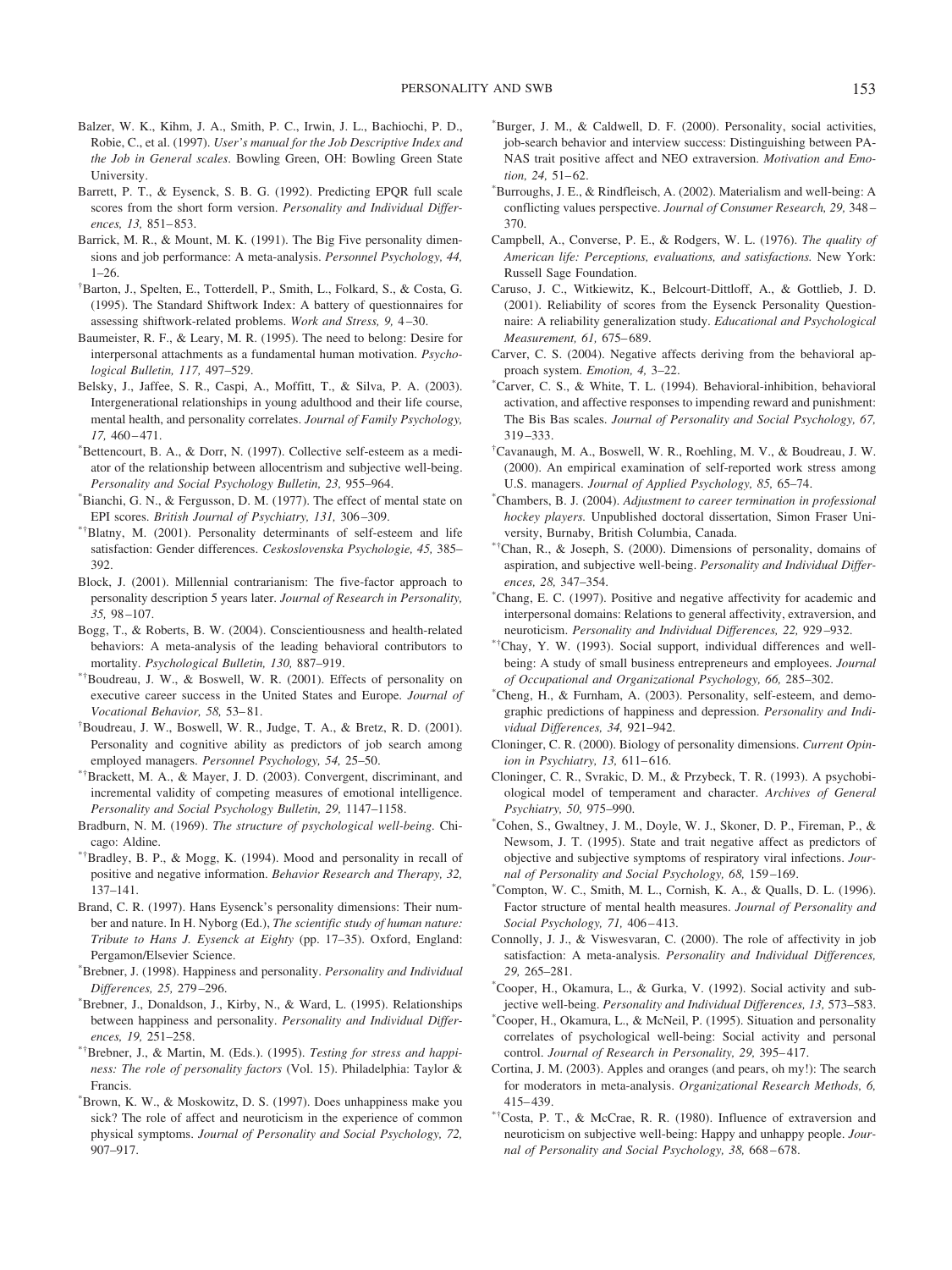- † Costa, P. T., & McCrae, R. R. (1992). *Revised NEO Personality Inventory (NEO PI-R) and NEO Five-Factor Inventory professional manual.* Odessa, FL: Psychological Assessment Resources.
- \*†Costa, P. T., & McCrae, R. R. (1995). Primary traits of Eysenck P-E-N system—3-factor and 5-factor solutions. *Journal of Personality and Social Psychology, 69,* 308–317.
- $*$ <sup>†</sup>Costa, P. T., McCrae, R. R., & Dye, D. A. (1991). Facet scales for agreeableness and conscientiousness: A revision of the NEO Personality-Inventory. *Personality and Individual Differences, 12,* 887– 898.
- \* Cote, S., & Moskowitz, D. S. (1998). On the dynamic covariation between interpersonal behavior and affect: Prediction from neuroticism, extraversion, and agreeableness. *Journal of Personality and Social Psychology, 75,* 1032–1046.
- \*†Courneya, K. S., Bobick, T. M., Rhodes, R. E., Jones, L. W., Friedenreich, C. M., & Arthur, K. (2000). Personality correlates of patients' subjective well-being after surgery for colorectal cancer: An application of the five-factor model. *Journal of Psychosocial Oncology, 18,* 61–72.
- \* Daniels, K. (1999). Coping and the job demands-control-support model: An exploratory study. *International Journal of Stress Management, 6,* 125–144.
- \* David, J. P., Green, P. J., Martin, R., & Suls, J. (1997). Differential roles of neuroticism, extraversion, and event desirability for mood in daily life: An integrative model of top-down and bottom-up, influences. *Journal of Personality and Social Psychology, 73,* 149–159.
- Davidson, R. J. (2005). Well-being and affective style: Neural substrates and biobehavioral correlates. In F. Huppert, N. Baylis, & B. Keverne (Eds.), *The science of well-being* (pp. 107–139). Oxford, England: Oxford University Press.
- \*†de Frias, C. M., Dixon, R. A., & Backman, L. (2003). Use of memory compensation strategies is related to psychosocial and health indicators. *Journals of Gerontology Series B: Psychological Sciences and Social Sciences, 58,* 12–22.
- \*†Deluga, R. J., & Masson, S. (2000). Relationship of resident assistant conscientiousness, extraversion, and positive affect with rated performance. *Journal of Research in Personality, 34,* 225–235.
- DeNeve, K. M., & Cooper, H. (1998). The happy personality: A metaanalysis of 137 personality traits and subjective well-being. *Psychological Bulletin, 124,* 197–229.
- Depue, R. A., & Collins, P. F. (1999). Neurobiology of the structure of personality: Dopamine, facilitation of incentive motivation, and extraversion. *Behavioral and Brain Sciences, 22,* 491–569.
- \*†DeRenzo, E. G. (1987). *The relationship of the personality traits neuroticism, extraversion and openness to experience, and age, education, health and social support to well-being in a group of wives of retired military officers.* Unpublished doctoral dissertation, University of Maryland, College Park.
- DiCenzo, J. (2007). Behavioral finance and retirement plan contributions: How participants behave, and prescriptive solutions. *EBRI Issue Brief, 301,* 1–19.
- Diener, E. (1996). Traits can be powerful, but are not enough: Lessons from subjective well-being. *Journal of Research in Personality, 30,* 389–399.
- Diener, E. (2000). Subjective well-being: The science of happiness and a proposal for a national index. *American Psychologist, 55,* 34–43.
- Diener, E., & Diener, C. (1996). Most people are happy. *Psychological Science, 7,* 181–185.
- \* Diener, E., & Emmons, R. A. (1984). The independence of positive and negative affect. *Journal of Personality and Social Psychology, 47,* 1105–1117.
- \* Diener, E., Emmons, R. A., Larsen, R. J., & Griffin, S. (1985). The Satisfaction With Life Scale. *Journal of Personality Assessment, 49*(1), 71–75.
- Diener, E., Eunkook, M. S., Lucas, R. E., & Smith, H. L. (1999). Subjec-

tive well-being: Three decades of progress. *Psychological Bulletin, 125,* 276–302.

- Diener, E., & Lucas, R. R. (1999). Personality and subjective well-being. In E. Kahneman, E. Diener, & N. Schwarz (Eds.), *Well-being: The foundations of hedonic psychology* (pp. 213–229). New York: Russell Sage Foundation.
- Donnellan, M. B., Larsen-Rife, D., & Conger, R. D. (2005). Personality, family history, and competence in early adult romantic relationships. *Journal of Personality and Social Psychology, 88,* 562–576.
- \*†Donofrio, A. (2005). *The relationship between the five-factor model of personality and relationally-based measures of Judeo-Christian spirituality: A correlational analysis between NEO-PI-R facet scores and subscales of the Spiritual Assessment Inventory and Faith Maturity Scale.* Unpublished doctoral dissertation, University of Akron, OH.
- \* Dorn, L., & Matthews, G. (1995). Prediction of mood and risk appraisals from trait measures—2 studies of simulated driving. *European Journal of Personality, 9,* 25–42.
- Doty, D. H., & Glick, W. H. (1998). Common methods bias: Does common methods variance really bias results? *Organizational Research Methods, 1,* 374–406.
- \* Doxsee, D. J. (1999). *Hindering events in group counseling and psychotherapy.* Unpublished doctoral dissertation, University of Missouri, Columbia.
- Duncan, G. (2005). What do we mean by "happiness"? The relevance of subjective well-being to social policy. *Social Policy Journal of New Zealand, 25,* 16–31.
- Easterlin, R. (2001). Income and happiness: Towards a unified theory. *Economic Journal, 111,* 465–484.
- Eid, M., Riemann, R., Angleitner, A., & Borkenau, P. (2003). Sociability and positive emotionality: Genetic and environmental contributions to the covariation between different facets of extraversion. *Journal of Personality, 71,* 319–346.
- † Elfering, A., Semmer, N. K., & Kalin, W. (2000). Stability and change in job satisfaction at the transition from vocational training into "real work". *Swiss Journal of Psychology, 59,* 256–271.
- \* Elliot, A. J., & Thrash, T. M. (2002). Approach–avoidance motivation in personality: Approach and avoidance temperaments and goals. *Journal of Personality and Social Psychology, 82,* 804–818.
- Elster, J. (2000). *Ulysses unbound: Studies in rationality, precommitment, and constraints.* New York: Cambridge University Press.
- \* Emmons, R. A., & Diener, E. (1985). Personality correlates of subjective well-being. *Personality and Social Psychology Bulletin, 11,* 89–97.
- \*†Emmons, R. A., & Diener, E. (1986). Influence of impulsivity and sociability on subjective well-being. *Journal of Personality and Social Psychology, 50,* 1211–1215.
- \* Emmons, R. A., Diener, E., & Larsen, R. J. (1986). Choice and avoidance of everyday situations and affect congruence—2 models of reciprocal interactionism. *Journal of Personality and Social Psychology, 51,* 815– 826.
- Eysenck, H. J. (1967). *The biological basis of personality.* Springfield, IL: Charles C. Thomas.
- Eysenck, H. J. (1978). An exercise in mega-silliness. *American Psychologist, 33,* 517.
- Eysenck, H. J., & Eysenck, S. B. G. (1964). *Manual of the Eysenck Personality Inventory.* San Diego, CA: Educational and Industrial Testing Service.
- Eysenck, H. J., & Eysenck, S. B. G. (1975). *Manual for the Eysenck Personality Questionnaire (Junior and Adult*)*.* London: Hodder & Stoughton.
- Eysenck, S. B. G., Eysenck, H. J., & Barrett, P. (1985). A revised version of the Psychoticism Scale. *Personality and Individual Differences, 6,* 21–29.
- Felce, D., & Perry, J. (1995). Quality of life: Its definition and measurement. *Research in developmental disabilities, 16,* 51–74.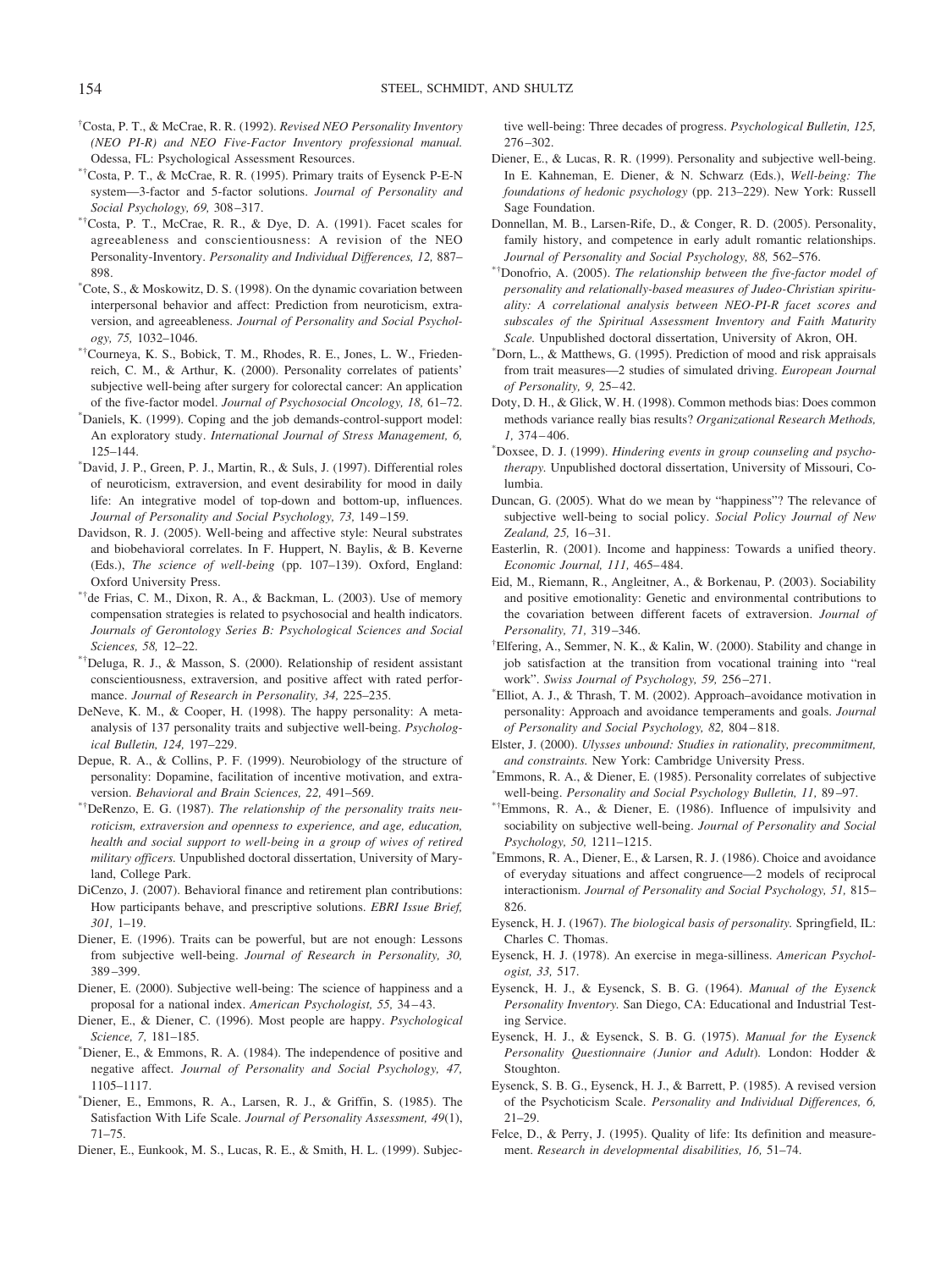- \* Ferrario, S. R., Cardillo, V., Vicario, F., Balzarini, E., & Zotti, A. M. (2004). Advanced cancer at home: Caregiving and bereavement. *Palliative Medicine, 18,* 129–136.
- \* Ferrario, S. R., Zotti, A. M., Baroni, A., Cavagnino, A., & Fornara, R. (2002). Emotional reactions and practical problems of the caregivers of hemodialysed patients. *Journal of Nephrology, 15,* 54–60.
- \* Ferrario, S. R., Zotti, A. M., Massara, G., & Nuvolone, G. (2003). A comparative assessment of psychological and psychosocial characteristics of cancer patients and their caregivers. *Psycho-Oncology, 12,* 1–7.
- \*†Fierro, A., & Cardenal, V. (1996). Dimensions of personality and personal satisfaction and personality. *Revista de Psicologia General y Aplicada, 49,* 65–81.
- \*†Finch, J. F., Okun, M. A., Barrera, M., Zautra, A. J., & Reich, J. W. (1989). Positive and negative social ties among older adults: Measurement models and the prediction of psychological distress and well-being. *American Journal of Community Psychology, 17,* 585–605.
- Fordyce, M. W. (1977). *The happiness measures: A thirty second index of emotional well-being and mental health.* Unpublished manuscript, Edison Community College, Fort Myers, FL.
- \*†Fortunato, V. J., & Stone-Romero, E. F. (1999). Taking the strain out of negative affectivity: Development and initial validation of scores on a strain-free measure of negative affectivity. *Educational and Psychological Measurement, 59,* 77–97.
- \*†Fossum, T. A., & Barrett, L. F. (2000). Distinguishing evaluation from description in the personality–emotion relationship. *Personality and Social Psychology Bulletin, 26,* 669–678.
- \*†Francis, L. J. (1999). Happiness is a thing called stable extraversion: A further examination of the relationship between the Oxford Happiness Inventory and Eysenck's dimensional model of personality and gender. *Personality and Individual Differences, 26,* 5–11.
- \* Francis, L. J. (2000). Religion and happiness: A study in empirical theology. *Transpersonal Psychology Review, 4,* 17–22.
- \*†Francis, L. J., & Bolger, J. (1997). Personality and psychological wellbeing in later life. *Irish Journal of Psychology, 18,* 444–447.
- \* Francis, L. J., Brown, L. B., Lester, D., & Philipchalk, R. (1998). Happiness as stable extraversion: A cross-cultural examination of the reliability and validity of the Oxford Happiness Inventory among students in the UK, USA, Australia, and Canada. *Personality and Individual Differences, 24,* 167–171.
- \* Francis, L. J., & Katz, Y. J. (2000). Internal consistency reliability and validity of the Hebrew translation of the Oxford Happiness Inventory. *Psychological Reports, 87,* 193–196.
- \*†Francis, L. J., Katz, Y. J., Yablon, Y., & Robbins, M. (2004). Religiosity, personality, and happiness: A study among Israeli male undergraduates. *Journal of Happiness Studies, 5,* 315–333.
- \*†Francis, L. J., & Kay, W. K. (1996). Are religious people happier? A study among undergraduates. In L. J. Francis, W. K. Kay, & W. S. Campbell (Eds.), *Research in religious education* (pp. 207–217). Leominster, England: Gracewing.
- Frederick, S., & Lowenstein, G. (1999). Hedonic adaptation. In E. Kahneman, E. Diener, & N. Schwarz (Eds.), *Well-being: The foundations of hedonic psychology* (pp. 302–329). New York: Russell Sage Foundation.
- \* Freund, A. M., & Baltes, P. B. (1998). Selection, optimization, and compensation as strategies of life management: Correlations with subjective indicators of successful aging. *Psychology and Aging, 13,* 531– 543.
- Frey, S., & Stutzer, A. (2002). What can economists learn from happiness research? *Journal of Economic Literature, 40,* 402–435.
- \*†Froehlich, J. P. (2005). *Spirituality and fraternity: Spiritual maturity and social support in a national study of a male religious order.* Unpublished doctoral dissertation, Loyola College, Baltimore, MD.
- \* Fry, S. K., & Heubeck, B. G. (1998). The effects of personality and situational variables on mood states during outward bound wilderness

courses: An exploration. *Personality and Individual Differences, 24,* 649–659.

- \*†Fullana, M. A., Caseras, X., & Torrubia, R. (2003). Psychometric properties of the Personal State Questionnaire in a Catalan sample. *Personality and Individual Differences, 34,* 605–611.
- Funder, D. C. (2001). Personality. *Annual Review of Psychology, 52,* 197–221.
- Funder, D. C., & Colvin, C. R. (1997). Congruence of others' and selfjudgments of personality. In R. Hogan, J. Johnson, & S. Briggs (Eds.), *Handbook of personality psychology* (pp. 617–647). San Diego, CA: Academic Press.
- Furnham, A. (1986). Response bias, social desirability, and dissimulation. *Personality and Individual Differences, 7,* 385–400.
- \* Furnham, A., & Cheng, H. (1997). Personality and happiness. *Psychological Reports, 80,* 761–762.
- \* Furnham, A., & Cheng, H. (1999). Personality as predictor of mental health and happiness in the East and West. *Personality and Individual Differences, 27,* 395–403.
- \* Furnham, A., & Petrides, K. V. (2003). Trait emotional intelligence and happiness. *Social Behavior and Personality, 31,* 815–823.
- \*†Furr, R. M., & Funder, D. C. (1998). A multimodal analysis of personal negativity. *Journal of Personality and Social Psychology, 74,* 1580– 1591.
- \*†Garcia, L. F., Aluja, A., Garcia, O., & Cuevas, L. (2005). Is openness to experience an independent personality dimension? Convergent and discriminant validity of the openness domain and its NEO-PI-R facets. *Journal of Individual Differences, 26,* 132–138.
- \*†Garrity, R. D., & Demick, J. (2001). Relations among personality traits, mood states, and driving behaviors. *Journal of Adult Development, 8,* 109–118.
- \* Ge, X. J., & Conger, R. D. (1999). Adjustment problems and emerging personality characteristics from early to late adolescence. *American Journal of Community Psychology, 27,* 429–459.
- \*†Geary, B. (2003). *The contribution of spirituality to well-being in sex offenders.* Unpublished doctoral dissertation, Loyola College, Baltimore, MD.
- \* Geist, R. L., & Gilbert, D. G. (1996). Correlates of expressed and felt emotion during marital conflict: Satisfaction, personality, process, and outcome. *Personality and Individual Differences, 21,* 49–60.
- \* Geuens, M., & De Pelsmacker, P. (2002). Developing a short affect intensity scale. *Psychological Reports, 91,* 657–670.
- \* Gilboa, D., Bisk, L., Montag, I., & Tsur, H. (1999). Personality traits and psychosocial adjustment of patients with burns. *Journal of Burn Care and Rehabilitation, 20,* 340–346.
- † Girodo, M. (1991). Personality, job stress, and mental health in undercover agents: A structural equation analysis. *Journal of Social Behavior and Personality, 6,* 375–390.
- Goldberg, D. (1978). *Manual of the General Health Questionnaire.* Windsor, United Kingdom: NFER-Nelson Publishing Company.
- Goldberg, D., Bridges, K., Duncan-Jones, P. & Grayson, D. (1988). Detecting anxiety and depression in general medical settings. *British Medical Journal, 297,* 897–899.
- Goldberg, L. R. (1990). An alternative "description of personality": The Big-Five factor structure. *Journal of Personality and Social Psychology, 59,* 1216–1229.
- \*†Gomez, R., Gomez, A., & Cooper, A. (2002). Neuroticism and extraversion as predictors of negative and positive emotional information processing: Comparing Eysenck's, Gray's, and Newman's theories. *European Journal of Personality, 16,* 333–350.
- † Gow, A. J., Whiteman, M. C., Pattie, A., & Deary, I. J. (2005). Goldberg's "IPIP" Big-Five factor markers: Internal consistency and concurrent validation in Scotland. *Personality and Individual Differences, 39,* 317– 329.
- Gray, J. A. (1987). The neuropsychology of emotion and personality. In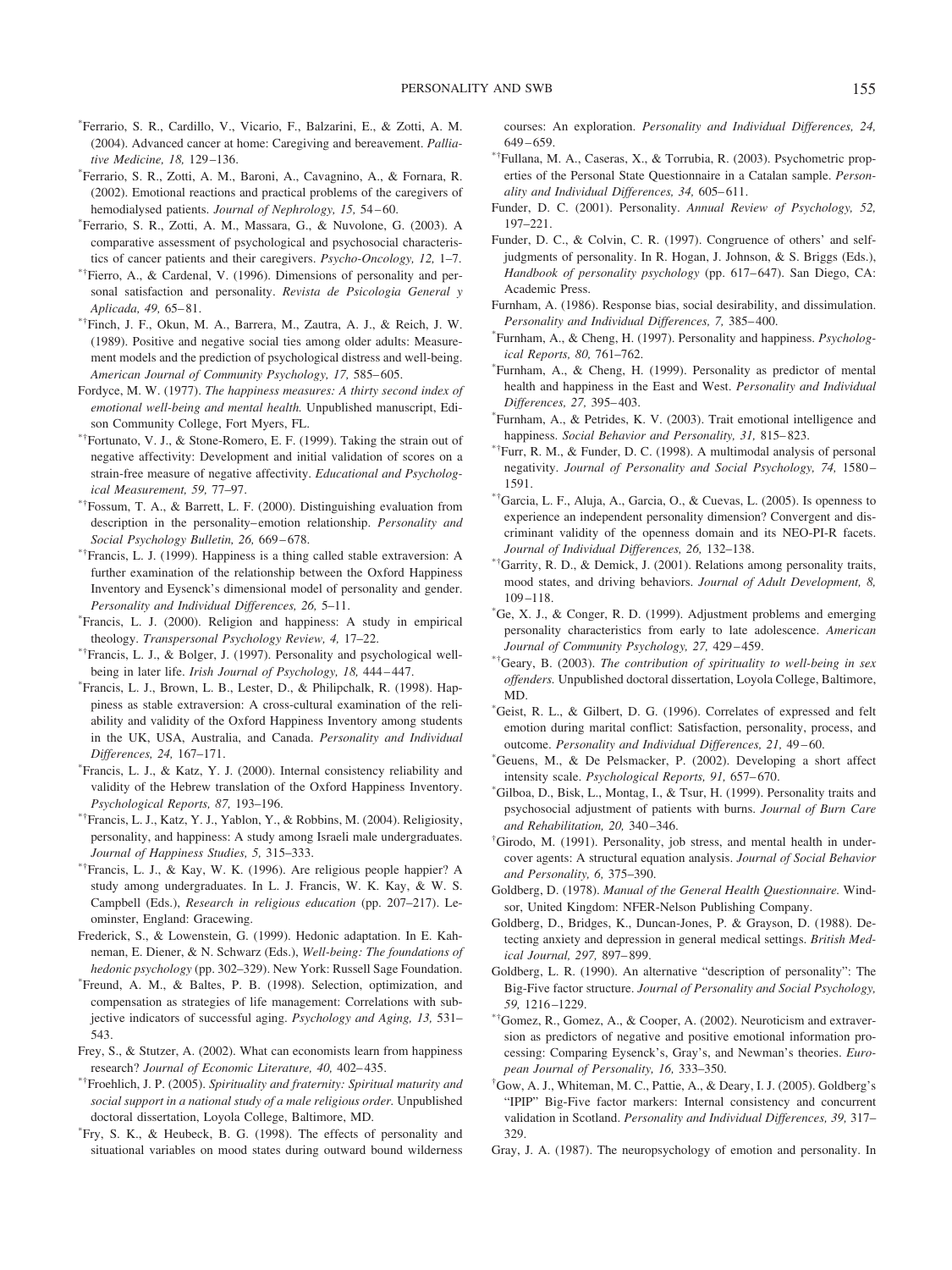S. M. Stahl, S. D. Iverson, & E. C. Goodman (Eds.), *Cognitive neurochemistry* (pp. 171–190). Oxford, England: Oxford University Press.

- \*†Gross, J. J., Sutton, S. K., & Ketelaar, T. (1998). Relations between affect and personality: Support for the affect-level and affective-reactivity views. *Personality and Social Psychology Bulletin, 24,* 279–288.
- Güliz, G. (1997). Human development and human consumption: Wellbeing beyond the good life. *Journal of Public Policy and Marketing, 16,* 110–125.
- † Gustafson, S. A. (1997). *Cognitive processes as dispositional factors in job satisfaction.* Unpublished doctoral dissertation, University of Mississippi, Oxford.
- \* Gustavsson, J., Weinryb, R., Goransson, S., Pedersen, N., & Asberg, M. (1997). Stability and predictive ability of personality traits across 9 years. *Personality and Individual Differences, 22,* 783–791.
- \*†Hagemann, D., Naumann, E., Lurken, A., Becker, G., Maier, S., & Bartussek, D. (1999). EEG asymmetry, dispositional mood, and personality. *Personality and Individual Differences, 27,* 541–568.
- \*†Halamandaris, K., & Power, K. (1997). Individual differences, dysfunctional attitudes, and social support: A study of the psychosocial adjustment to university life of home students. *Personality and Individual Differences, 22,* 93–104.
- \* Hamid, P. N., & Cheng, S. T. (1996). The development and validation of an index of emotional disposition and mood state: The Chinese Affect Scale. *Educational and Psychological Measurement, 56,* 995–1014.
- \* Hamlin, M. E. (2002). *A measure of positive and negative affect using cartoon facial expressions of emotion.* Unpublished doctoral dissertation, Oklahoma State University, Oklahoma City.
- \* Hart, P. M. (1999). Predicting employee life satisfaction: A coherent model of personality, work and nonwork experiences, and domain satisfactions. *Journal of Applied Psychology, 84,* 564–584.
- \* Headey, B., Kelley, J., & Wearing, A. (1993). Dimensions of mental health: Life satisfaction, positive affect, anxiety, and depression. *Social Indicators Research, 29,* 63–82.
- \*†Headey, B., & Wearing, A. (1989). Personality, life events, and subjective well-being: Toward a dynamic equilibrium model. *Journal of Personality and Social Psychology, 57,* 731–739.
- \* Heaven, P. C. (1989). Extraversion, neuroticism, and satisfaction with life among adolescents. *Personality and Individual Differences, 10,* 489– 492.
- \* Heisel, M. J., & Flett, G. L. (2004). Purpose in life, satisfaction with life, and suicide ideation in a clinical sample. *Journal of Psychopathology and Behavioral Assessment, 26,* 127–135.
- \*†Heller, D., Judge, T. A., & Watson, D. (2002). The confounding role of personality and trait affectivity in the relationship between job and life satisfaction. *Journal of Organizational Behavior, 23,* 815–835.
- Heller, D., Watson, D., & Ilies, R. (2004). The role of person versus situation in life satisfaction: A critical examination. *Psychological Bulletin, 130,* 574–600.
- \*†Hemenover, S. H. (2001). Self-reported processing bias and naturally occurring mood: Mediators between personality and stress appraisals. *Personality and Social Psychology Bulletin, 27,* 387–394.
- \* Hemenover, S. H. (2003). Individual differences in rate of affect change: Studies in affective chronometry. *Journal of Personality and Social Psychology, 85,* 121–131.
- \*†Hepburn, L., & Eysenck, M. W. (1989). Personality, average mood, and mood variability. *Personality and Individual Differences, 10,* 975–983.
- \*†Herringer, L. G. (1998). Facets of extraversion related to life satisfaction. *Personality and Individual Differences, 24,* 731–733.
- \*†Heubeck, B. G., Wilkinson, R. B., & Cologon, J. (1998). A second look at Carver and White's (1994) BIS/BAS scales. *Personality and Individual Differences, 25,* 785–800.
- \* Hilleras, P. K., Jorm, A. F., Herlitz, A., & Winblad, B. (1998). Negative and positive affect among the very old: A survey on a sample age 90 years or older. *Research on Aging, 20,* 593–610.
- \* Hilleras, P. K., Jorm, A. F., Herlitz, A., & Winblad, B. (2001). Life satisfaction among the very old: A survey on a cognitively intact sample aged 90 years or above. *International Journal of Aging and Human Development, 52,* 71–90.
- \* Hills, P., & Argyle, M. (2001a). Emotional stability as a major dimension of happiness. *Personality and Individual Differences, 31,* 1357–1364.
- \* Hills, P., & Argyle, M. (2001b). Happiness, introversion–extraversion, and happy introverts. *Personality and Individual Differences, 30,* 595– 608.
- \* Hills, P., & Argyle, M. (2002). The Oxford Happiness Questionnaire: A compact scale for the measurement of psychological well-being. *Personality and Individual Differences, 33,* 1073–1082.
- Hills, P., Argyle, M., & Reeves, R. (2000). Individual differences in leisure satisfactions: An investigation of four theories of leisure motivation. *Personality and Individual Differences, 28,* 763–779.
- Hogan, R., Hogan, J., & Roberts, B. W. (1996). Personality measurement and employment decisions. *American Psychologist, 51,* 469–477.
- \* Hooker, K., Monahan, D., Shifren, K., & Hutchinson, C. (1992). Mental and physical health of spouse caregivers: The role of personality. *Psychology and Aging, 7,* 367–375.
- \*†Horner, K. L. (1998). Individuality in vulnerability: Influences on physical health. *Journal of Health Psychology, 3,* 71–85.
- \*†Hossack, R. C. (1997). *Salutogenic and pathogenic orientations to life: Attachment, personality, sense of coherence and well-being in late adolescence: A structural equation model.* Unpublished doctoral dissertation, University of Manitoba, Winnipeg, Manitoba, Canada.
- Hotard, S. R., McFatter, R. M., McWhirter, R. M., & Stegall, M. E. (1989). Interactive effects of extraversion, neuroticism, and social relationships on subjective well-being. *Journal of Personality and Social Psychology, 57,* 321–331.
- \*†Howell Rolston, C. D. (2003). *Attachment styles and the concepts of self and of others.* Unpublished doctoral dissertation, Ohio University, Athens.
- Huffcutt, A. I., & Arthur, W., Jr. (1995). Development of a new outlier statistic for meta-analytic data. *Journal of Applied Psychology, 80,* 327–334.
- Hunter, J. E., & Schmidt, F. L. (1990). *Methods of meta-analysis.* Newbury Park, CA: Sage.
- Hurtz, G. M., & Donovan, J. J. (2000). Personality and job performance: The Big Five revisited. *Journal of Applied Psychology, 85,* 869–879.
- \*†Hyland, M. E., Bott, J., Singh, S., & Kenyon, C. A. P. (1994). Domains, constructs, and the development of the Breathing Problems Questionnaire. *Quality of Life Research, 3,* 245–256.
- \*†Ilies, R., & Judge, T. A. (2002). Understanding the dynamic relationships among personality, mood, and job satisfaction: A field experience sampling study. *Organizational Behavior and Human Decision Processes, 89,* 1119–1139.
- Ilies, R., & Judge, T. A. (2003). On the heritability of job satisfaction: The mediating role of personality. *Journal of Applied Psychology, 88,* 750– 759.
- † Ingledew, D. K., Markland, D., & Sheppard, K. E. (2004). Personality and self-determination of exercise behavior. *Personality and Individual Differences, 36,* 1921–1932.
- Ironson, G. H., Smith, P. C., Brannick, M. T., Gibson, W. M., & Paul, K. B. (1989). Construction of a "Job in General" scale: A comparison of global, composite, and specific measures. *Journal of Applied Psychology, 74,* 193–200.
- \*†Isaacowitz, D. M., & Smith, J. (2003). Positive and negative affect in very old age. *Journals of Gerontology Series B: Psychological Sciences and Social Sciences, 58,* 143–152.
- Jackson, C. J., & Corr, P. J. (2002). Global job satisfaction and facet description: The moderating role of facet importance. *European Journal of Psychological Assessment, 18,* 1–8.
- John, O. P. (1990). The "Big Five" factor taxonomy: Dimensions of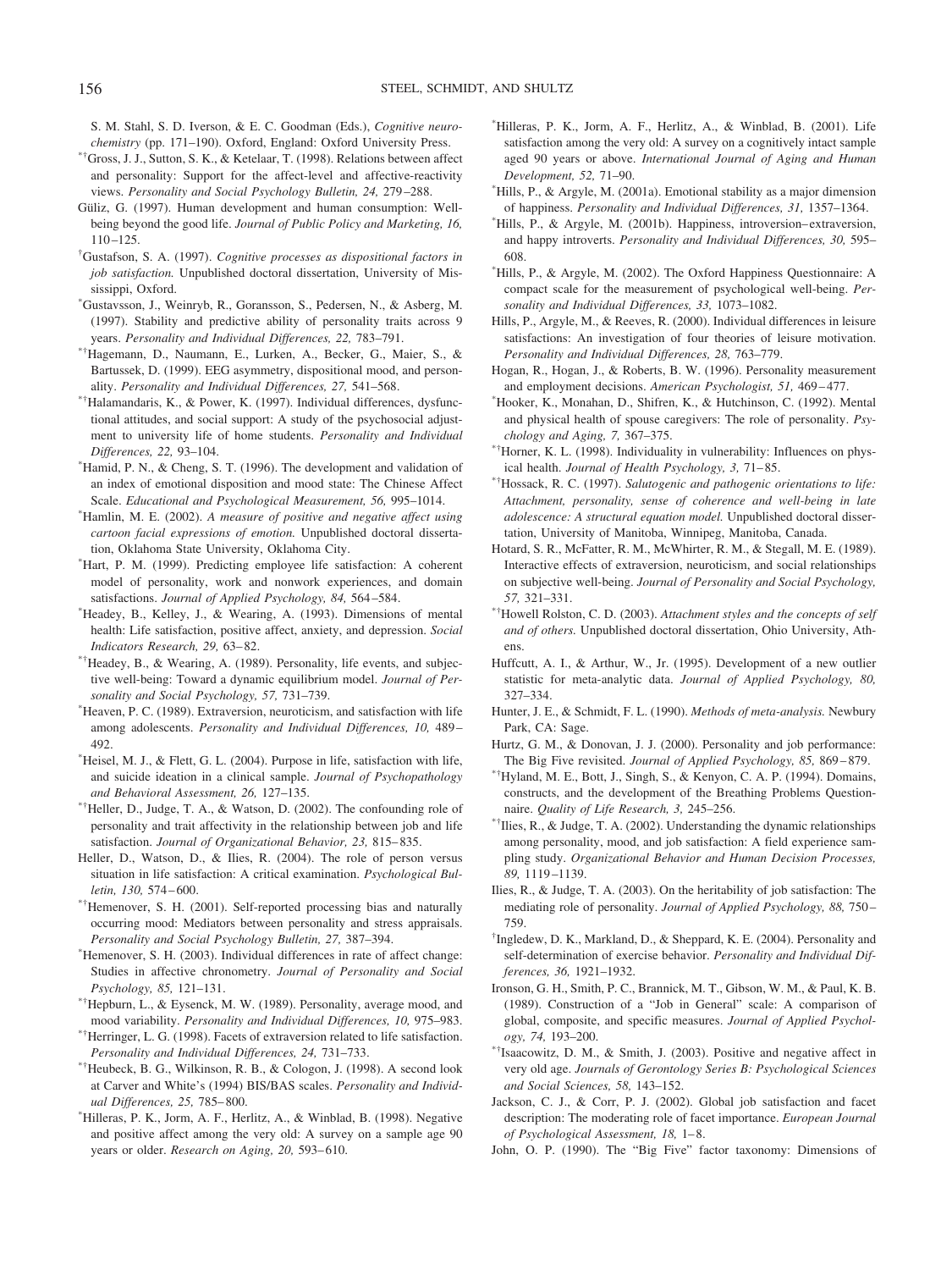personality in the natural language and in questionnaires. In P. A. Lawrence (Ed.), *Handbook of personality: Theory and research* (pp. 66–100). New York: Guilford Press.

- John, O. P., Donahue, E. M., & Kentle, R. L. (1991). *The Big Five Inventory*—*Version 4a and 54.* Berkeley, CA: University of California, Berkeley, Institute of Personality and Social Research.
- John, O. P., & Srivastava, S. (1999). The Big Five Trait taxonomy: History, measurement, and theoretical perspectives. In L. A. Pervin & O. P. John (Eds.), *Handbook of personality: Theory and research* (2nd ed., pp. 102–139). New York: Guilford Press
- \* Jones, R. S. (2001). *A correlational examination of personality, selfconcept, social roles, and life satisfaction in working adult women students.* Unpublished doctoral dissertation, George Washington University, Columbia.
- \* Jorm, A., & Duncan-Jones, P. (1990). Neurotic symptoms and subjective well-being in a community sample: Different sides of the same coin? *Psychological Medicine, 20,* 647–654.
- † Judge, T. A., & Bono, J. E. (2000). Five-factor model of personality and transformational leadership. *Journal of Applied Psychology, 85,* 751– 765.
- Judge, T. A., Bono, J. E., Ilies, R., & Gerhardt, M. W. (2002). Personality and leadership: A qualitative and quantitative review. *Journal of Applied Psychology, 87,* 765–780.
- \*†Judge, T. A., Erez, A., Bono, J. E., & Thoresen, C. J. (2002). Are measures of self-esteem, neuroticism, locus of control, and generalized self-efficacy indicators of a common core construct? *Journal of Personality and Social Psychology, 83,* 693–710.
- Judge, T. A., Heller, D., & Mount, M. K. (2002). Five-factor model of personality and job satisfaction: A meta-analysis. *Journal of Applied Psychology, 87,* 530–541.
- \* Judge, T. A., Thoresen, C. J., Pucik, V., & Welbourne, T. M. (1999). Managerial coping with organizational change: A dispositional perspective. *Journal of Applied Psychology, 84,* 107–122.
- \*†Kahn, J. H., & Hessling, R. M. (2001). Measuring the tendency to conceal versus disclose psychological distress. *Journal of Social and Clinical Psychology, 20,* 41–65.
- \* Kammann, R., Farry, M., & Herbison, P. (1984). The analysis and measurement of happiness as a sense of well-being. *Social Indicators Research, 15,* 91–115.
- Kammann, R., & Flett, R. (1983). Affectometer 2: A scale to measure current level of general happiness. *Australian Journal of Psychology, 35,* 259–265.
- \*†Katz, D. M. (2001). *Reactivity theory and the prediction of positive and negative affect.* Unpublished doctoral dissertation, Fordham University, New York.
- \* Kempen, G., Jelicic, M., & Ormel, J. (1997). Personality, chronic medical morbidity, and health-related quality of life among older persons. *Health Psychology, 16,* 539–546.
- Kenny, D. A., & Zautra, A. (2001). Trait-state models for longitudinal data. In L. M. Collins & A. G. Sayer (Eds.), *New methods for the analysis of change: Decade of behavior* (pp. 243–263). Washington, DC: American Psychological Association.
- \*†Kentle, R. L. (2002). Adjectives, phrases, and sentences: Intracorrelation of three five-factor personality inventories. *Psychological Reports, 91,* 1151–1154.
- Kim-Prieto, C., Diener, E., Tamir, M., Scollon, C., & Diener, M. (2005). Integrating the diverse definitions of happiness: A time-sequential framework of subjective well-being. *Journal of Happiness Studies, 6,* 261–300.
- Kirkhart, K. E., Morgan, R. O., & Sincavage, J. (1991). Assessing evaluation performance and use: Test retest reliability of standardized instruments. *Evaluation Review, 15,* 482–502.
- \* Kitamura, T., Kawakami, N., Sakamoto, S., Tanigawa, T., Ono, Y., & Fujihara, S. (2002). Quality of life and its correlates in a community

population in a Japanese rural area. *Psychiatry and Clinical Neurosciences, 56,* 431–441.

- \*†Klumb, P. L. (2004). Benefits from productive and consumptive activities: Results from the Berlin Aging Study. *Social Indicators Research, 67,* 107–127.
- † Knussen, C., & Niven, C. A. (1999). Neuroticism and work-related stress in a sample of health care workers. *Psychology and Health, 14,* 897–911.
- \*†Kokkonen, M., & Pulkkinen, L. (2001a). Examination of the paths between personality, current mood, its evaluation, and emotion regulation. *European Journal of Personality, 15,* 83–104.
- † Kokkonen, M., & Pulkkinen, L. (2001b). Extraversion and neuroticism as antecedents of emotion regulation and dysregulation in adulthood. *European Journal of Personality, 15,* 407–424.
- Konstabel, K., Realo, A., & Kallasmaa, T. (2002). Exploring the sources of variations in the structure of personality traits across cultures. In R. R. McCrae & J. Allik (Eds.), *The five-factor model of personality across cultures* (pp. 29–52). New York: Kluwer Academic/Plenum Publishers.
- \* Korotkov, D., & Hannah, T. E. (2004). The five-factor model of personality: Strengths and limitations in predicting health status, sick-role, and illness behavior. *Personality and Individual Differences, 36,* 187–199.
- Kozma, A., & Stones, M. J. (1980). The measurement of happiness: Development of the Memorial University of Newfoundland Scale of Happiness (MUNSH). *Journal of Gerontology, 35,* 906–912.
- \* Kreitler, S., Aronson, M., Berliner, S., Kreitler, H., Weissler, K., & Arber, N. (1995). Life events and personal problems: Their physiological and emotional effects. *Personality and Individual Differences, 18,* 101–116.
- \* Kunzmann, U., & Baltes, P. B. (2003). Wisdom-related knowledge: Affective, motivational, and interpersonal correlates. *Personality and Social Psychology Bulletin, 29,* 1104–1119.
- \*†Kurdek, L. A. (1997). Relation between neuroticism and dimensions of relationship commitment: Evidence from gay, lesbian, and heterosexual couples. *Journal of Family Psychology, 11,* 109–124.
- \*†Kwan, V. S. Y., Bond, M. H., & Singelis, T. M. (1997). Pancultural explanations for life satisfaction: Adding relationship harmony to selfesteem. *Journal of Personality and Social Psychology, 73,* 1038–1051.
- Lasky-Su, J. A., Faraone, S. V., Glatt, S. J., & Tsuang, M. T. (2005). Meta-Analysis of the association between two polymorphisms in the serotonin transporter gene and affective disorders. *American Journal of Medical Genetics, 133,* 110–115.
- \*†Lay, C. H. (1997). Explaining lower-order traits through higher-order factors: The case of trait procrastination, conscientiousness, and the specificity dilemma. *European Journal of Personality, 11,* 267–278.
- Leahey, T. H. (2000). *A history of psychology.* Upper Saddle River, NJ: Prentice Hall.
- Lee, K., & Ashton, M. C. (2004). Psychometric properties of the HEXACO personality inventory. *Multivariate Behavioral Research, 39,* 329–358.
- \* Lent, R. W., Singley, D., Sheu, H. B., Gainer, K. A., Brenner, B. R., Treistman, D., et al. (2005). Social cognitive predictors of domain and life satisfaction: Exploring the theoretical precursors of subjective wellbeing. *Journal of Counseling Psychology, 52,* 429–442.
- \*†Leong, Y.-M. (2003). *Personality in obsessive compulsive disorder and other proposed obsessive compulsive spectrum disorders using the fivefactor model.* Unpublished doctoral dissertation, Catholic University of America, Washington, DC.
- \*†Lewis, C. A., Francis, L. J., & Ziebertz, H.-G. (2002). The internal consistency reliability and construct validity of the German translation of the Oxford Happiness Inventory. *North American Journal of Psychology, 4,* 211–220.
- \* Libran, E. C. (2000). Emotional intensity and its relationship with extraversion and neuroticism. *Psicothema, 12,* 568–573.
- † Libran, E. C. (2006). Personality dimensions and subjective well-being. *The Spanish Journal of Psychology, 9,* 38–44.
- \* Lipkus, I. M., Dalbert, C., & Siegler, I. C. (1996). The importance of distinguishing the belief in a just world for self versus for others: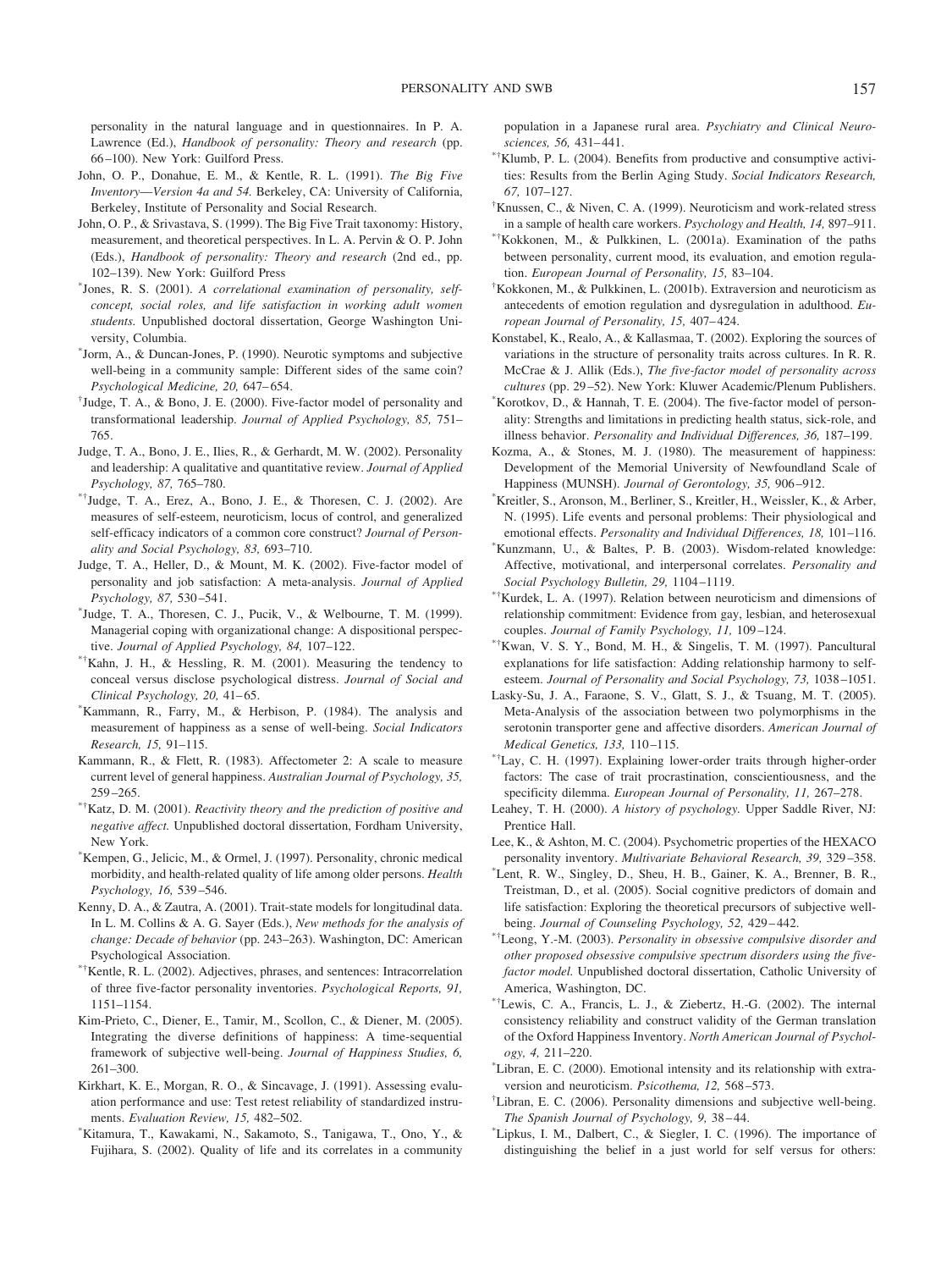Implications for psychological well-being. *Personality and Social Psychology Bulletin, 22,* 666–677.

- \* Liu, R., & Gong, Y. (2000). Subjective well-being of the elderly and its influential factors. *Chinese Journal of Clinical Psychology, 8,* 73–78.
- \* Lu, L. (1995). The relationship between subjective well-being and psychosocial variables in Taiwan. *Journal of Social Psychology, 135,* 351– 357.
- \*†Lu, L. (1999). Personal or environmental causes of happiness: A longitudinal analysis. *Journal of Social Psychology, 139,* 79–90.
- \* Lu, L. (2000). Gender and conjugal differences in happiness. *Journal of Social Psychology, 140,* 132–141.
- \* Lu, L., & Argyle, M. (1991). Happiness and cooperation. *Personality and Individual Differences, 12,* 1019–1030.
- \* Lu, L., & Lin, Y. Y. (1998). Family roles and happiness in adulthood. *Personality and Individual Differences, 25,* 195–207.
- \*†Lu, L., & Shih, J. B. (1997). Personality and happiness: Is mental health a mediator? *Personality and Individual Differences, 22,* 249–256.
- \* Lu, L., Shih, J., Lin, Y., & Ju, L. (1997). Personal and environmental correlates of happiness. *Personality and Individual Differences, 23,* 453–462.
- \* Lucas, R. E., & Diener, E. (2001). Understanding extraverts' enjoyment of social situations: The importance of pleasantness. *Journal of Personality and Social Psychology, 81,* 343–356.
- \* Lucas, R. E., Diener, E., Grob, A., Suh, E. M., & Shao, L. (2000). Cross-cultural evidence for the fundamental features of extraversion. *Journal of Personality and Social Psychology, 79,* 452–468.
- Lucas, R. E., Diener, E., & Suh, E. (1996). Discriminant validity of well-being measures. *Journal of Personality and Social Psychology, 71,* 616–628.
- \* Lucas, R. E., & Fujita, F. (2000). Factors influencing the relation between extraversion and pleasant affect. *Journal of Personality and Social Psychology, 79,* 1039–1056.
- Lykken, D., & Tellegen, A. (1996). Happiness is a stochastic phenomenon. *Psychological Science, 7,* 186–189.
- Lynn, M., & Steel, P. (2006). National differences in subjective well-being: The interactive effects of extraversion and neuroticism. *Journal of Happiness Studies, 7,* 155–165.
- \* Lyubomirsky, S., & Lepper, H. S. (1999). A measure of subjective happiness: Preliminary reliability and construct validation. *Social Indicators Research, 46,* 137–155.
- Lyubomirsky, S., Sheldon, K. M., & Schkade, D. (2005). Pursuing happiness: The architecture of sustainable change. *Review of General Psychology, 9,* 111–131.
- Magnus, K., Diener, E., Fujita, F., & Pavot, W. (1993). Extraversion and neuroticism as predictors of objective life events: A longitudinal analysis. *Journal of Personality and Social Psychology, 65,* 1046–1053.
- \*†Marshall, G. N., Wortman, C. B., Kusulas, J. W., Hervig, L. K., & Vickers, R. R. (1992). Distinguishing optimism from pessimism: Relations to fundamental dimensions of mood and personality. *Journal of Personality and Social Psychology, 62,* 1067–1074.
- \* Martin, R., & Watson, D. (1997). Style of anger expression and its relation to daily experience. *Personality and Social Psychology Bulletin, 23,* 285–294.
- Matthews, G., & Gilliland, K. (1999). The personality theories of H. J. Eysenck and J. A. Gray: A comparative review. *Personality and Individual Differences, 26,* 583–626.
- \*†Maybery, D. J. (2003). Including interpersonal events on hassle and uplift scales: Verification employing global and molecular events. *Stress and Health, 19,* 289–296.
- \* Mayo, P. R. (1983). Personality traits and the retrieval of positive and negative memories. *Personality and Individual Differences, 4,* 465–471.
- \* McConville, C., & Cooper, C. (1992). Mood variability and personality. *Personality and Individual Differences, 13,* 1213–1221.
- \*†McConville, C., & Cooper, C. (1999). Personality correlates of variable moods. *Personality and Individual Differences, 26,* 65–78.
- \* McCrae, R. R. (1986). Well-being scales do not measure social desirability. *Journal of Gerontology, 41,* 390–392.
- McCrae, R. R., & Costa, P. T. (1983). Social desirability scales: More substance than style. *Journal of Consulting and Clinical Psychology, 51,* 882–888.
- McCrae, R. R., & Costa, P. T. (1985). Comparison of EPI and psychoticism scales with measures of the five-factor model of personality. *Personality and Individual Differences, 6,* 587–597.
- \* McCrae, R. R., & Costa, P. T. (1991). Adding *Liebe und Arbeit:* The full five-factor model and well-being. *Personality and Social Psychology Bulletin, 17,* 227–232.
- † McCrae, R. R., & Terracciano, A. (2005). Personality profiles of cultures: Aggregate personality traits. *Journal of Personality and Social Psychology, 89,* 407–425.
- † McKelvie, S. J. (2004). Is the Neuroticism scale of the Eysenck Personality Inventory contaminated by response bias? *Personality and Individual Differences, 36,* 743–755.
- \*†McKnight, C. G., Huebner, E. S., & Suldo, S. (2002). Relationships among stressful life events, temperament, problem behavior, and global life satisfaction in adolescents. *Psychology in the Schools, 39,* 677–687.
- \*†McLennan, J., & Bates, G. W. (1993). Vulnerability to psychological distress: Empirical and conceptual distinctions between measures of neuroticism and negative affect. *Psychological Reports, 73,* 1315–1323.
- McNair, D. M., Lorr, M., & Droppleman, L. F. (1971). *Profile of mood states.* San Diego, CA: Educational and Industrial Testing Service.
- \*†Meyer, G. J., & Shack, J. R. (1989). Structural convergence of mood and personality: Evidence for old and new directions. *Journal of Personality and Social Psychology, 57,* 691–706.
- Mischel, W. (1977). The interaction of person and situation. In D. Magnusson & N. S. Endler (Eds.), *Personality at the crossroads: Current issues in interactional psychology* (pp. 333–352). Hillsdale, NJ: Erlbaum.
- Mischel, W. (1999). Personality coherence and dispositions in a cognitiveaffective personality system (CAPS) approach. In D. Cervone & Y. Shoda (Eds.), *The coherence of personality: Social-cognitive bases of consistency, variability, and organization* (pp. 37–60). New York: Guilford Press.
- \*†Morrison, K. A. (1997). Personality correlates of the five-factor model for a sample of business owners/managers: Associations with scores on self-monitoring, Type A behavior, locus of control, and subjective well-being. *Psychological Reports, 80,* 255–272.
- \* Moyle, P. (1995). The role of negative affectivity in the stress process: Tests of alternative models. *Journal of Organizational Behavior, 16,* 647–668.
- \*†Moyle, P., & Parkes, K. (1999). The effects of transition stress: A relocation study. *Journal of Organizational Behavior, 20,* 625–646.
- \* Murberg, T. A., Bru, E., Svebak, S., Aarsland, T., & Dickstein, K. (1997). The role of objective health indicators and neuroticism in perceived health and psychological well-being among patients with chronic heart failure. *Personality and Individual Differences, 22,* 867–875.
- Murray, G., Rawlings, D., Allen, N. B., & Trinder, J. (2003). NEO Five-Factor Inventory scores: Psychometric properties in a community sample. *Measurement and Evaluation in Counseling and Development, 36,* 140–149.
- \* Negoescu-Bodor, V., Corduban, C., & Popa, S. (1991). Factorial dimensions of psychosocial adjustment in a group of heavy industry workers. *Revista de Psihologie, 37,* 157–166.
- \*†Nemanick, R. C., Jr., & Munz, D. C. (1997). Extraversion and neuroticism, trait mood, and state affect: A hierarchical relationship? *Journal of Social Behavior and Personality, 12,* 1079–1092.
- Nes, R. B., Røysamb, E., Tambs, K., Harris, J. R., & Reichborn-Kjennerud,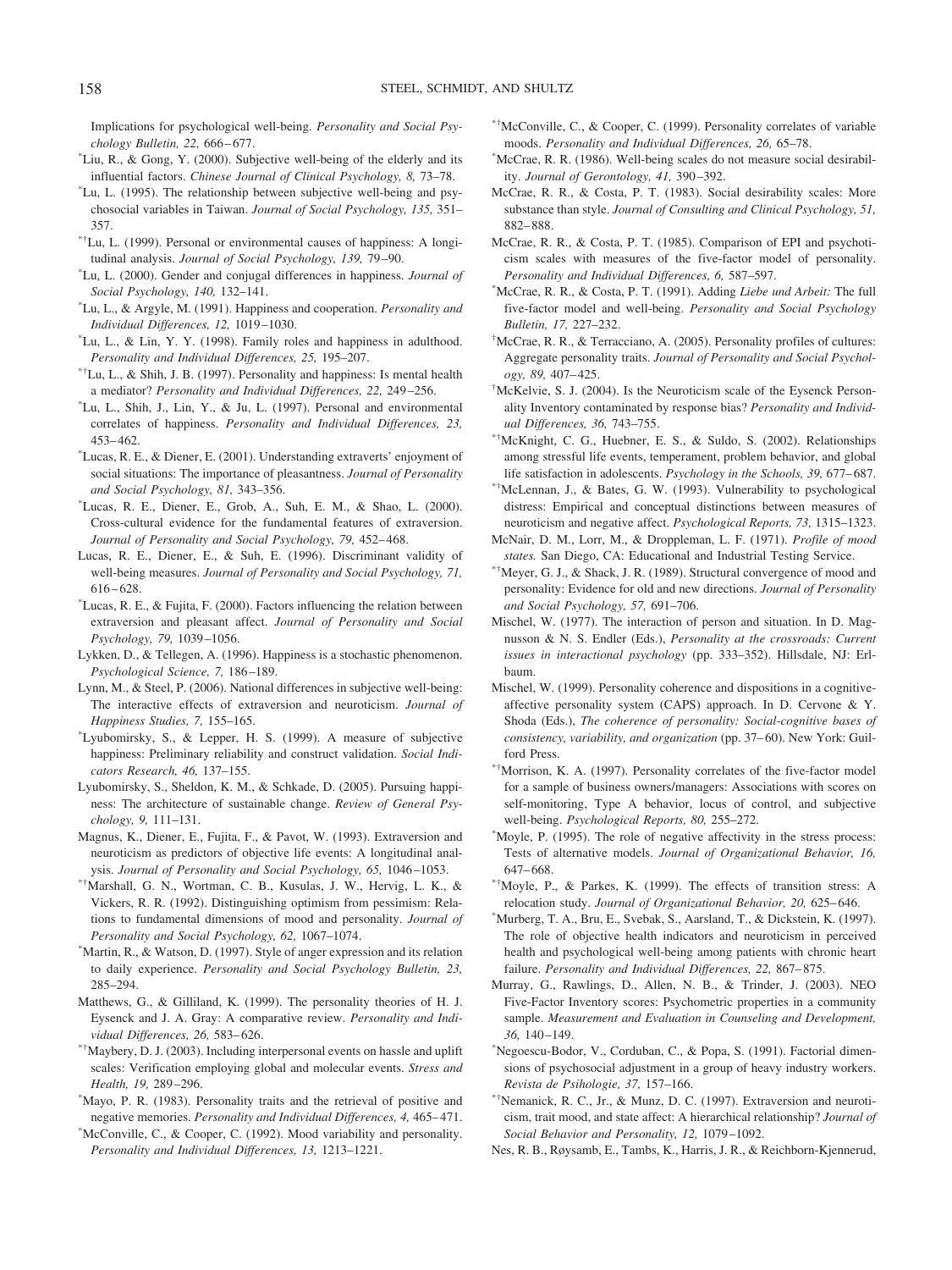T. (2006). Subjective well-being: Genetic and environmental contributions to stability and change. *Psychological Medicine, 36,* 1033–1042.

- † Nietfeld, J., & Bosma, A. (2003). Examining the self-regulation of impulsive and reflective response styles on academic tasks. *Journal of Research in Personality, 37,* 118–140.
- \*†Noor, N. M. (1996). Some demographic, personality, and role variables as correlates of women's well-being. *Sex Roles, 34,* 603–620.
- \* O'Connor, K., Belanger, L., Marchand, A., Dupuis, G., Elie, R., & Boyer, R. (1999). Psychological distress and adaptational problems associated with discontinuation of benzodiazepines. *Addictive Behaviors, 24,* 537– 541.
- Okun, M. A., Stock, W. A., & Covey, R. E. (1982). Assessing the effects of older adult education on subjective well-being. *Educational Gerontology, 8,* 523–526.
- Oliver, J. P. J., Huxley, P. J., Bridges, K., & Mohammed, H. (1996). *Quality of life and mental health services.* London: Routledge.
- Ones, D. S., Viswesvaran, C., & Reiss, A. D. (1996). Role of social desirability in personality testing for personnel selection: The red herring. *Journal of Applied Psychology, 81,* 660–679.
- Ozer, D. J., & Benet-Martínez, V. (2006). Personality and the prediction of consequential outcomes. *Annual Review of Psychology, 57,* 401–412.
- \* Pallant, J. F. (2000). Development and validation of a scale to measure perceived control of internal states. *Journal of Personality Assessment, 75,* 308–337.
- \* Park, C. L., Armeli, S., & Tennen, H. (2004a). Appraisal-coping goodness of fit: A daily Internet study. *Personality and Social Psychology Bulletin, 30,* 558–569.
- \* Park, C. L., Armeli, S., & Tennen, H. (2004b). The daily stress and coping process and alcohol use among college students. *Journal of Studies on Alcohol, 65,* 126–135.
- \* Pasupathi, M., & Carstensen, L. L. (2003). Age and emotional experience during mutual reminiscing. *Psychology and Aging, 18,* 430–442.
- \* Pavot, W., & Diener, E. (1993). The affective and cognitive context of self-reported measures of subjective well-being. *Social Indicators Research, 28,* 1–20.
- Pavot, W. G., Diener, E., Colvin, C. R., & Sandvik, E. (1991). Further validation of the Satisfaction With Life Scale: Evidence for the crossmethod convergence of well-being measures. *Journal of Personality Assessment, 57,* 149–161.
- \* Pavot, W., Diener, E., & Fujita, F. (1990). Extroversion and happiness. *Personality and Individual Differences, 11,* 1299–1306.
- † Penley, J. A., & Tomaka, J. (2002). Associations among the Big Five, emotional responses, and coping with acute stress. *Personality and Individual Differences, 32,* 1215–1228.
- \* Persson, L. O., & Sahlberg, D. (2002). The influence of negative illness cognitions and neuroticism on subjective symptoms and mood in rheumatoid arthritis. *Annals of the Rheumatic Diseases, 61,* 1000–1006.
- Pickering, A. D., & Gray, J. A. (2001). Dopamine, appetitive reinforcement, and the neuropsychology of human learning: An individual differences approach. In A. Eliasz & A. Angleitner (Eds.), *Advances in individual differences research* (pp. 113–149). Lengerich, Germany: PABST Science Publishers.
- Pincus, T., & Callahan, L. F. (1993). Depression scales in rheumatoid arthritis: Criterion contamination in interpretation of patient responses. *Patient Education and Counseling, 20,* 33–143.
- \* Potter, P. T., Smith, B. W., Strobel, K. R., & Zautra, A. J. (2002). Interpersonal workplace stressors and well-being: A multi-wave study of employees with and without arthritis. *Journal of Applied Psychology, 87,* 789–796.
- \* Pychyl, T. A., & Little, B. R. (1998). Dimensional specificity in the prediction of subjective well-being: Personal projects in pursuit of the PHD. *Social Indicators Research, 45,* 423–473.
- \* Ramanaiah, N. V., Detwiler, F. R., & Byravan, A. (1997). Life satisfaction

and the five-factor model of personality. *Psychological Reports, 80,* 1208–1210.

- Revelle, W. (1997). Extraversion and impulsivity: The lost dimension? In H. Nyborg (Ed.), *The scientific study of human nature: Tribute to Hans J. Eysenck at eighty* (pp. 189–212). Amsterdam: Pergamon/Elsevier Science.
- \* Roberts, J. E., Kassel, J. D., & Gotlib, I. H. (1995). Level and stability of self-esteem as predictors of depressive symptoms. *Personality and Individual Differences, 19,* 217–224.
- \* Rolland, J. P., & De Fruyt, F. (2003). The validity of FFM personality dimensions and maladaptive traits to predict negative affects at work: A six month prospective study in a military sample. *European Journal of Personality, 17,* 101–121.
- Rolls, E. T. (2000). Précis of the brain and emotion. *Behavioral and Brain Sciences, 23,* 177–234.
- \*†Romero, E., Luengo, M. A., Gomez-Fraguela, J. A., & Sobral, J. (2002). The structure of personality traits in adolescents: The five-factor model and the alternative five. *Psicothema, 14,* 134–143.
- \*†Rosenman, S., & Rodgers, B. (2006). Childhood adversity and adult personality. *Australian and New Zealand Journal of Psychiatry, 40,* 482–490.
- \* Ruehlman, L. S., Lanyon, R. I., & Karoly, P. (1999). Development and validation of the multidimensional health profile: I. Psychosocial functioning. *Psychological Assessment, 11,* 166–176.
- \* Ruggeri, M., Pacati, P., & Goldberg, D. (2003). Neurotics are dissatisfied with life, but not with services: The South Verona Outcome Project 7. *General Hospital Psychiatry, 25,* 338–344.
- \* Rusting, C. L., & Larsen, R. J. (1995). Moods as sources of stimulation: Relationships between personality and desired mood states. *Personality and Individual Differences, 18,* 321–329.
- \*†Ryan, E. L. (1999). *False memory and personality integration.* Unpublished doctoral dissertation, Pacific Graduate School of Psychology, Palo Alto, CA.
- \*†Ryan, R. M., & Frederick, C. (1997). On energy, personality, and health: Subjective vitality as a dynamic reflection of well-being. *Journal of Personality, 65,* 529–565.
- Ryff, C. D. (1989). Happiness is everything, or is it? Explorations on the meaning of psychological well-being. *Journal of Personality and Social Psychology, 57,* 1069–1081.
- \*†Sale, C., Guppy, A., & El-Sayed, M. (2000). Individual differences, exercise, and leisure activity in predicting affective well-being in young adults. *Ergonomics, 43,* 1689–1697.
- Salgado, J. F. (1997). The five factor model of personality and job performance in the European community. *Journal of Applied Psychology, 82,* 30–43.
- \* Sandvik, E., Diener, E., & Seidlitz, L. (1993). Subjective well-being: The convergence and stability of self-report and nonself-report measures. *Journal of Personality, 61,* 318–342.
- † Sarris, A. (2006). Personality, culture fit, and job outcomes on Australian Antarctic stations. *Environment and Behavior, 38,* 356–372.
- Saucier, G. (2002). Orthogonal markers for orthogonal factors: The case of the Big Five. *Journal of Research in Personality, 36,* 1–31.
- Scheier, M. F., & Carver, C. S. (1985). Optimism, coping, and health: Assessment and implications of generalized outcome expectancies. *Health Psychology, 4,* 219–247.
- Schimmack, U., Oishi, S., Furr, M., & Funder, D. C. (2004). Personality and life satisfaction. A facet-level analysis. *Personality and Social Psychology Bulletin, 30,* 1062–1075.
- \*†Schimmack, U., Radhakrishnan, P., Oishi, S., Dzokoto, V., & Ahadi, S. (2002). Culture, personality, and subjective well-being: Integrating process models of life satisfaction. *Journal of Personality and Social Psychology, 82,* 582–593.
- Schjoedt, L., Balkin, D. B., & Baron, R. A. (2005, August). *Job satisfaction: Comparing the effects of the situational, dispositional, and inter-*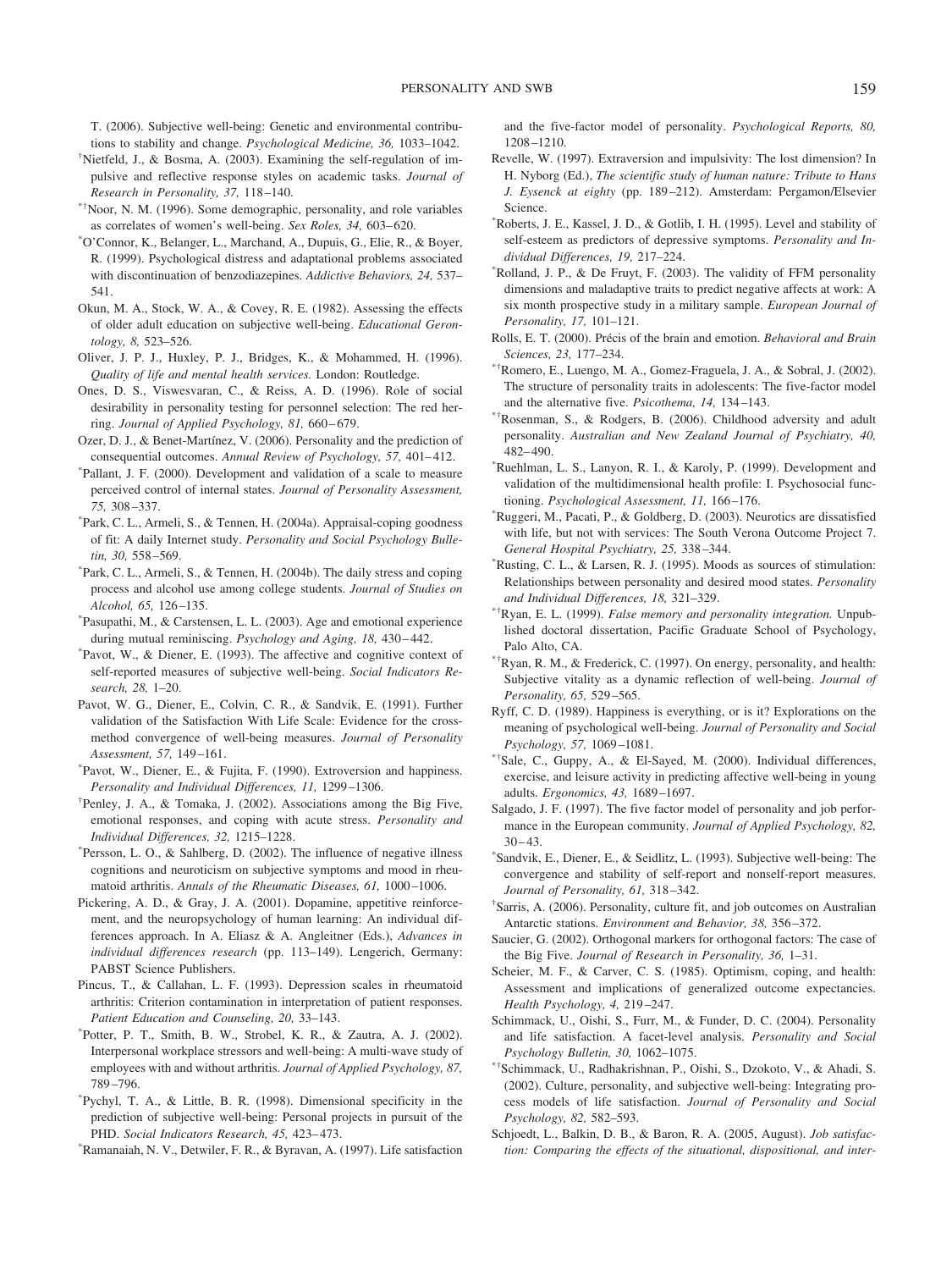*actional approaches.* Paper presented at the Academy of Management Conference, Honolulu, HI.

- \*†Schmidtke, J. I. (2000). *Personality, affect, and EEG: An integration of three models to predict neural patterns of activity.* Unpublished doctoral dissertation, University of Illinois at Urbana-Champaign.
- \*†Schmidtke, J. I., & Heller, W. (2004). Personality, affect, and EEG: Predicting patterns of regional brain activity related to extraversion and neuroticism. *Personality and Individual Differences, 36,* 717–732.
- \* Schmutte, P. S., & Ryff, C. D. (1997). Personality and well-being: Reexamining methods and meanings. *Journal of Personality and Social Psychology, 73,* 549–559.
- Schnika, J. A., Busch, R. M., & Robichaux-Keene, N. (2004). A metaanalysis of the association between the serotonin transporter gene polymorphism (5-HTTLPR) and trait anxiety. *Molecular Psychiatry, 9,* 197– 202.
- Schore, A. N. (2001). Effects of a secure attachment relationship on right brain development, affect regulation, and infant mental health. *Infant Mental Health Journal, 22,* 7–66.
- Scitovsky, T. (1976). *The joyless economy.* Oxford, England: Oxford University Press.
- Seligman, M., & Csikszentmihalyi, M. (2000). Positive psychology: An introduction. *American Psychologist, 55,* 5–14.
- \* Shadish, W. R. (1985). Transitory emotional states and encounter group training. *Small Group Behavior, 16,* 477–486.
- \* Sham, P. C., Sterne, A., Purcell, S., Cherny, S., Webster, M., Rijsdijk, F., et al. (2000). GENESiS: Creating a composite index of the vulnerability to anxiety and depression in a community-based sample of siblings. *Twin Research, 3,* 316–322.
- Sharpe, D. (1997). Of apples and oranges, file drawers and garbage: Why validity issues in meta-analysis will not go away. *Clinical Psychology Review, 17,* 881–901.
- \* Sloan, J. M. (1995). *A structural model of neuroendocrine arousal, personality, and affect.* Unpublished doctoral dissertation, University of Nebraska, Lincoln.
- Smits, D. J. M., & Boeck, P. D. (2006). From BIS/BAS to the Big Five. *European Journal of Personality, 20,* 255–270.
- Spielberger, C. D., Gorsuch, R. C., & Lushene, R. E. (1970). *Manual for the State-Trait Anxiety Inventory.* Palo Alto, CA: Consulting Psychologists Press.
- Spotts, E., Lichtenstein, P., Pedersen, N., Neiderhiser, J., Hansson, K., Cederblad, M., et al. (2005). Personality and marital satisfaction: A behavioral genetic analysis. *European Journal of Personality, 19,* 205– 227
- Staw, B. M., & Cohen-Charash, Y. (2005). The dispositional approach to job satisfaction: More than a mirage but not yet an oasis. *Journal of Organizational Behavior, 26,* 59–78.
- Steel, P. (2007). The nature of procrastination. *Psychological Bulletin, 133*(1), 65–94.
- Steel, P., & Kammeyer-Mueller, J. D. (2002). Comparing meta-analytic moderator estimation techniques under realistic conditions. *Journal of Applied Psychology, 87,* 96–111.
- Steel, P., & Ones, D. (2002). Personality and happiness: A national level of analysis. *Journal of Personality and Social Psychology, 83,* 767–781.
- † Sterns, L., Alexander, R. A., Barrett, G. V., & Dambrot, F. H. (1983). The relationship of extraversion and neuroticism with job preferences and job satisfaction for clerical employees. *Journal of Occupational Psychology, 56,* 145–153.
- \*†Stewart, M. E., Ebmeier, K. P., & Deary, I. J. (2005). Personality correlates of happiness and sadness: EPQ-R and TPQ compared. *Personality and Individual Differences, 38,* 1085–1096.
- Steyer, R., Ferring, D., & Schmitt, M. J. (1992). States and traits in psychological assessment. *European Journal of Psychological Assessment, 8,* 79–98.
- \* Strumpfer, D. J. W., Gouws, J. F., & Viviers, M. R. (1998). Antonovsky's

sense of coherence scale related to negative and positive affectivity. *European Journal of Personality, 12,* 457–480.

- Stubbe, J. H., Posthuma, D., Boomsma, D. I., & De Geus, E. J. C. (2005). Heritability of life satisfaction in adults: A twin-family study. *Psychological Medicine, 35,* 1–8.
- \*†Suh, E., Diener, E., & Fujita, F. (1996). Events and subjective wellbeing: Only recent events matter. *Journal of Personality and Social Psychology, 70,* 1091–1102.
- \*†Suls, J., Green, P., & Hills, S. (1998). Emotional reactivity to everyday problems, affective inertia, and neuroticism. *Personality and Social Psychology Bulletin, 24,* 127–136.
- \* Svebak, S., Sondenaa, K., Hausken, T., Soreide, O., Hammar, A., & Berstad, A. (2000). The significance of personality in pain from gallbladder stones. *Scandinavian Journal of Gastroenterology, 35,* 759– 764.
- \* Swickert, R., Hittner, J. B., Kitos, N., & Cox-Fuenzalida, L. E. (2004). Direct or indirect, that is the question: A re-evaluation of extraversion's influence on self-esteem. *Personality and Individual Differences, 36,* 207–217.
- Tabachnick, B. G., & Fidell, F. S. (1989). *Using multivariate statistics* (2nd ed.). New York: HarperCollins Publisher.
- Talbott, J. (1980). *The war without a name: France in Algeria, 1954 –1962.* New York: Knopf.
- Tellegen, A., & Waller, N. G. (1992). *Exploring personality through test construction: Development of the Multi-dimensional Personality Questionnaire (MPQ).* Unpublished manuscript, University of Minnesota, Twin Cities.
- \*†Terracciano, A. (2003). The Italian version of the NEO PI-R: Conceptual and empirical support for the use of targeted rotation. *Personality and Individual Differences, 35,* 1859–1872.
- \* Terracciano, A., McCrae, R. R., & Costa, P. T. (2003). Factorial and construct validity of the Italian Positive and Negative Affect Schedule (PANAS). *European Journal of Psychological Assessment, 19,* 131– 141.
- Tett, R. P., Steele, J. R., & Beauregard, R. S. (2003). Broad and narrow measures on both sides of the personality–job performance relationship. *Journal of Organizational Behavior, 24,* 335–356.
- Thaler, R. H., & Sunstein, C. R. (2003). Libertarian paternalism. *The American Economic Review, 93,* 175–179.
- Thoresen, C. J., Kaplan, S. A., Barsky, A. P., Warren, C. R., & de Chermont, K. (2003). The affective underpinnings of job perceptions and attitudes: A meta-analytic review and integration. *Psychological Bulletin, 129,* 914–945.
- \* Todd, M., Armeli, S., Tennen, H., Carney, M. A., & Affleck, G. (2003). A daily diary validity test of drinking to cope measures. *Psychology of Addictive Behaviors, 17,* 303–311.
- † Tokar, D. M., & Subich, L. M. (1997). Relative contributions of congruence and personality dimensions to job satisfaction. *Journal of Vocational Behavior, 50,* 482–491.
- † VanKampen, D. (1997). Orderliness as a major dimension of personality: From 3DPT to 4DPT. *European Journal of Personality, 11,* 211–242.
- Veenhoven, R. (1994). *World Database of Happiness: Correlates of happiness: 7,837 findings from 603 studies in 69 nations 1911–1994* (Vols. 1–3). Rotterdam, the Netherlands: Erasmus University Rotterdam.
- \* Velting, D. M., & Liebert, R. M. (1997). Predicting three mood phenomena from factors and facets of the NEO-PI. *Journal of Personality Assessment, 68,* 165–172.
- Versplanken, B., & Herabadi, A. (2001). Individual differences in impulse buying tendency: Feeling and no thinking. *European Journal of Personality, 15,* 71–83.
- \* Walsh, J. M. (2002). *Spirituality and recovery from pathological gambling.* Unpublished doctoral dissertation, Loyola College, Baltimore, Maryland.
- \*†Wanberg, C. R., & Kammeyer-Mueller, J. D. (2000). Predictors and